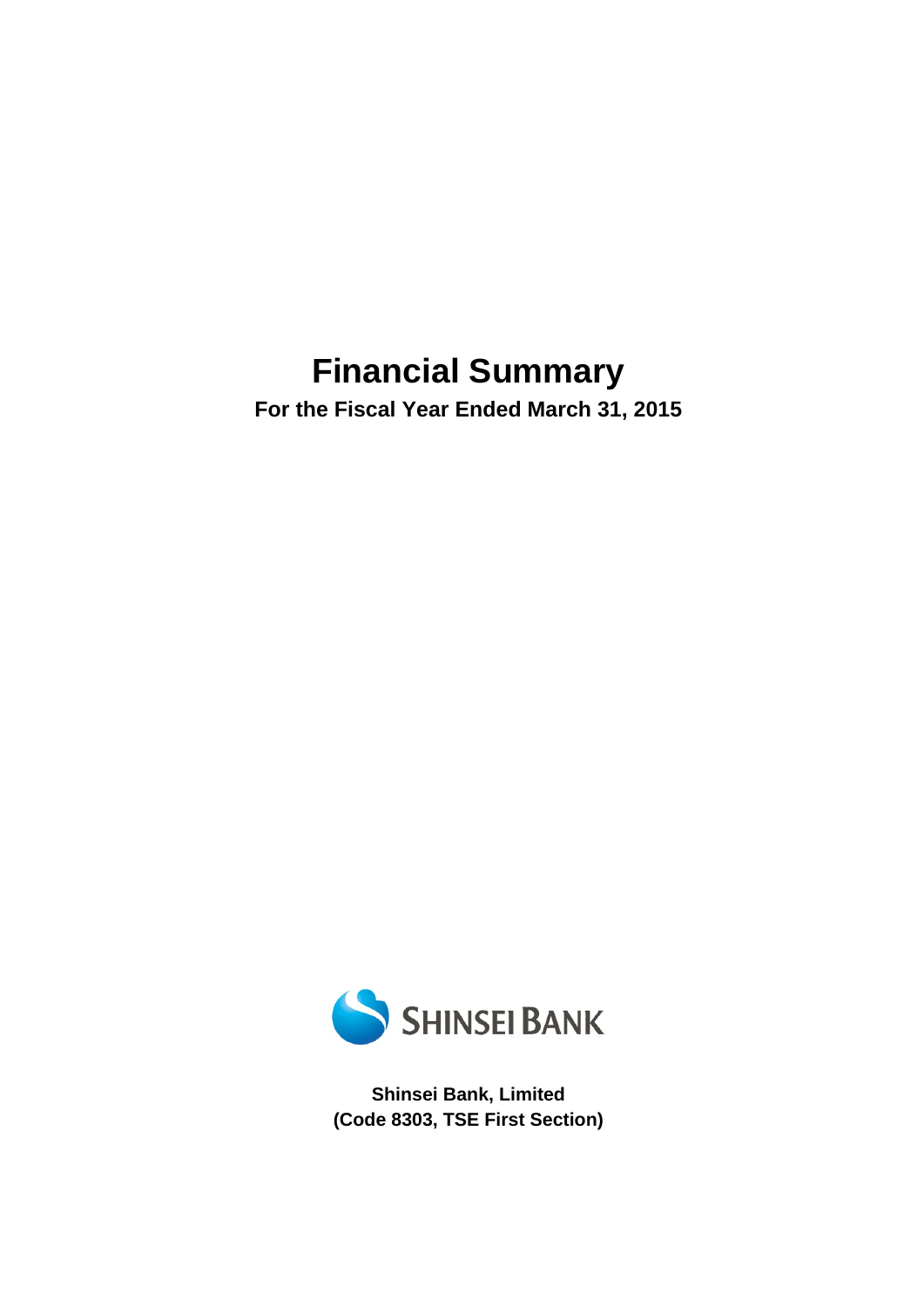#### **Contents Page**

| <b>Financial Highlights</b>                                               | 3                 |
|---------------------------------------------------------------------------|-------------------|
|                                                                           |                   |
| Section 1. Consolidated Information                                       | 6                 |
| Results of Operations - Table 1-                                          | (Consolidated)6   |
| Interest-Earning Assets and Interest-Bearing Liabilities - Table 2-       | (Consolidated)7   |
| Noninterest Income - Table 3-                                             | (Consolidated)8   |
| General and Administrative Expenses - Table 4-                            | (Consolidated)9   |
| Net Credit Costs - Table 5-                                               | (Consolidated)9   |
| Amortization of Goodwill and Other Intangible Assets - Table 6-           | (Consolidated)9   |
| Other Gains (Losses) - Table 7-                                           | (Consolidated) 10 |
| Minority Interests in Net Income of Subsidiaries - Table 8-               | (Consolidated) 10 |
| Major Balance Sheet Data - Table 9-                                       | (Consolidated)11  |
| Risk-Monitored Loans - Table 10-                                          | (Consolidated)11  |
| Reserve for Credit Losses - Table 11-                                     | (Consolidated)12  |
| Loans by Borrower Industry - Table 12-                                    | (Consolidated) 12 |
| Securities by Category - Table 13-                                        | (Consolidated) 13 |
| Securities Being Held to Maturity - Table 14-                             | (Consolidated) 13 |
| Securities Available for Sale -Table 15-                                  | (Consolidated) 14 |
| Hedge-Accounting Derivative Transactions - Table 16-                      | (Consolidated) 15 |
| Deposits, Including Negotiable Certificates of Deposit (NCDs) - Table 17- | (Consolidated) 15 |
| Financial Ratios - Table 18-                                              | (Consolidated) 16 |
| Capital Adequacy Data - Table 19-                                         | (Consolidated) 16 |
| Per Share Data - Table 20-                                                | (Consolidated) 17 |
| <b>Business Lines Results - Table 21-</b>                                 | (Consolidated)18  |
| Institutional Group - Table 22-                                           | (Consolidated)21  |
| Global Markets Group - Table 23-                                          | (Consolidated)22  |
| Individual Group - Table 24-                                              | (Consolidated)23  |
| Individual Group Revenue by Product/Entity - Table 25-                    | (Consolidated)24  |
| Corporate/Other -Table 26-                                                | (Consolidated)24  |
| <b>Consolidated Balance Sheets</b>                                        | (Consolidated)25  |
| <b>Consolidated Statements of Income</b>                                  | (Consolidated)27  |
| <b>Consolidated Statements of Comprehensive Income</b>                    | (Consolidated)28  |
| <b>Consolidated Statement of Changes in Equity</b>                        | (Consolidated)29  |
| <b>Consolidated Statements of Cash Flows</b>                              | (Consolidated)30  |

*Consolidated Composition of Capital Disclosure (Consolidated)* .... 31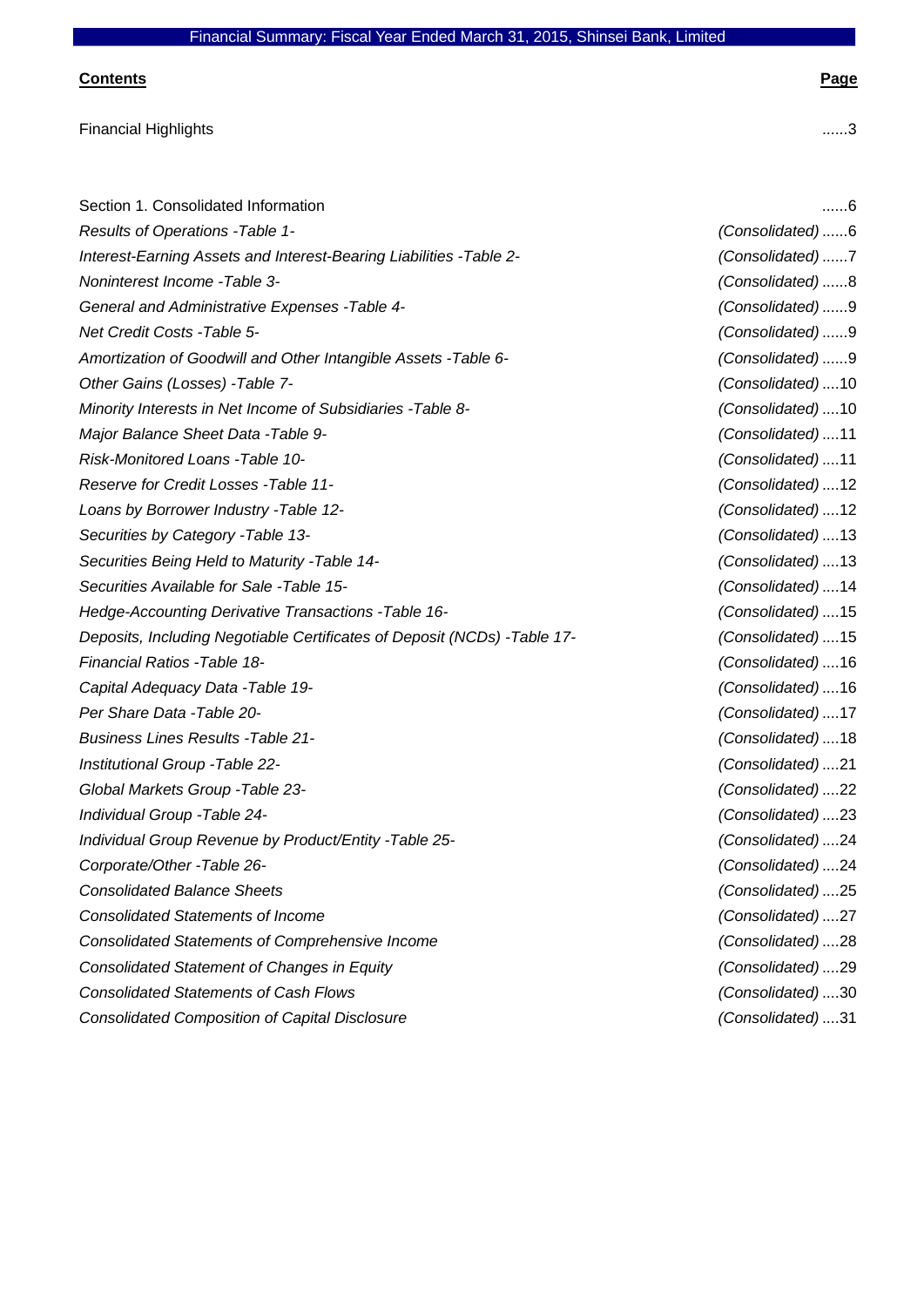Section 2. Nonconsolidated Information .... 32

| <b>Results of Operations - Table 27-</b>                            | (Nonconsolidated)32 |
|---------------------------------------------------------------------|---------------------|
| Net Credit Costs -Table 28-                                         | (Nonconsolidated)33 |
| Interest-Earning Assets and Interest-Bearing Liabilities -Table 29- | (Nonconsolidated)33 |
| Risk-Monitored Loans - Table 30-                                    | (Nonconsolidated)34 |
| Loans by Borrower Industry - Table 31-                              | (Nonconsolidated)34 |
| Risk Monitored Loans by Borrower Industry - Table 32 -              | (Nonconsolidated)35 |
| Claims Classified under the Financial Revitalization Law -Table 33- | (Nonconsolidated)35 |
| Coverage Ratios for Nonperforming Claims Classified under           |                     |
| the Financial Revitalization Law - Table 34-                        | (Nonconsolidated)36 |
| Reserve for Credit Losses - Table 35-                               | (Nonconsolidated)36 |
| Reserve Ratios for Borrower Categories - Table 36-                  | (Nonconsolidated)36 |
| Housing Loans - Table 37-                                           | (Nonconsolidated)37 |
| Securities Being Held to Maturity -Table 38-                        | (Nonconsolidated)37 |
| Securities Available for Sale -Table 39-                            | (Nonconsolidated)38 |
| Hedge-Accounting Derivative Transactions - Table 40-                | (Nonconsolidated)39 |
| Housing Loans - Table 41-                                           | (Nonconsolidated)39 |
| Capital Adequacy Data-Table 42-                                     | (Nonconsolidated)40 |
| <b>Nonconsolidated Balance Sheets</b>                               | (Nonconsolidated)41 |
| Nonconsolidated Statements of Income                                | (Nonconsolidated)43 |
| Nonconsolidated Statement of Changes in Equity                      | (Nonconsolidated)44 |
| Nonconsolidated Composition of Capital Disclosure                   | (Nonconsolidated)45 |
|                                                                     |                     |

Section 3. Earnings Forecast -Table 43- (Consolidated and Nonconsolidated) .... 46

| (Reference 1) BOJ Press Club Format                       | 47 |
|-----------------------------------------------------------|----|
| (Reference 2) Calculations Grounds of Deferred Tax Assets | 49 |

The following document should be read in conjunction with the consolidated and nonconsolidated financial statements prepared in accordance with generally accepted accounting principles in Japan for banks. Except as otherwise indicated, the financial information in the following discussion is based on the consolidated financial statements. Financial and operational figures that are stated in multiples of ¥0.1 billion have been truncated. All percentages unless otherwise noted have been rounded to the nearest 0.1%.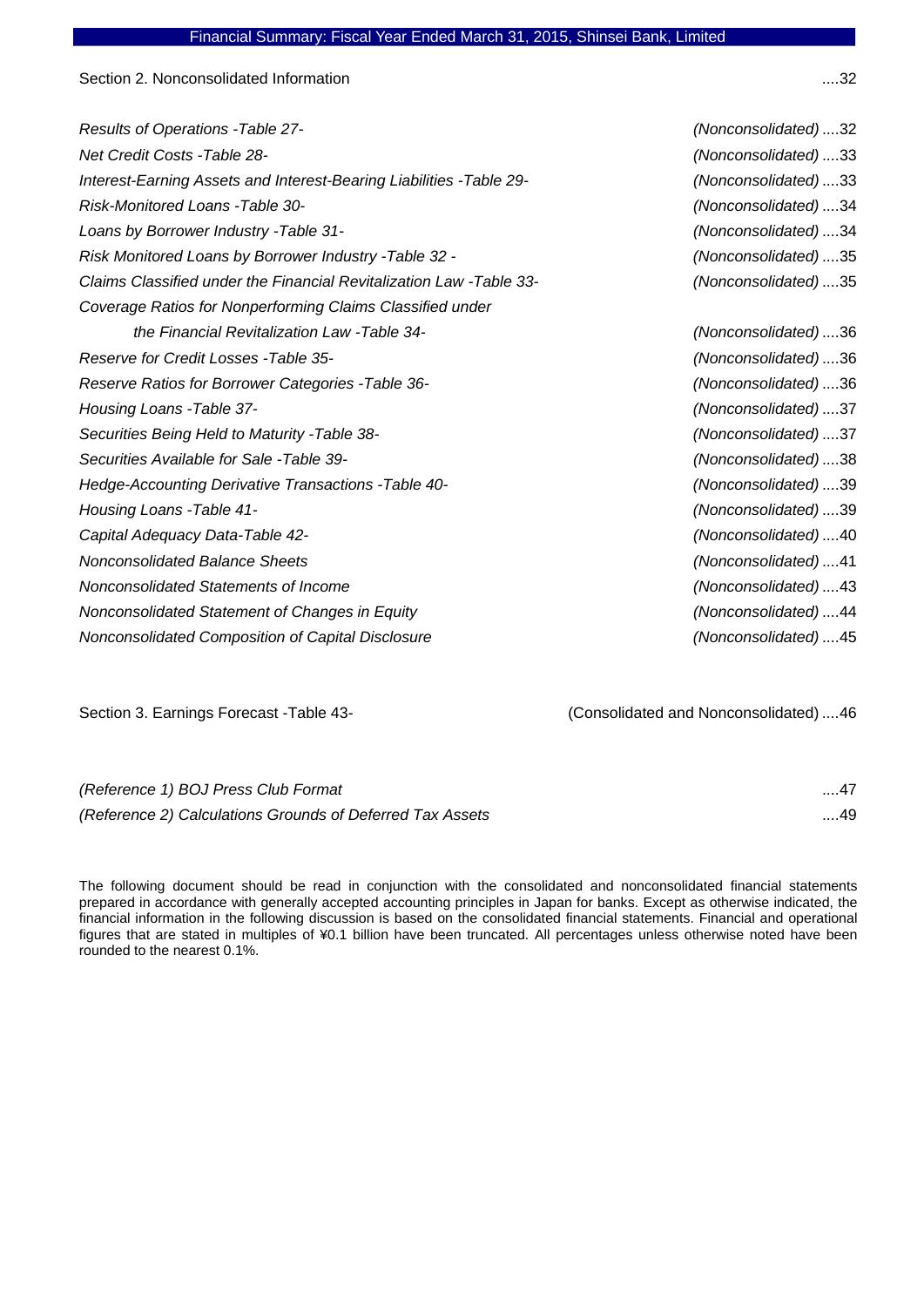#### **Financial Highlights**  1

|                                                                   |                       |                         | (Billions of yen, except percentages) |                           |
|-------------------------------------------------------------------|-----------------------|-------------------------|---------------------------------------|---------------------------|
|                                                                   | FY2014<br>(12 months) | FY2013<br>$(12$ months) | Change<br>(Amount)                    | 1H FY2014<br>$(6$ months) |
| Selected income statement items (Consolidated)                    |                       |                         |                                       |                           |
| Net interest income                                               | 126.4                 | 110.5                   | 15.9                                  | 60.5                      |
| Noninterest income                                                | 108.8                 | 92.5                    | 16.3                                  | 50.5                      |
| Net fees and commissions                                          | 24.7                  | 22.4                    | 2.2                                   | 10.8                      |
| Net trading income                                                | 11.5                  | 13.9                    | (2.4)                                 | 5.4                       |
| Net other business income                                         | 72.6                  | 56.0                    | 16.5                                  | 34.1                      |
| Total revenue                                                     | 235.3                 | 203.0                   | 32.3                                  | 111.1                     |
| General and administrative expenses                               | (141.6)               | (132.8)                 | (8.8)                                 | (70.0)                    |
| Ordinary business profit                                          | 93.6                  | 70.1                    | 23.4                                  | 41.0                      |
| Net credit costs                                                  | (11.8)                | (0.2)                   | (11.5)                                | (5.0)                     |
| Ordinary business profit after net credit costs                   | 81.8                  | 69.8                    | 11.9                                  | 36.0                      |
| Amortization of goodwill and other intangible assets <sup>2</sup> | (8.4)                 | (9.6)                   | 1.1                                   | (4.5)                     |
| Other gains (losses)                                              | (0.5)                 | (14.2)                  | 13.6                                  | 0.7                       |
| Income before income taxes and minority interests                 | 72.7                  | 46.0                    | 26.7                                  | 32.2                      |
| Current income tax                                                | (2.4)                 | (2.4)                   | 0.0                                   | (1.2)                     |
| Deferred income tax                                               | (0.9)                 | 0.7                     | (1.7)                                 | (0.8)                     |
| Minority interests in net income of subsidiaries                  | (1.5)                 | (2.9)                   | 1.4                                   | (1.1)                     |
| Net income                                                        | 67.8                  | 41.3                    | 26.4                                  | 28.9                      |
| Cash basis net income <sup>3</sup>                                | 75.4                  | 49.8                    | 25.5                                  | 32.9                      |
| Selected balance sheet items (Consolidated)                       |                       |                         |                                       |                           |
| Cash and Due from Banks                                           | 881.7                 | 1,451.4                 | (569.7)                               | 1,179.3                   |
| <b>Securities</b>                                                 | 1,477.3               | 1,557.0                 | (79.6)                                | 1,621.3                   |
| Loans and bills discounted                                        | 4,461.2               | 4,319.8                 | 141.4                                 | 4,338.6                   |
| Customers' liabilities for acceptances and guarantees             | 291.7                 | 358.4                   | (66.6)                                | 331.4                     |
| Reserve for credit losses                                         | (108.2)               | (137.3)                 | 29.1                                  | (117.9)                   |
| Total assets                                                      | 8,889.8               | 9,321.1                 | (431.2)                               | 9,190.1                   |
| Deposits and negotiable certificates of deposit                   | 5,452.7               | 5,850.4                 | (397.7)                               | 5,611.0                   |
| <b>Debentures</b>                                                 | 32.3                  | 41.7                    | (9.4)                                 | 37.7                      |
| Borrowed money                                                    | 805.2                 | 643.4                   | 161.7                                 | 720.4                     |
| Reserve for losses on interest repayments                         | 170.2                 | 208.2                   | (37.9)                                | 185.4                     |
| <b>Total liabilities</b>                                          | 8,136.0               | 8,598.5                 | (462.4)                               | 8,483.9                   |
| <b>Total equity</b>                                               | 753.7                 | 722.5                   | 31.1                                  | 706.2                     |
| Financial ratios (%) (Consolidated)                               |                       |                         |                                       |                           |
| Net interest margin                                               | 2.38                  | 2.07                    |                                       | 2.28                      |
| Expense-to-revenue ratio                                          | 60.2                  | 65.4                    |                                       | 63.1                      |
| Return on assets                                                  | 0.7                   | 0.5                     |                                       | 0.6                       |
| Return on equity (fully diluted)                                  | 9.8                   | 6.5                     |                                       | 8.6                       |
| Cash basis return on assets                                       | 0.8                   | 0.5                     |                                       | 0.7 <sup>o</sup>          |
| Cash basis return on equity (fully diluted)                       | 11.4                  | 8.3                     |                                       | 10.3                      |
| Capital adequacy data (Consolidated)                              |                       |                         |                                       |                           |
| <basel 3,="" domestic="" standard=""></basel>                     |                       |                         |                                       |                           |
| Capital                                                           | 841.9                 | 817.6                   |                                       | 813.0                     |
| Total amount of Risk-weighted assets                              | 5,661.9               | 6,016.7                 |                                       | 5,886.9                   |
| Capital ratio                                                     | 14.86%                | 13.58%                  |                                       | 13.81%                    |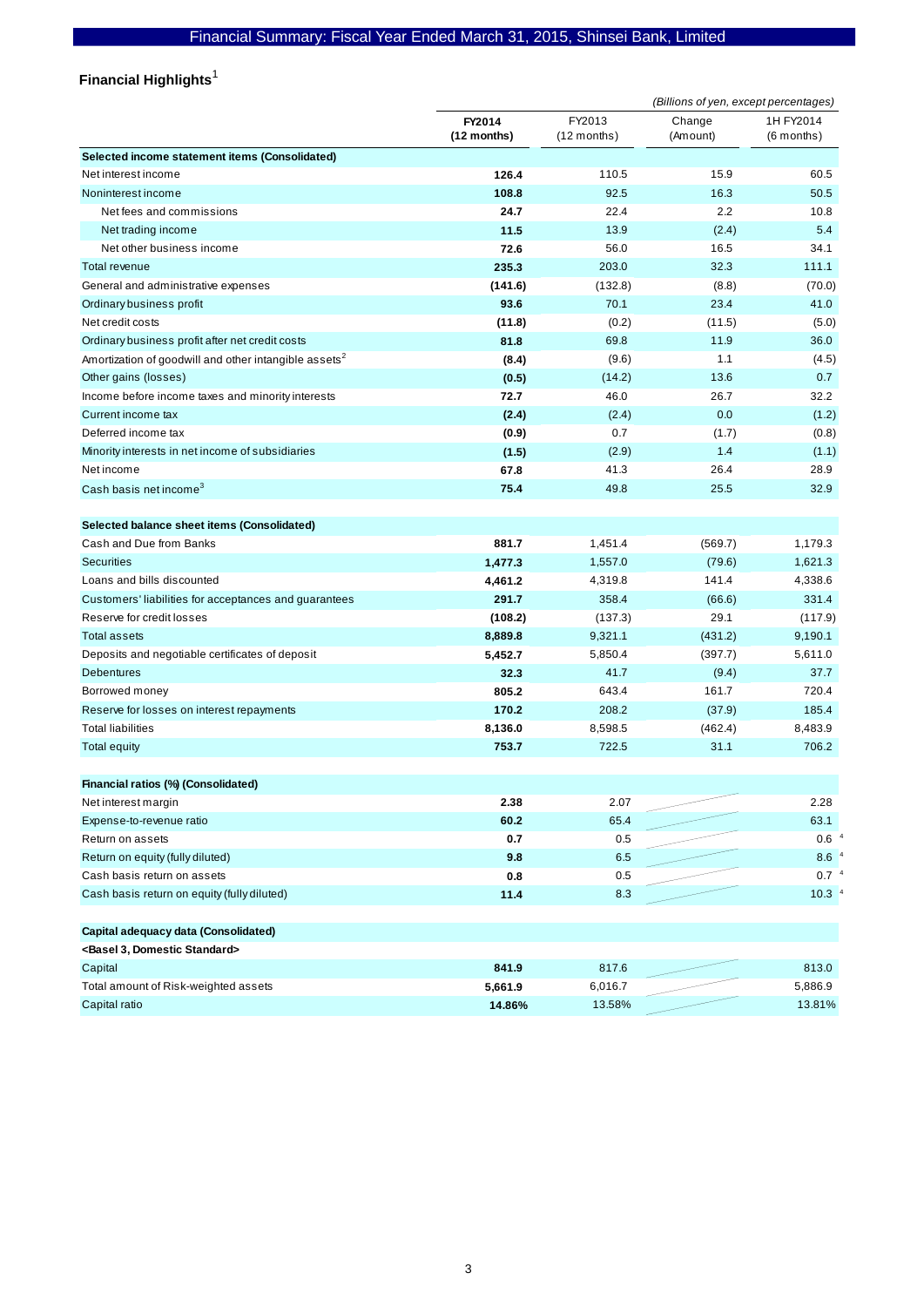|                                                          |                       |                         | (Billions of yen, except percentages) |                         |
|----------------------------------------------------------|-----------------------|-------------------------|---------------------------------------|-------------------------|
|                                                          | FY2014<br>(12 months) | FY2013<br>$(12$ months) | Change<br>(Amount)                    | 1H FY2014<br>(6 months) |
| Per share data (Consolidated)                            |                       |                         |                                       |                         |
| Common equity                                            | 275.45                | 247.82                  | 27.62                                 | 257.94                  |
| Basic net income                                         | 25.57                 | 15.59                   | 9.98                                  | 10.90                   |
| Cash basis basic net income                              | 28.42                 | 18.78                   | 9.63                                  | 12.41                   |
|                                                          |                       |                         |                                       |                         |
| Nonperforming loans (Nonconsolidated)                    |                       |                         |                                       |                         |
| Claims classified under the Financial Revitalization Law | 60.9                  | 164.7                   | (103.8)                               | 110.2                   |
| Ratio to total claims                                    | 1.42%                 | 3.81%                   |                                       | 2.61%                   |
| Reserve for credit losses                                | 47.7                  | 83.5                    | (35.8)                                | 63.0                    |
| Coverage ratio for nonperforming claims                  | 96.9%                 | 95.3%                   |                                       | 95.7%                   |
|                                                          |                       |                         |                                       |                         |
| Selected income statement items (Nonconsolidated)        |                       |                         |                                       |                         |
| Net interest income                                      | 91.8                  | 80.9                    | 10.9                                  | 43.7                    |
| Noninterest income                                       | 25.7                  | 17.9                    | 7.7                                   | 12.9                    |
| Net fees and commissions                                 | 10.1                  | 7.9                     | 2.2                                   | 6.9                     |
| Net trading income                                       | 4.5                   | 5.3                     | (0.8)                                 | 2.0                     |
| Net other business income                                | 11.0                  | 4.6                     | 6.4                                   | 3.9                     |
| Total revenue                                            | 117.5                 | 98.9                    | 18.6                                  | 56.6                    |
| General and administrative expenses                      | (75.2)                | (69.0)                  | (6.2)                                 | (37.1)                  |
| Ordinary business profit                                 | 42.3                  | 29.8                    | 12.4                                  | 19.5                    |
| Net credit costs                                         | 4.1                   | 7.2                     | (3.1)                                 | 1.9                     |
| Net income                                               | 45.7                  | 36.4                    | 9.2                                   | 19.3                    |

1. Represents results based on management accounting basis.

2. In our consolidated financial statements, amortization of goodw ill and other intangible assets is recorded in general and administrative expenses.

3. Excludes amortization of goodw ill and other intangible assets, net of tax benefit, related to the acquisition of consumer and commercial finance companies.

4. Annualized basis.

The Shinsei Bank Group recorded a consolidated net income of ¥67.8 billion for fiscal year 2014 (April 1, 2014 to March 31, 2015), significantly increased by ¥26.4 billion compared to ¥41.3 billion recorded for fiscal year 2013. Consolidated net income for fiscal year 2014 was significantly higher than the previous fiscal year due to revenue growth in the Institutional Group primarily due to significant dividend income from securities investments in addition to the absence of the provisioning of reserves for interest repayment losses seen in the previous fiscal year. Additionally, this result is a significant outperformance of the ¥55.0 billion net income target established for the second year of the Second Medium-Term Management Plan.

 Total revenue for fiscal year 2014 was ¥235.3 billion, increased ¥32.3 billion compared to fiscal year 2013. Of this amount, net interest income was ¥126.4 billion, an increase of ¥15.9 billion compared to ¥110.5 billion in fiscal year 2013. An improvement in net interest margin resulting from a reduction in funding costs as well as significant dividend income from securities investments in the Institutional Group were the contributing factors to this performance. Additionally, noninterest income was ¥108.8 billion for fiscal year 2014, an increase of ¥16.3 billion compared to ¥92.5 billion for fiscal year 2013. This was a result of improvements in trading revenues including ALM operations, as

well as an increase in installment sales income in the consumer finance business.

- General and administrative expenses, while we continued to promote operational efficiency, due to the allocation of management resources in areas such as increasing personnel and advertising in order to grow our business base, were ¥141.6 billion for fiscal year 2014, increased from ¥132.8 billion for fiscal year 2013.
- Net credit costs of ¥11.8 billion were recorded for fiscal year 2014, an increase compared to net credit costs of ¥0.2 billion for fiscal year 2013. This increase was the result of factors such as the provisioning of general reserves for loan losses corresponding to the growth of the loan balance of the consumer finance business.
- The balance of loans and bills discounted as of March 31, 2015 was ¥4,461.2 billion, increased ¥141.4 billion from ¥4,319.8 billion as of March 31, 2014. In loans to institutional customers, despite the fiercely competitive business environment, the balance of the Structure Finance business increased. In loans to individuals, housing loans continued to steadily increase, and the consumer finance loan balance continued to grow compared to the previous fiscal year. As a result, the overall balance of loans and bills discounted for the Bank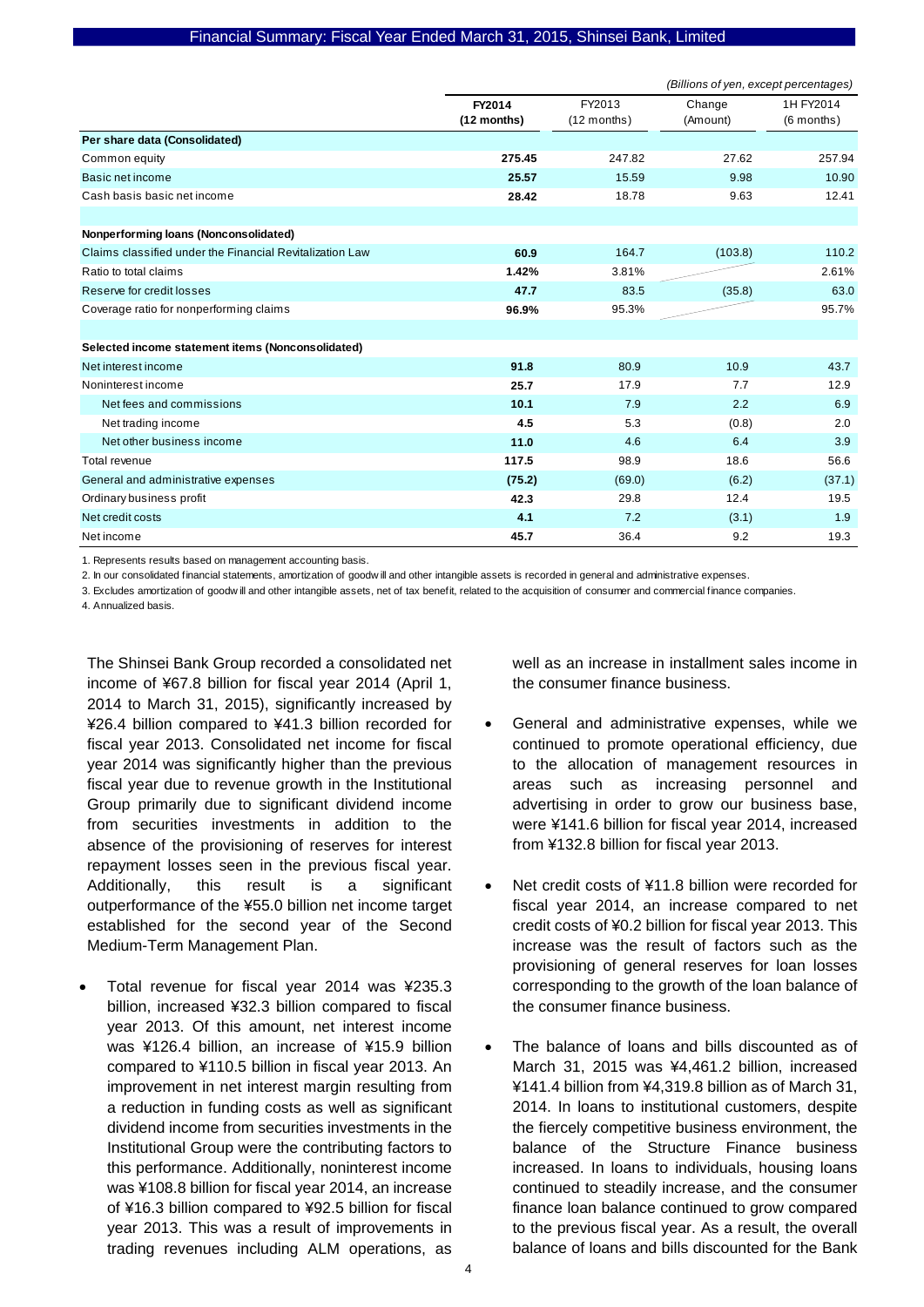grew.

- Net interest margin of 2.38% was recorded for fiscal year 2014, up significantly from 2.07% recorded for fiscal year 2013. This was due to a significant reduction in the rate on deposits, including negotiable certificates of deposits, resulting from the maturation of the majority of high interest rate time deposits made in previous years, as well as the yield on interest-earning assets, and in particular securities, increasing compared to fiscal year 2013 as the result of significant dividend income from securities investments in the Institutional Group. It should be noted that as a component of interest-earning assets, the yield on loans and bills discounted decreased slightly compared to fiscal year 2013.
- Regarding capital ratios under Basel III domestic standard (grandfathered basis), total core capital increased due to the positive impacts of the accumulation of profits and a reduction in expected losses exceeding eligible provisions reserved exceeding the reduction in core capital

resulting from the redemption of perpetual preferred securities. However, on the other hand, due to factors such as a reduction in the Bank's F-IRB housing loan risk weightings and collections on large claims, risk assets were reduced significantly, and the consolidated core capital adequacy ratio rose from 13.58% as of March 31, 2014 to 14.86% as of March 31, 2015. Additionally, our Basel III international standard Common Equity Tier 1 Capital Ratio (fully loaded basis) increased from 9.2% as of March 31, 2014 to 11.9% as of March 31, 2015.

 The balance of nonperforming loans ("NPLs") under the Financial Revitalization Law (nonconsolidated basis) as of March 31, 2015 was ¥60.9 billion, decreased by ¥103.8 billion during fiscal year 2014 due to factors such as the disposal of and collections on NPLs. In addition, the proportion of nonperforming claims to the overall loan balance improved significantly from 3.81% as of March 31, 2014 to 1.42% as of March 31, 2015.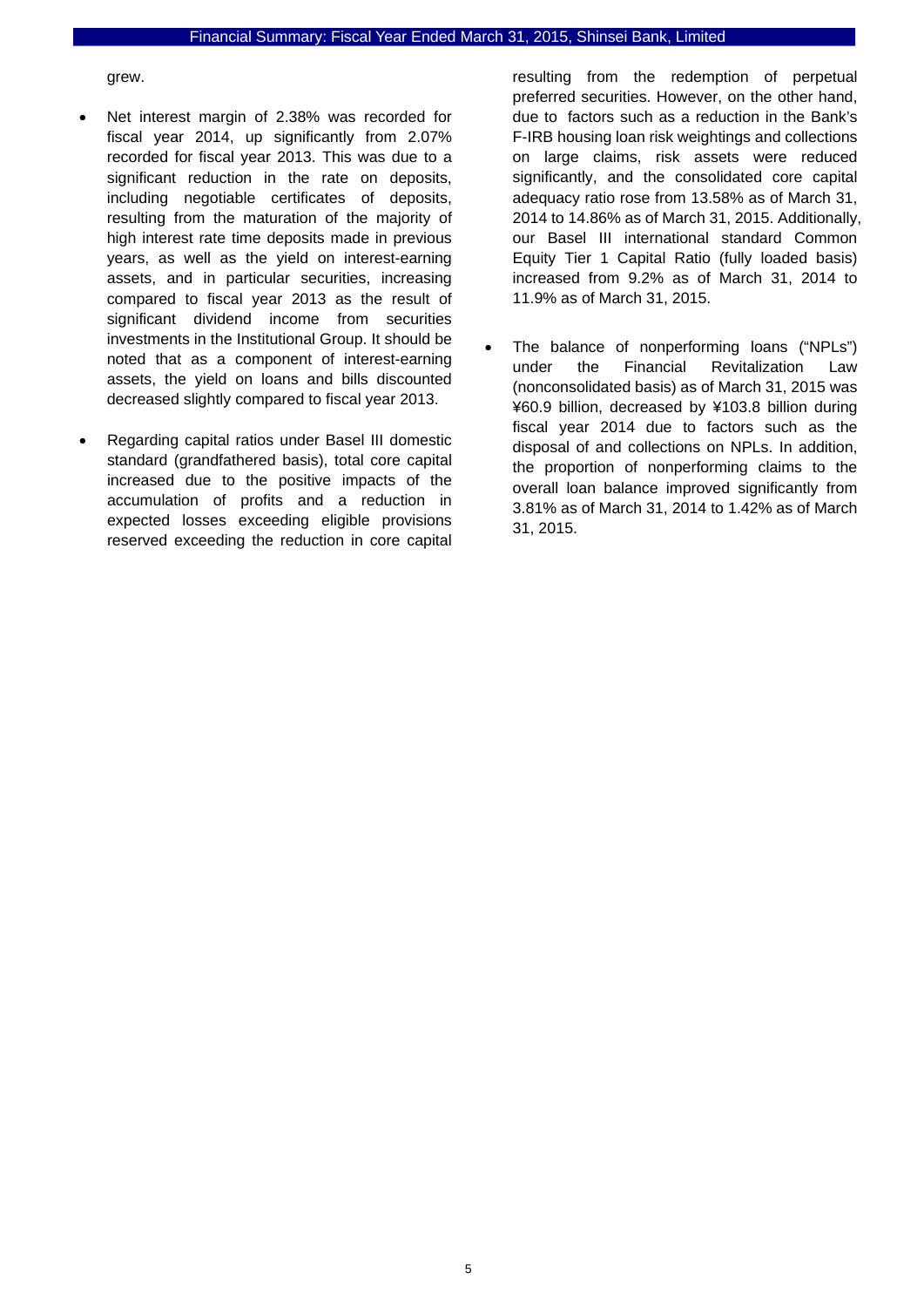## **Section 1. Consolidated Information**

## *Results of Operations -Table 1- (Consolidated) 1*

|                                                                   |                       |                         |                    | (Billions of yen)         |
|-------------------------------------------------------------------|-----------------------|-------------------------|--------------------|---------------------------|
|                                                                   | FY2014<br>(12 months) | FY2013<br>$(12$ months) | Change<br>(Amount) | 1H FY2014<br>$(6$ months) |
| Net interest income                                               | 126.4                 | 110.5                   | 15.9               | 60.5                      |
| Noninterest income                                                | 108.8                 | 92.5                    | 16.3               | 50.5                      |
| Net fees and commissions                                          | 24.7                  | 22.4                    | 2.2                | 10.8                      |
| Net trading income                                                | 11.5                  | 13.9                    | (2.4)              | 5.4                       |
| Net other business income                                         | 72.6                  | 56.0                    | 16.5               | 34.1                      |
| Income on lease transactions and installment receivables          | 38.0                  | 36.5                    | 1.5                | 18.9                      |
| <b>Total revenue</b>                                              | 235.3                 | 203.0                   | 32.3               | 111.1                     |
| General and administrative expenses                               | (141.6)               | (132.8)                 | (8.8)              | (70.0)                    |
| Ordinary business profit                                          | 93.6                  | 70.1                    | 23.4               | 41.0                      |
| Net credit costs                                                  | (11.8)                | (0.2)                   | (11.5)             | (5.0)                     |
| Ordinary business profit after net credit costs                   | 81.8                  | 69.8                    | 11.9               | 36.0                      |
| Amortization of goodwill and other intangible assets <sup>2</sup> | (8.4)                 | (9.6)                   | 1.1                | (4.5)                     |
| Other gains (losses)                                              | (0.5)                 | (14.2)                  | 13.6               | 0.7                       |
| Income before income taxes and minority interests                 | 72.7                  | 46.0                    | 26.7               | 32.2                      |
| <b>Current income tax</b>                                         | (2.4)                 | (2.4)                   | 0.0                | (1.2)                     |
| Deferred income tax                                               | (0.9)                 | 0.7                     | (1.7)              | (0.8)                     |
| Minority interests in net income of subsidiaries                  | (1.5)                 | (2.9)                   | 1.4                | (1.1)                     |
| Net income                                                        | 67.8                  | 41.3                    | 26.4               | 28.9                      |
| Cash basis net income <sup>3</sup>                                | 75.4                  | 49.8                    | 25.5               | 32.9                      |

1. Represents results based on management accounting basis.

2. In our consolidated financial statements, amortization of goodw ill and other intangible assets is recorded in general and administrative expenses.

3. Excludes amortization of goodw ill and other intangible assets, net of tax benefit, related to the acquisition of consumer and commercial finance companies.

Note 1: Quarterly information is available in the Quarterly Data Book.

Noninterest income in the table above is comprised of net fees and commissions, net trading income and net other business income.

Net fees and commissions is primarily comprised of domestic real estate nonrecourse finance fee income, fee income such as servicing fees associated with specialty finance and principal transactions, fee income associated with the guarantee and other business in consumer finance and fee income from the sale of products such as mutual funds and insurance.

Net trading income is comprised of derivative

related income from transactions with customers, as well as income from proprietary trading undertaken by the Bank.

Net other business income is comprised of income on lease transactions and installment receivables, gains and losses on monetary trusts primarily associated with credit trading of the Principal Transactions business and gains and losses on the sale of securities in the ALM business.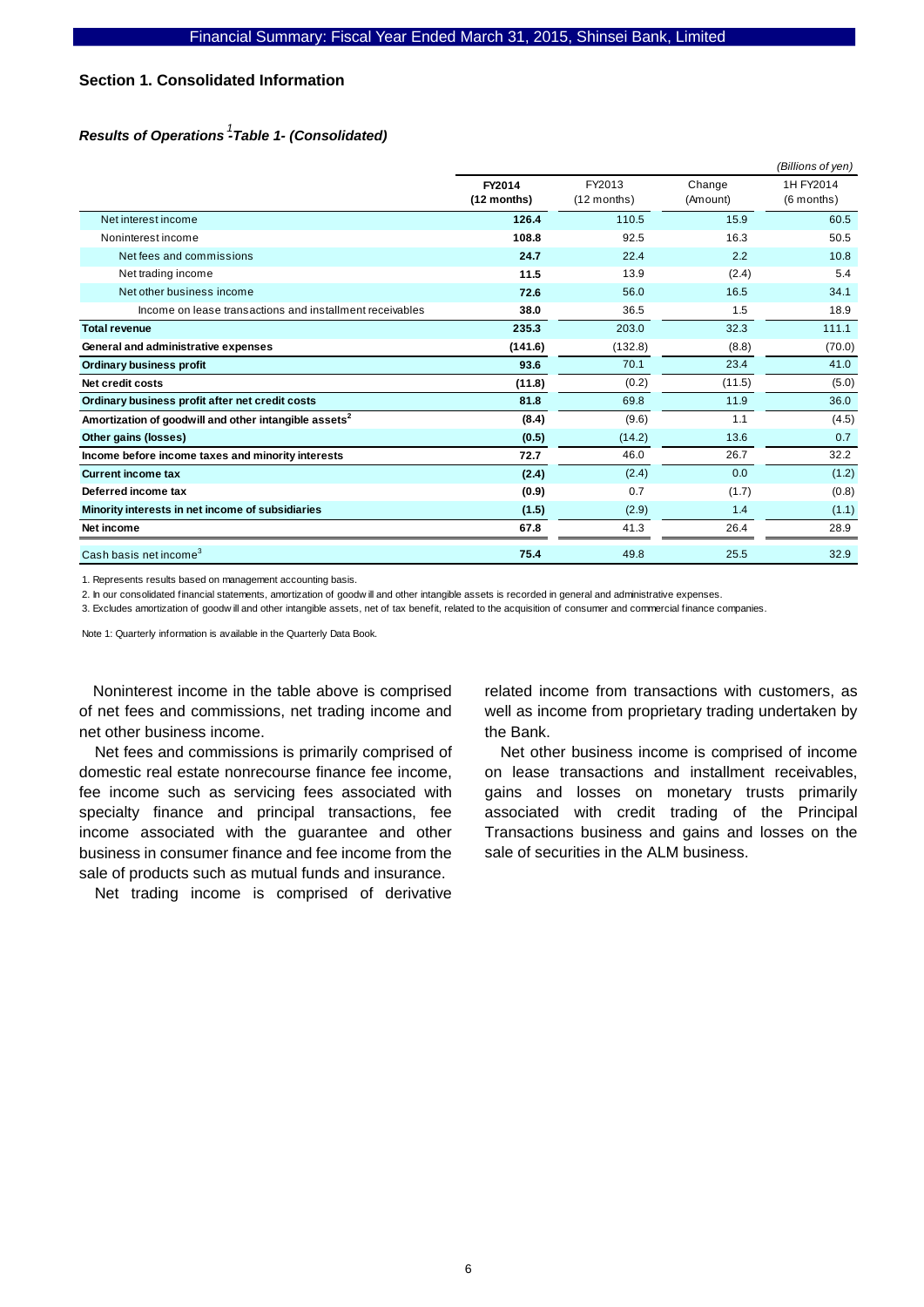#### *Interest-Earning Assets and Interest-Bearing Liabilities -Table 2- (Consolidated)*

|                                                                                       |                    |                       |                                 |                       |                          |                                 |                    |          | (Billions of yen, except percentages) |
|---------------------------------------------------------------------------------------|--------------------|-----------------------|---------------------------------|-----------------------|--------------------------|---------------------------------|--------------------|----------|---------------------------------------|
|                                                                                       |                    | FY2014<br>(12 months) |                                 | FY2013<br>(12 months) |                          | 1H FY2014<br>(6 months)         |                    |          |                                       |
|                                                                                       | Average<br>Balance | Interest              | Yield/rate <sup>1</sup><br>(% ) | Average<br>Balance    | Interest                 | Yield/rate <sup>1</sup><br>(% ) | Average<br>Balance | Interest | Yield/rate <sup>1</sup><br>(% )       |
| Interest-earning assets <sup>4</sup> :                                                |                    |                       |                                 |                       |                          |                                 |                    |          |                                       |
| Loans and bills discounted                                                            | 4,326.8            | 125.0                 | 2.89                            | 4,241.5               | 124.4                    | 2.93                            | 4,281.4            | 62.7     | 2.92                                  |
| Lease receivables and leased investment assets / installment receivables <sup>4</sup> | 678.3              | 38.0                  | 5.62                            | 610.3                 | 36.5                     | 5.99                            | 667.7              | 18.9     | 5.66                                  |
| Securities                                                                            | 1,604.9            | 20.7                  | 1.29                            | 1,892.7               | 15.6                     | 0.83                            | 1,707.6            | 7.8      | 0.92                                  |
| Other interest-earning assets <sup>2, 3</sup>                                         | 357.8              | 2.8                   | n.m. <sup>6</sup>               | 423.5                 | 3.1                      | n.m. <sup>6</sup>               | 350.6              | 1.5      | n.m. <sup>6</sup>                     |
| Total revenue on interest-earning assets (A) <sup>4</sup>                             | 6.968.0            | 186.7                 | 2.68                            | 7,168.1               | 179.8                    | 2.51                            | 7,007.5            | 91.0     | 2.59                                  |
| Interest-bearing liabilities:                                                         |                    |                       |                                 |                       |                          |                                 |                    |          |                                       |
| Deposits, including negotiable certificates of deposit                                | 5,654.5            | 10.8                  | 0.19                            | 5,821.9               | 20.6                     | 0.35                            | 5,729.4            | 5.7      | 0.20                                  |
| <b>Debentures</b>                                                                     | 37.6               | 0.0                   | 0.13                            | 64.6                  | 0.1                      | 0.24                            | 40.1               | 0.0      | 0.13                                  |
| Borrowed money                                                                        | 722.1              | 4.7                   | 0.66                            | 642.9                 | 4.9                      | 0.77                            | 661.3              | 2.3      | 0.71                                  |
| Subordinated debt                                                                     | 61.7               | 1.7                   | 2.78                            | 88.2                  | 1.9                      | 2.26                            | 64.8               | 0.8      | 2.73                                  |
| Other borrowed money                                                                  | 660.3              | 3.0                   | 0.46                            | 554.6                 | 2.9                      | 0.54                            | 596.5              | 1.4      | 0.49                                  |
| Corporate bonds                                                                       | 181.7              | 5.1                   | 2.85                            | 192.4                 | 5.9                      | 3.09                            | 179.9              | 2.6      | 2.96                                  |
| Subordinated bonds                                                                    | 149.9              | 4.9                   | 3.29                            | 172.5                 | 5.7                      | 3.31                            | 154.5              | 2.5      | 3.30                                  |
| Other corporate bonds                                                                 | 31.7               | 0.2                   | 0.76                            | 19.8                  | 0.2                      | 1.12                            | 25.3               | 0.1      | 0.88                                  |
| Other interest-bearing liabilities <sup>2</sup>                                       | 750.2              | 1.3                   | n.m. <sup>6</sup>               | 743.5                 | 1.0                      | n.m. <sup>6</sup>               | 849.4              | 0.7      | n.m. <sup>6</sup>                     |
| Total expense on interest-bearing liabilities (B)                                     | 7,346.4            | 22.1                  | 0.30                            | 7,465.5               | 32.7                     | 0.44                            | 7,460.3            | 11.4     | 0.31                                  |
| Net interest margin (A)-(B) <sup>4</sup>                                              | ÷                  | 164.5                 | 2.38                            | ٠                     | 147.0                    | 2.07                            | ÷.                 | 79.5     | 2.28                                  |
| Noninterest-bearing sources of funds:                                                 |                    |                       |                                 |                       |                          |                                 |                    |          |                                       |
| Noninterest-bearing (assets) liabilities, net                                         | (1,052.7)          |                       | $\ddot{\phantom{0}}$            | (937.5)               |                          | ×,                              | (1, 118.9)         |          |                                       |
| Total equity excluding minority interests in subsidiaries <sup>5</sup>                | 674.2              |                       | $\overline{a}$                  | 640.1                 |                          | ×,                              | 666.1              |          | ×                                     |
| Total noninterest-bearing sources of funds (C)                                        | (378.4)            | $\blacksquare$        | $\blacksquare$                  | (297.3)               | $\overline{\phantom{a}}$ | ×,                              | (452.7)            |          | $\sim$                                |
| Sum of total expense on interest-bearing liabilities and                              |                    |                       |                                 |                       |                          |                                 |                    |          |                                       |
| noninterest-bearing sources of funds (D)=(B)+(C)                                      | 6.968.0            | 22.1                  | 0.32                            | 7,168.1               | 32.7                     | 0.46                            | 7,007.5            | 11.4     | 0.33                                  |
| Net revenue/yield on interest-earning assets (A)-(D) <sup>4</sup>                     | ä,                 | 164.5                 | 2.36                            |                       | 147.0                    | 2.05                            |                    | 79.5     | 2.26                                  |
| Reconciliation of total revenue on interest-earning                                   |                    |                       |                                 |                       |                          |                                 |                    |          |                                       |
| assets to total interest income:                                                      |                    |                       |                                 |                       |                          |                                 |                    |          |                                       |
| Total revenue on interest-earning assets                                              | 6,968.0            | 186.7                 | 2.68                            | 7,168.1               | 179.8                    | 2.51                            | 7,007.5            | 91.0     | 2.59                                  |
| Less: Income on lease transactions and installment receivables                        | 678.3              | 38.0                  | 5.62                            | 610.3                 | 36.5                     | 5.99                            | 667.7              | 18.9     | 5.66                                  |
| Total interest income                                                                 | 6,289.6            | 148.6                 | 2.36                            | 6,557.8               | 143.2                    | 2.18                            | 6,339.7            | 72.0     | 2.27                                  |
| Total interest expense                                                                | $\blacksquare$     | 22.1                  | $\overline{\phantom{a}}$        | ä,                    | 32.7                     | ×,                              | ٠                  | 11.4     | ٠                                     |
| Net interest income                                                                   | $\blacksquare$     | 126.4                 | $\blacksquare$                  | J,                    | 110.5                    | ä,                              | ä,                 | 60.5     |                                       |

1. Percentages have been rounded from the thrid decimal place. 2. Other interest-earning assets and other interest-bearing liabilities include interest swaps.

3. Excludes average balance of non interest-earning assets. 4. Includes lease transactions and installment receivables and related yields.

5. Represents a simple average of the balance at the end of the current period and the balance at the end of the previous period.

6. n.m. is not meaningful.

Note 1: Quarterly information is available in the Quarterly Data Book.

The line item "Net revenue/yield on interest-earning assets" on the chart above includes revenues from net received interest, revenue earned on lease receivables and leased investment assets, and installment account receivables. However, while the Bank considers income on lease transactions and installment receivables to be a component of net interest income, Japanese GAAP does not include

income on lease transactions and installment accounts receivables in net interest income (in accordance with Japanese GAAP, income on lease transactions and installment accounts receivables is reported in net other business income in our consolidated statements of operations).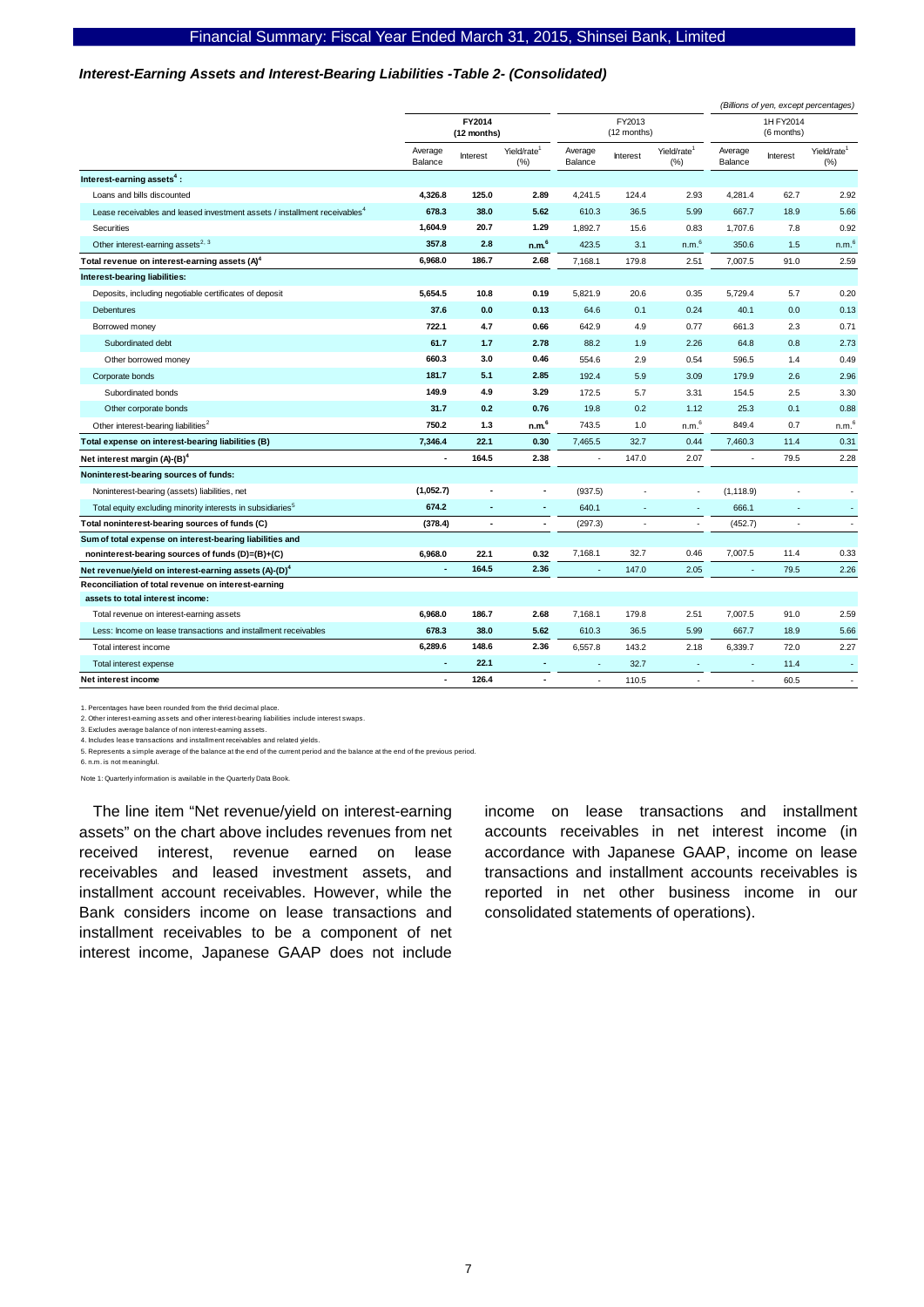#### *Noninterest Income -Table 3- (Consolidated)*

|                                                                  |                       |                         |                    | (Billions of yen)         |
|------------------------------------------------------------------|-----------------------|-------------------------|--------------------|---------------------------|
|                                                                  | FY2014<br>(12 months) | FY2013<br>$(12$ months) | Change<br>(Amount) | 1H FY2014<br>$(6$ months) |
| <b>Institutional Group</b>                                       | 42.2                  | 41.8                    | 0.4                | 19.5                      |
| Institutional Business Sub-Group - Institutional Business        | 3.3                   | 3.2                     | 0.0                | 1.2                       |
| Institutional Business Sub-Group - Structured Finance            | 5.5                   | 8.1                     | (2.6)              | 3.4                       |
| <b>Principal Transactions Sub-Group</b>                          | 13.1                  | 12.6                    | 0.5                | 6.5                       |
| Showa Leasing                                                    | 17.1                  | 17.6                    | (0.4)              | 7.4                       |
| <b>Others</b>                                                    | 3.0                   | 0.1                     | 2.9                | 0.9                       |
| <b>Global Markets Group</b>                                      | 12.3                  | 7.3                     | 5.0                | 5.5                       |
| Finacial Institutions Sub-Group                                  | 2.0                   | 1.6                     | 0.4                | 0.9                       |
| Markets Sub-Group                                                | 6.6                   | 2.6                     | 4.0                | 3.0                       |
| <b>Others</b>                                                    | 3.5                   | 3.0                     | 0.5                | 1.4                       |
| <b>Individual Group</b>                                          | 47.8                  | 44.0                    | 3.7                | 22.7                      |
| <b>Retail Banking</b>                                            | 6.5                   | 7.0                     | (0.4)              | 2.7                       |
| Shinsei Financial and Shinsei Bank Card Loan - Lake <sup>1</sup> | (2.1)                 | (3.3)                   | 1.1                | (1.1)                     |
| <b>SHINKI</b>                                                    | (0.5)                 | (0.5)                   | 0.0                | (0.2)                     |
| <b>APLUS FINANCIAL</b>                                           | 43.7                  | 40.6                    | 3.0                | 21.3                      |
| <b>Others</b>                                                    | 0.2                   | 0.2                     | (0.0)              | 0.1                       |
| Corporate/Other                                                  | 6.4                   | (0.7)                   | 7.1                | 2.7                       |
| Noninterest income                                               | 108.8                 | 92.5                    | 16.3               | 50.5                      |

1. Results for Shinsei Financial and "Shinsei Bank Card Loan - Lake" in the Lake business (started on October 1, 2011) are combined on a management accounting basis.

Note 1: Quarterly information is available in the Quarterly Data Book.

#### **Noninterest income**

The Institutional Group recorded noninterest income of ¥42.2 billion for fiscal year 2014, a ¥0.4 billion increase compared to ¥41.8 billion recorded for fiscal year 2013. This was due to a significant improvement in profits associated with investments in Others offsetting the absence of the large income factors in the Bank's structured finance business which were recorded in fiscal year 2013.

The Global Markets Group recorded noninterest income of ¥12.3 billion for fiscal year 2014 compared to ¥7.3 billion recorded for fiscal year 2013. This was due to the Markets Sub-Group recording noninterest income of ¥6.6 billion, increased from ¥2.6 billion recorded for fiscal year 2013 as a result of factors such as an improvement in trading revenue.

The Individual Group recorded noninterest income of ¥47.8 billion for fiscal year 2014, a ¥3.7 billion increase compared to ¥44.0 billion recorded for fiscal year 2013. This was the result of a steady increase in revenue related to the installment sales finance business of APLUS FINANCIAL, which offset the increase in ATM related fee payments and lending business related costs incurred in Retail Banking.

Corporate/Other recorded noninterest income of ¥6.4 billion for fiscal year 2014, a ¥7.1 billion increase compared to fiscal year 2013. The primary factor behind this increase was the recording of gains on the sale of JGBs in the Bank's ALM operations.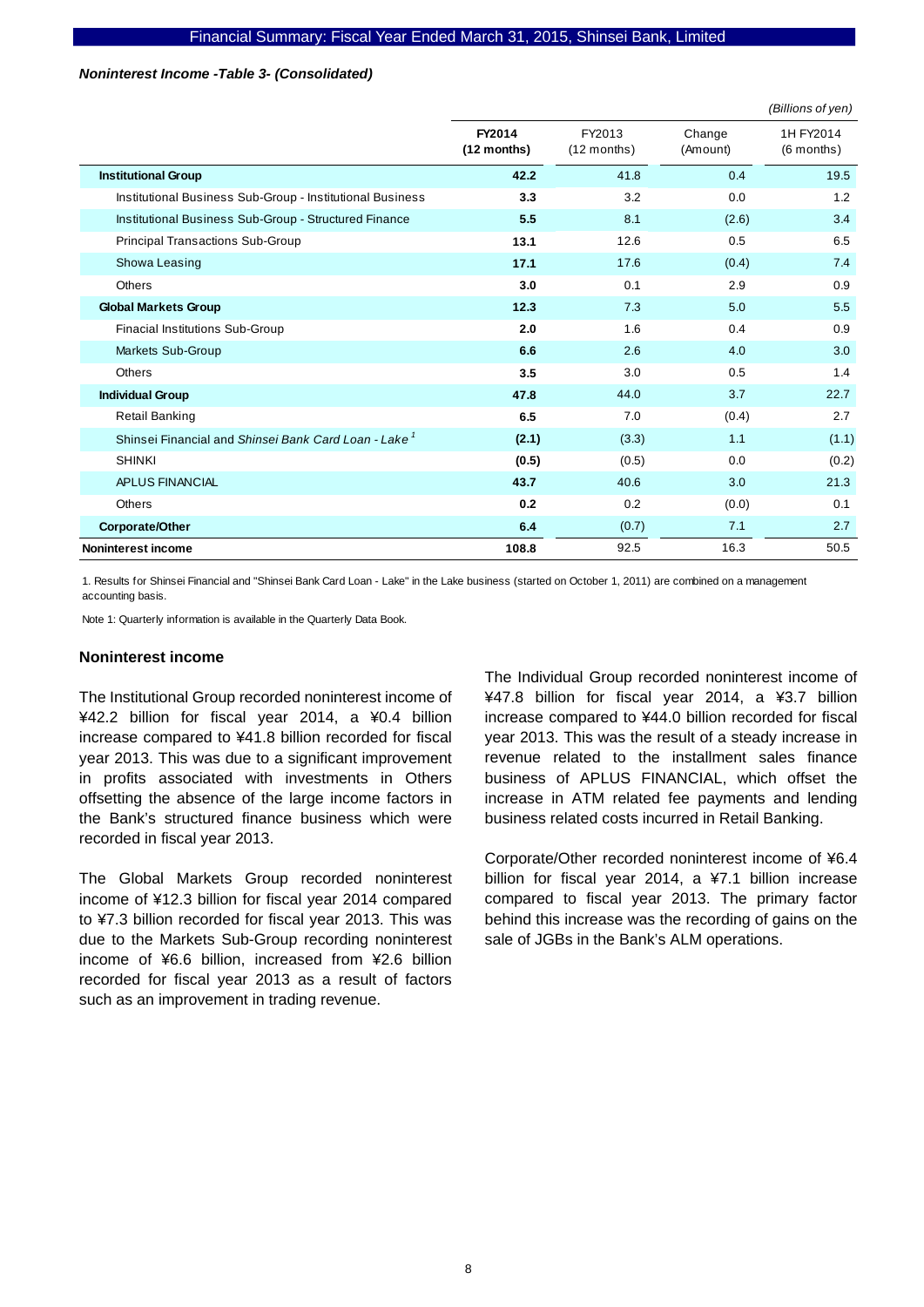#### *General and Administrative Expenses -Table 4- (Consolidated)*

|                                           |                         |                         |                    | (Billions of yen)         |
|-------------------------------------------|-------------------------|-------------------------|--------------------|---------------------------|
|                                           | FY2014<br>$(12$ months) | FY2013<br>$(12$ months) | Change<br>(Amount) | 1H FY2014<br>$(6$ months) |
| Personnel expenses                        | (56.9)                  | (52.8)                  | (4.0)              | (28.0)                    |
| Nonpersonnel expenses                     | (84.6)                  | (79.9)                  | (4.7)              | (42.0)                    |
| Premises expenses                         | (19.4)                  | (20.0)                  | 0.5                | (9.5)                     |
| Technology and data processing expenses   | (18.8)                  | (18.1)                  | (0.6)              | (9.3)                     |
| Advertising expenses                      | (11.4)                  | (10.0)                  | (1.3)              | (5.4)                     |
| Consumption and property taxes            | (7.8)                   | (6.1)                   | (1.7)              | (4.0)                     |
| Deposit insurance premium                 | (3.5)                   | (3.4)                   | (0.0)              | (2.1)                     |
| Other general and administrative expenses | (23.5)                  | (22.0)                  | (1.4)              | (11.5)                    |
| General and administrative expenses       | (141.6)                 | (132.8)                 | (8.8)              | (70.0)                    |

Note 1: Quarterly information is available in the Quarterly Data Book.

#### *Net Credit Costs -Table 5- (Consolidated)*

|                                                              |                          |                         |                    | (Billions of yen)         |
|--------------------------------------------------------------|--------------------------|-------------------------|--------------------|---------------------------|
|                                                              | FY2014<br>(12 months)    | FY2013<br>$(12$ months) | Change<br>(Amount) | 1H FY2014<br>$(6$ months) |
| Losses on write-off of loans/Losses on sale of loans         | (4.9)                    | (3.1)                   | (1.7)              | (2.2)                     |
| Net provision of reserve for loan losses:                    | (15.0)                   | (6.2)                   | (8.7)              | (7.0)                     |
| Net provision of general reserve for loan losses             | (14.3)                   | (2.8)                   | (11.5)             | (4.7)                     |
| Net provision of specific reserve for loan losses            | (0.6)                    | (3.4)                   | 2.7                | (2.2)                     |
| Net provision of specific reserve for<br>other credit losses | $\overline{\phantom{a}}$ |                         |                    |                           |
| Other credit costs relating to leasing business              | 0.1                      | 0.2                     | (0.1)              | 0.0                       |
| Recoveries of written-off claims                             | 8.0                      | 8.9                     | (0.8)              | 4.1                       |
| Net credit costs                                             | (11.8)                   | (0.2)                   | (11.5)             | (5.0)                     |

1. Amounts of losses, net provision and costs are show n in parentheses (minus). Amounts of recoveries and reversals are show n in plus.

Note 1: Quarterly information is available in the Quarterly Data Book.

#### *Amortization of Goodwill and Other Intangible Assets -Table 6- (Consolidated)*

|                                                      |                         |                         |                          | (Billions of yen)       |
|------------------------------------------------------|-------------------------|-------------------------|--------------------------|-------------------------|
|                                                      | FY2014<br>$(12$ months) | FY2013<br>$(12$ months) | Change<br>(Amount)       | 1H FY2014<br>(6 months) |
| Shinsei Financial                                    | (5.2)                   | (6.3)                   | 1.1                      | (2.9)                   |
| <b>SHINKI</b>                                        | 0.3                     | 0.3                     |                          | 0.1                     |
| APLUS FINANCIAL                                      | (0.8)                   | (0.8)                   | (0.0)                    | (0.4)                   |
| Showa Leasing                                        | (2.7)                   | (2.7)                   | 0.0                      | (1.3)                   |
| Others                                               | 0.0                     | 0.0                     | $\overline{\phantom{0}}$ | 0.0                     |
| Amortization of goodwill and other intangible assets | (8.4)                   | (9.6)                   | 1.1                      | (4.5)                   |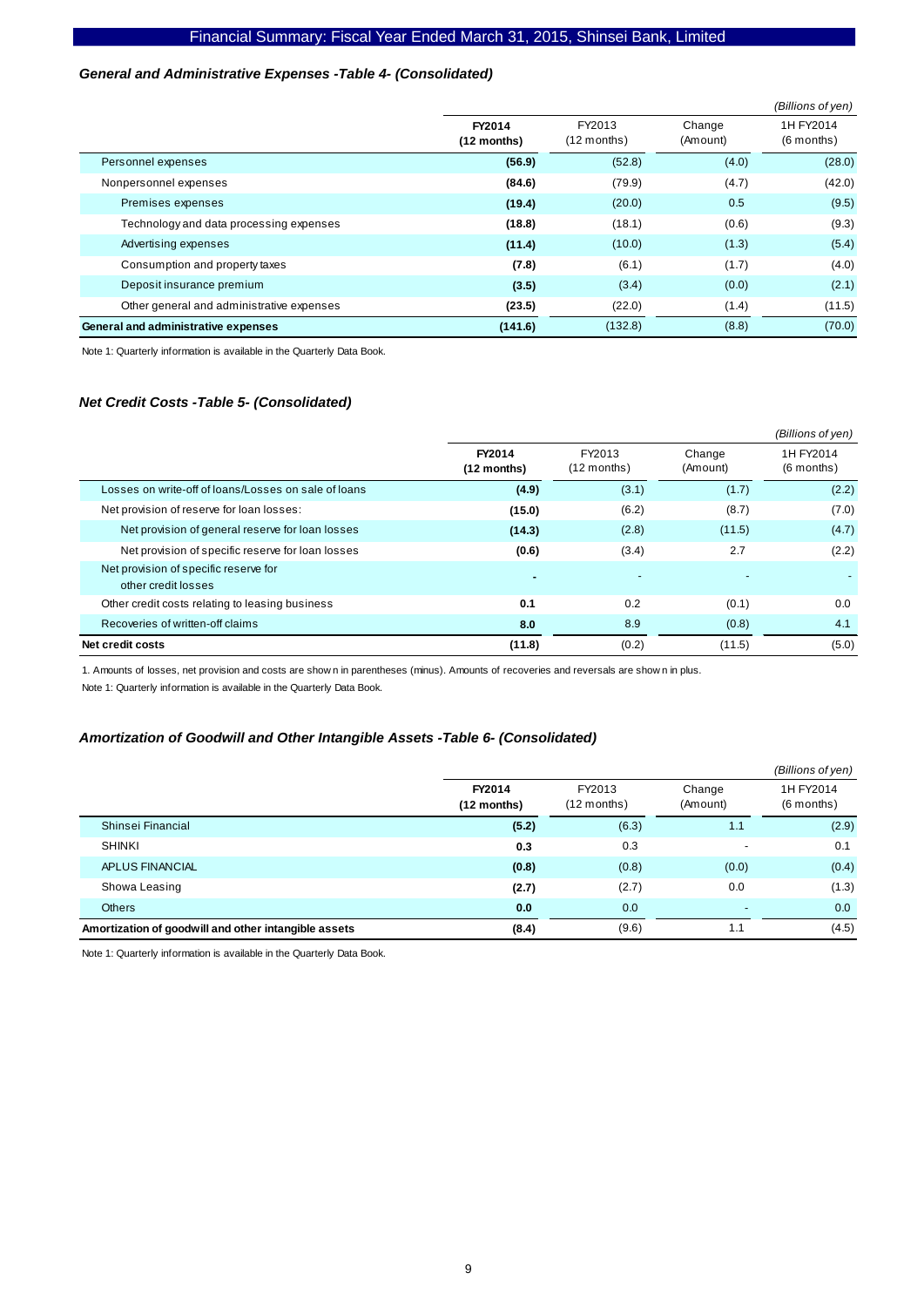## *Other Gains (Losses) -Table 7- (Consolidated)*

|                                                        |                       |                          |                          | (Billions of yen)         |
|--------------------------------------------------------|-----------------------|--------------------------|--------------------------|---------------------------|
|                                                        | FY2014<br>(12 months) | FY2013<br>$(12$ months)  | Change<br>(Amount)       | 1H FY2014<br>$(6$ months) |
| Extraordinary income (loss)                            | (0.3)                 | 1.8                      | (2.1)                    | (0.1)                     |
| Net gain on disposal of premises and equipment         | 0.9                   | 1.4                      | (0.4)                    | 0.2                       |
| Other extraordinary income (loss)                      | (1.3)                 | 0.4                      | (1.7)                    | (0.3)                     |
| Provisions of reserve for losses on interest repayment | (4.0)                 | (15.6)                   | 11.5                     |                           |
| Shinsei Financial                                      |                       | (0.7)                    | 0.7                      |                           |
| <b>SHINKI</b>                                          | $\blacksquare$        | (12.8)                   | 12.8                     |                           |
| APLUS FINANCIAL                                        | (4.0)                 | (2.0)                    | (2.0)                    |                           |
| Other                                                  | ٠                     | $\overline{\phantom{a}}$ | $\overline{\phantom{a}}$ |                           |
| Other                                                  | 3.8                   | (0.4)                    | 4.2                      | 0.8                       |
| Other gains (losses)                                   | (0.5)                 | (14.2)                   | 13.6                     | 0.7                       |

Note 1: Quarterly information is available in the Quarterly Data Book.

#### *Minority Interests in Net Income of Subsidiaries -Table 8- (Consolidated)*

|                                                                                                |                       |                         |                    | (Billions of yen)         |
|------------------------------------------------------------------------------------------------|-----------------------|-------------------------|--------------------|---------------------------|
|                                                                                                | FY2014<br>(12 months) | FY2013<br>$(12$ months) | Change<br>(Amount) | 1H FY2014<br>$(6$ months) |
| Dividends on perpetual preferred securities (hybrid Tier I)<br>capital) issued by foreign SPCs | (1.6)                 | (3.1)                   | 1.4                | (1.1)                     |
| Others                                                                                         | 0.1                   | 0.1                     | (0.0)              | (0.0)                     |
| Minority interests in net income of subsidiaries                                               | (1.5)                 | (2.9)                   | 1.4                | (1.1)                     |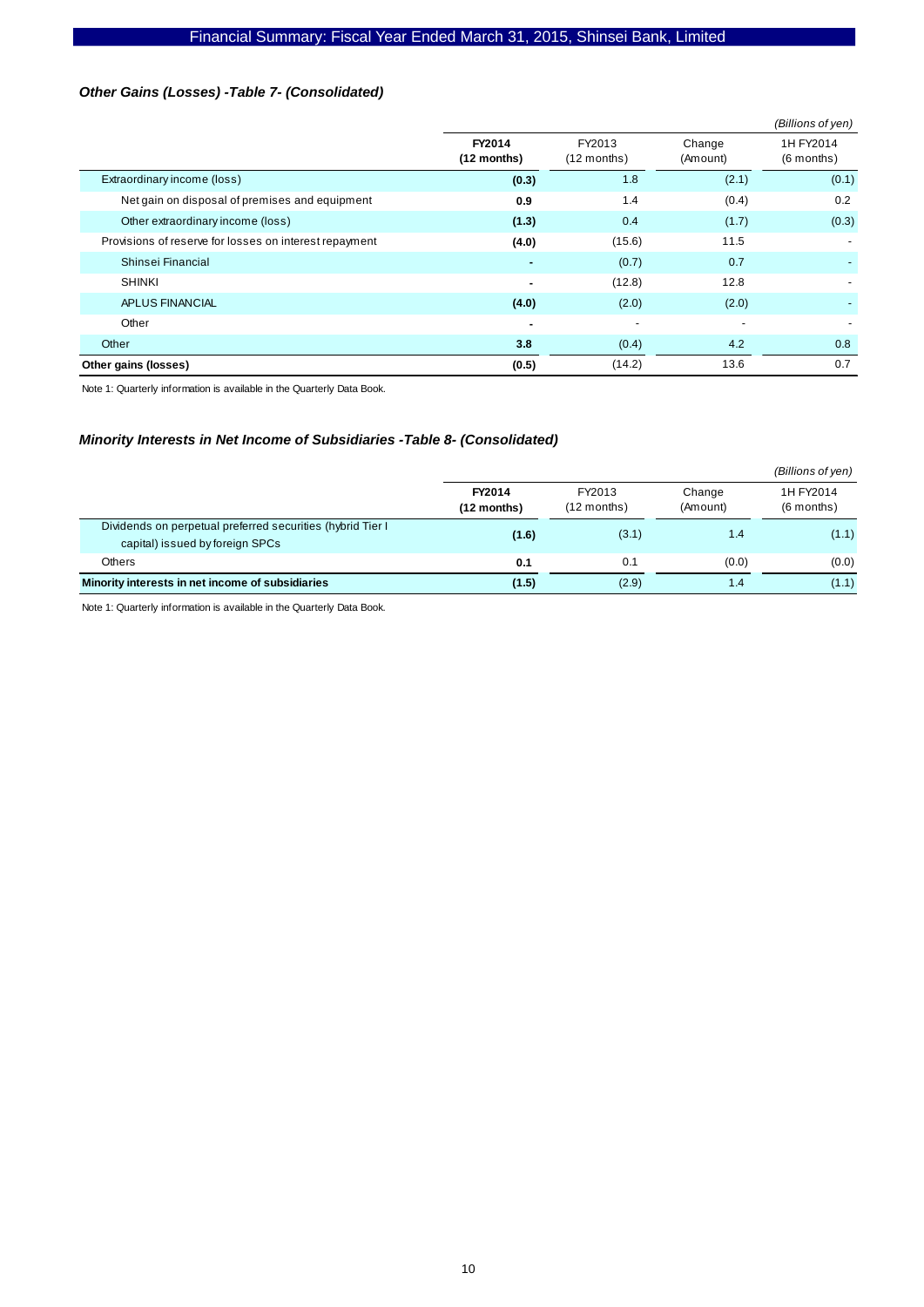#### *Major Balance Sheet Data -Table 9- (Consolidated)*

|                                                               |                              |                                  |                                 |                       | (Billions of yen)               |
|---------------------------------------------------------------|------------------------------|----------------------------------|---------------------------------|-----------------------|---------------------------------|
|                                                               | <b>Mar 31</b><br>2015<br>(a) | Mar <sub>31</sub><br>2014<br>(b) | Change<br>(Amount)<br>$(a)-(b)$ | Sep 30<br>2014<br>(c) | Change<br>(Amount)<br>$(a)-(c)$ |
| Loans and bills discounted                                    | 4,461.2                      | 4,319.8                          | 141.4                           | 4,338.6               | 122.6                           |
| Installment receivables                                       | 459.1                        | 421.9                            | 37.2                            | 437.2                 | 21.8                            |
| Leased assets, lease receivables and leased investment assets | 244.6                        | 245.5                            | (0.9)                           | 245.3                 | (0.6)                           |
| Securities                                                    | 1,477.3                      | 1,557.0                          | (79.6)                          | 1,621.3               | (143.9)                         |
| Other monetary claims purchased                               | 93.4                         | 105.8                            | (12.4)                          | 97.0                  | (3.6)                           |
| Other interest earning assets <sup>1</sup>                    | 973.7                        | 1,564.8                          | (591.0)                         | 1,272.4               | (298.6)                         |
| Trading assets                                                | 317.3                        | 249.1                            | 68.2                            | 310.4                 | 6.9                             |
| Monetary assets held in trust                                 | 233.9                        | 199.1                            | 34.8                            | 184.8                 | 49.0                            |
| Goodwill, net                                                 | 23.1                         | 28.9                             | (5.7)                           | 25.9                  | (2.7)                           |
| Other intangible assets <sup>2</sup>                          | 6.3                          | 9.1                              | (2.8)                           | 7.6                   | (1.3)                           |
| Other assets                                                  | 415.8                        | 398.6                            | 17.1                            | 435.7                 | (19.8)                          |
| Customer's liabilities for acceptances and guarantees         | 291.7                        | 358.4                            | (66.6)                          | 331.4                 | (39.6)                          |
| Reserve for credit losses                                     | (108.2)                      | (137.3)                          | 29.1                            | (117.9)               | 9.6                             |
| <b>Total assets</b>                                           | 8,889.8                      | 9,321.1                          | (431.2)                         | 9,190.1               | (300.3)                         |
| Deposits and negotiable certificates of deposit               | 5,452.7                      | 5,850.4                          | (397.7)                         | 5,611.0               | (158.3)                         |
| <b>Debentures</b>                                             | 32.3                         | 41.7                             | (9.4)                           | 37.7                  | (5.4)                           |
| Borrowed money                                                | 805.2                        | 643.4                            | 161.7                           | 720.4                 | 84.7                            |
| Corporate bonds                                               | 157.5                        | 177.2                            | (19.7)                          | 191.1                 | (33.6)                          |
| Other interest bearing liabilities <sup>3</sup>               | 458.5                        | 584.5                            | (125.9)                         | 646.4                 | (187.8)                         |
| <b>Trading liabilities</b>                                    | 267.9                        | 218.5                            | 49.3                            | 269.1                 | (1.1)                           |
| Reserve for losses on interest repayments                     | 170.2                        | 208.2                            | (37.9)                          | 185.4                 | (15.2)                          |
| Other liabilities                                             | 499.7                        | 515.9                            | (16.1)                          | 491.0                 | 8.7                             |
| Acceptances and guarantees                                    | 291.7                        | 358.4                            | (66.6)                          | 331.4                 | (39.6)                          |
| <b>Total liabilities</b>                                      | 8,136.0                      | 8,598.5                          | (462.4)                         | 8,483.9               | (347.8)                         |
| <b>Total equity</b>                                           | 753.7                        | 722.5                            | 31.1                            | 706.2                 | 47.5                            |

1. Includes cash and due from banks, call loans, receivables under resale agreements and collateral related to securities borrow ing transactions

2. Intangible assets recorded through consolidation of Shinsei Financial and Show a Leasing

3. Includes call money, collateral related to securities lending transactions and short-term corporate bonds

Note: Quarterly information is available in the Quarterly Data Book.

#### *Risk-Monitored Loans -Table 10- (Consolidated)*

|                                                           |               |         |           |         | (Billions of yen) |
|-----------------------------------------------------------|---------------|---------|-----------|---------|-------------------|
|                                                           | <b>Mar 31</b> | Mar 31  | Change    | Sep 30  | Change            |
|                                                           | 2015          | 2014    | (Amount)  | 2014    | (Amount)          |
|                                                           | (a)           | (b)     | $(a)-(b)$ | (c)     | $(a)-(c)$         |
| Loans to bankrupt obligors                                | 3.2           | 10.0    | (6.8)     | 6.2     | (2.9)             |
| Nonaccrual delinquent loans                               | 87.7          | 177.7   | (89.9)    | 128.2   | (40.4)            |
| Loans past due for three months or more                   | 1.3           | 1.1     | 0.1       | 1.3     | 0.0               |
| <b>Restructured loans</b>                                 | 29.1          | 31.7    | (2.6)     | 29.5    | (0.4)             |
| Total (A)                                                 | 121.5         | 220.7   | (99.2)    | 165.3   | (43.8)            |
| Loans and bills discounted (B)                            | 4.461.2       | 4.319.8 | 141.4     | 4,338.6 | 122.6             |
| Ratio to total loans and bills discounted (A/B X 100) (%) | 2.72%         | 5.11%   |           | 3.81%   |                   |
| Reserve for credit losses (C)                             | 108.2         | 137.3   | (29.1)    | 117.9   | (9.6)             |
| Reserve ratio $(C/A X 100)(%$                             | 89.1%         | 62.2%   |           | 71.3%   |                   |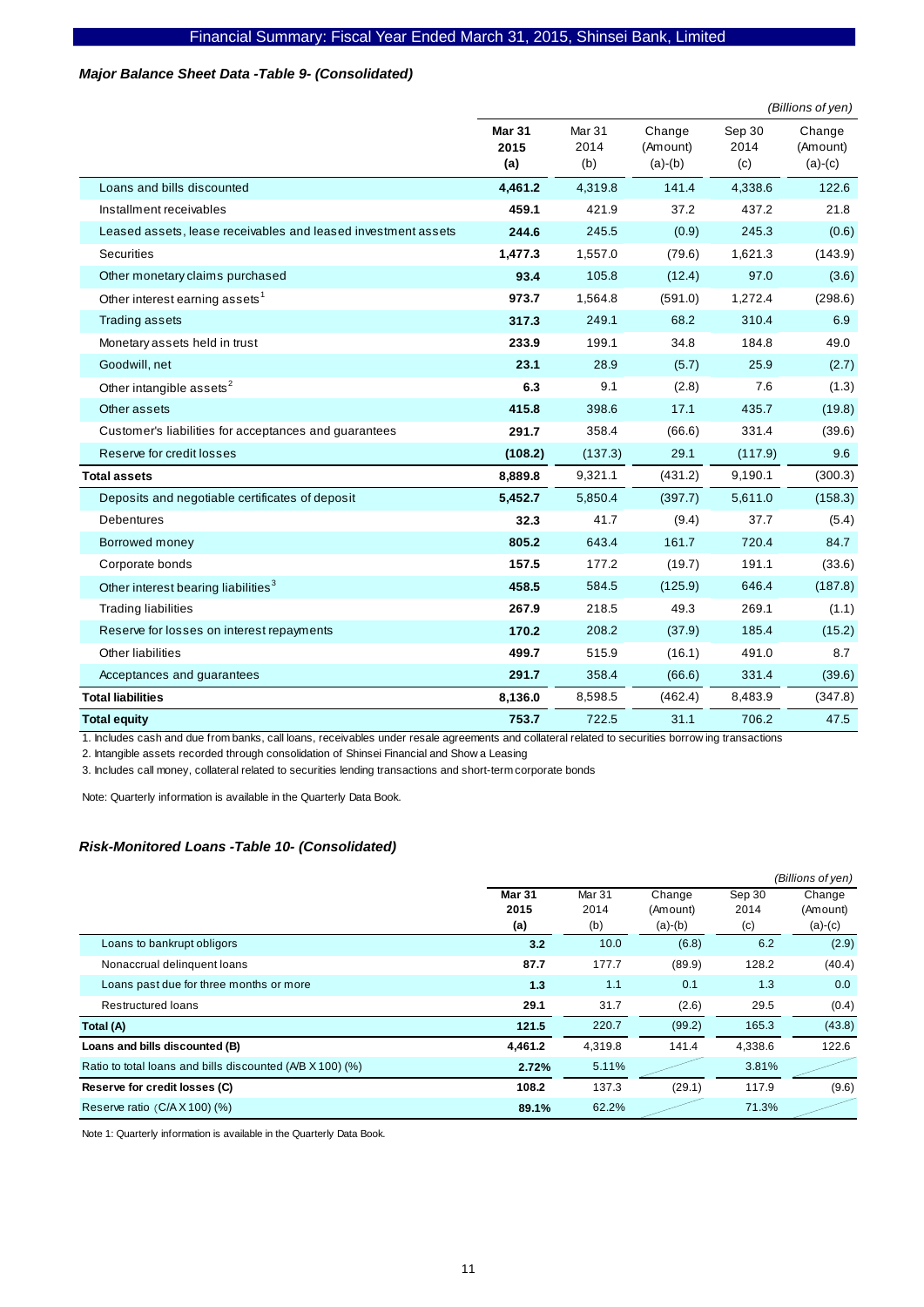## *Reserve for Credit Losses -Table 11- (Consolidated)*

|                                              |               |        |                          |        | (Billions of yen) |
|----------------------------------------------|---------------|--------|--------------------------|--------|-------------------|
|                                              | <b>Mar 31</b> | Mar 31 | Change                   | Sep 30 | Change            |
|                                              | 2015          | 2014   | (Amount)                 | 2014   | (Amount)          |
|                                              | (a)           | (b)    | $(a)-(b)$                | (c)    | $(a)-(c)$         |
| General reserve for loan losses              | 60.2          | 59.8   | 0.4                      | 59.0   | 1.1               |
| Specific reserve for loan losses             | 47.9          | 77.5   | (29.6)                   | 58.8   | (10.8)            |
| Reserve for loans to restructuring countries | 0.0           | 0.0    | $\overline{\phantom{a}}$ | 0.0    |                   |
| Total reserve for credit losses              | 108.2         | 137.3  | (29.1)                   | 117.9  | (9.6)             |

Note 1: Quarterly information is available in the Quarterly Data Book.

#### *Loans by Borrower Industry -Table 12- (Consolidated)*

|                                                                   | (Billions of yen)     |                |                    |                |                    |  |
|-------------------------------------------------------------------|-----------------------|----------------|--------------------|----------------|--------------------|--|
|                                                                   | <b>Mar 31</b><br>2015 | Mar 31<br>2014 | Change<br>(Amount) | Sep 30<br>2014 | Change<br>(Amount) |  |
|                                                                   | (a)                   | (b)            | $(a)-(b)$          | (c)            | $(a)-(c)$          |  |
| Domestic offices (excluding Japan offshore market account):       |                       |                |                    |                |                    |  |
| Manufacturing                                                     | 197.8                 | 212.4          | (14.6)             | 205.4          | (7.5)              |  |
| Agriculture and forestry                                          | 0.1                   | 0.1            | (0.0)              | 0.1            | (0.0)              |  |
| Fishery                                                           | 0.0                   | 0.0            | (0.0)              | 0.0            | (0.0)              |  |
| Mining, quarrying and gravel extraction                           | 0.1                   | 0.1            | (0.0)              |                | 0.1                |  |
| Construction                                                      | 10.7                  | 9.9            | 0.7                | 11.2           | (0.4)              |  |
| Electric power, gas, heat supply and water supply                 | 204.6                 | 170.1          | 34.5               | 193.4          | 11.2               |  |
| Information and communications                                    | 39.6                  | 40.7           | (1.0)              | 42.2           | (2.6)              |  |
| Transportation and postal service                                 | 187.9                 | 203.2          | (15.3)             | 194.5          | (6.6)              |  |
| Wholesale and retail                                              | 99.2                  | 89.2           | 10.0               | 92.8           | 6.4                |  |
| Finance and insurance                                             | 628.6                 | 662.6          | (34.0)             | 629.1          | (0.5)              |  |
| Real estate                                                       | 549.0                 | 580.0          | (30.9)             | 534.7          | 14.2               |  |
| <b>Services</b>                                                   | 344.4                 | 317.9          | 26.5               | 328.2          | 16.2               |  |
| Local government                                                  | 94.2                  | 104.3          | (10.0)             | 98.4           | (4.2)              |  |
| <b>Others</b>                                                     | 2,023.4               | 1,897.0        | 126.3              | 1,939.4        | 84.0               |  |
| Loans to individual customers (retail banking, Shinsei Bank Lake, | 1,727.1               | 1,657.5        | 69.6               | 1.687.9        | 39.2               |  |
| Shinsei Financial, SHINKI and APLUS FINANCIAL)                    |                       |                |                    |                |                    |  |
| Total domestic (A)                                                | 4,380.2               | 4,288.2        | 91.9               | 4,270.0        | 110.2              |  |
| Overseas offices (including Japan offshore market accounts):      |                       |                |                    |                |                    |  |
| Governments                                                       | 1.1                   | 1.5            | (0.3)              | 1.3            | (0.1)              |  |
| <b>Financial institutions</b>                                     |                       | 0.5            | (0.5)              | 0.0            | (0.0)              |  |
| <b>Others</b>                                                     | 79.8                  | 29.4           | 50.3               | 67.1           | 12.6               |  |
| Total overseas (B)                                                | 81.0                  | 31.5           | 49.4               | 68.6           | 12.4               |  |
| Total (A+B)                                                       | 4,461.2               | 4,319.8        | 141.4              | 4,338.6        | 122.6              |  |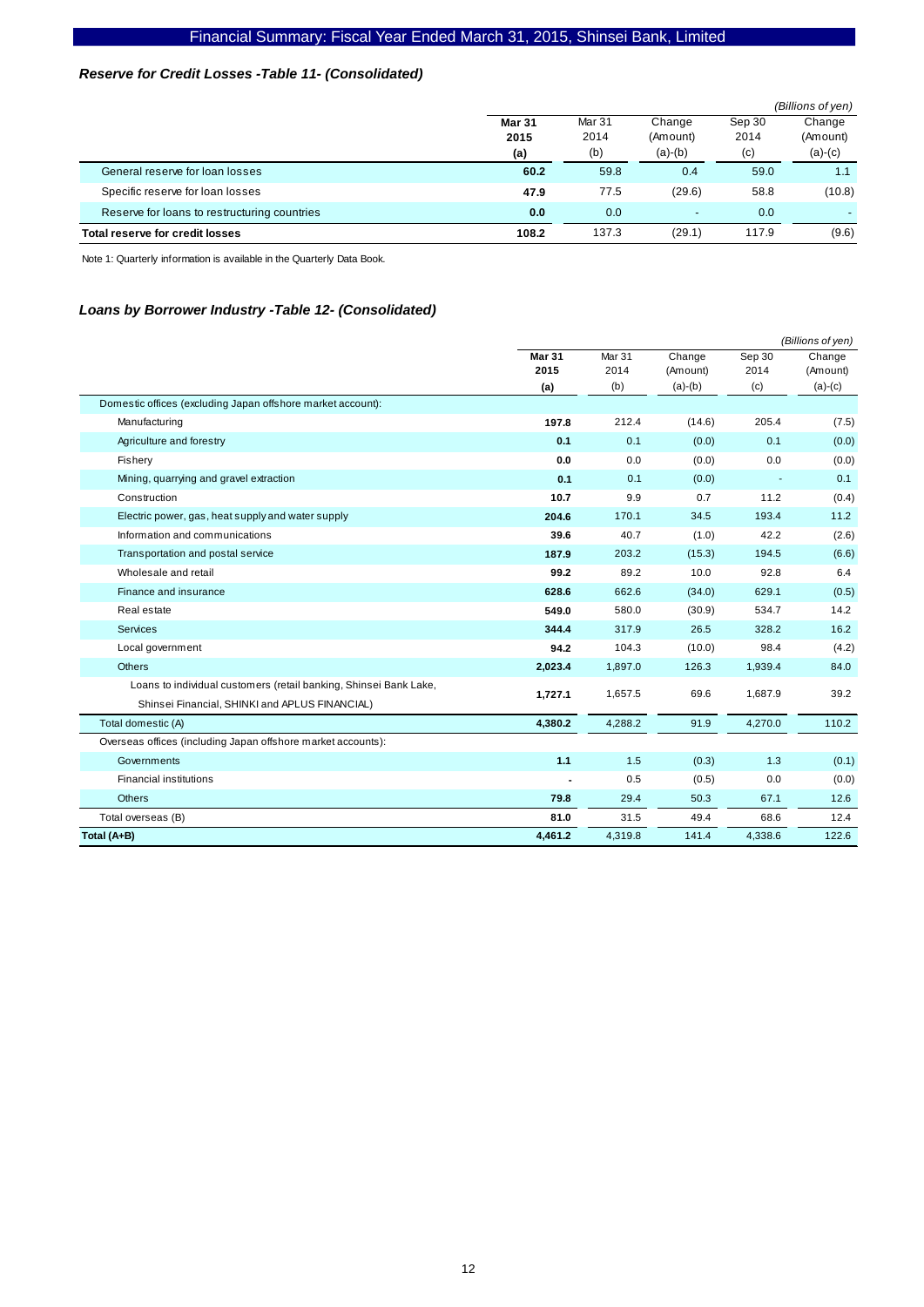### *Securities by Category -Table 13- (Consolidated)*

|                                                                              |                       |                | (Billions of yen) |
|------------------------------------------------------------------------------|-----------------------|----------------|-------------------|
|                                                                              | <b>Mar 31</b><br>2015 | Mar 31<br>2014 | Sep 30<br>2014    |
| Trading securities                                                           | 0.0                   | 0.1            | 0.1               |
| Securities being held to maturity                                            | 644.5                 | 545.6          | 602.7             |
| Securities available for sale                                                | 781.3                 | 967.6          | 971.8             |
| Securities carried at fair value                                             | 720.5                 | 895.4          | 901.1             |
| Securities carried at cost whose fair value cannot be<br>reliably determined | 60.7                  | 72.2           | 70.7              |
| Equity securities of unconsolidated subsidiaries and affiliates              | 51.4                  | 43.5           | 46.5              |
| Securities                                                                   | 1,477.3               | 1,557.0        | 1,621.3           |

## *Securities Being Held to Maturity -Table 14- (Consolidated)*

|                                            |                    |                |                           |                    |                          |                           |                          |                | (Billions of yen)         |
|--------------------------------------------|--------------------|----------------|---------------------------|--------------------|--------------------------|---------------------------|--------------------------|----------------|---------------------------|
|                                            |                    | March 31, 2015 |                           |                    | March 31, 2014           |                           | September 30, 2014       |                |                           |
|                                            | Carrying<br>amount | Fair<br>value  | Unrealized<br>gain (loss) | Carrying<br>amount | Fair<br>value            | Unrealized<br>gain (loss) | Carrying<br>amount       | Fair<br>value  | Unrealized<br>gain (loss) |
| Fair value exceeds carrying amount         |                    |                |                           |                    |                          |                           |                          |                |                           |
| Japanese national government bonds         | 508.5              | 511.0          | 2.4                       | 497.4              | 499.1                    | 1.7                       | 561.8                    | 563.6          | 1.8                       |
| Japanese corporate bonds                   | $\blacksquare$     | $\blacksquare$ | $\overline{\phantom{a}}$  | ۰                  |                          |                           |                          |                |                           |
| Other                                      | 39.0               | 41.6           | 2.6                       | 48.2               | 52.3                     | 4.1                       | 40.9                     | 44.1           | 3.2                       |
| Subtotal                                   | 547.5              | 552.6          | 5.0                       | 545.6              | 551.5                    | 5.8                       | 602.7                    | 607.8          | 5.0                       |
| Fair value does not exceed carrying amount |                    |                |                           |                    |                          |                           |                          |                |                           |
| Japanese national government bonds         | 96.9               | 96.8           | (0.0)                     |                    |                          |                           |                          |                |                           |
| Japanese corporate bonds                   | $\blacksquare$     | $\blacksquare$ | $\blacksquare$            | ٠                  | $\overline{\phantom{a}}$ | ٠                         | $\overline{\phantom{a}}$ | $\blacksquare$ | ۰                         |
| Other                                      | $\blacksquare$     | $\blacksquare$ | $\blacksquare$            |                    | $\overline{\phantom{a}}$ |                           |                          |                |                           |
| Subtotal                                   | 96.9               | 96.8           | (0.0)                     | ٠                  | $\blacksquare$           | ٠                         |                          | $\blacksquare$ |                           |
| Total                                      | 644.5              | 649.5          | 5.0                       | 545.6              | 551.5                    | 5.8                       | 602.7                    | 607.8          | 5.0                       |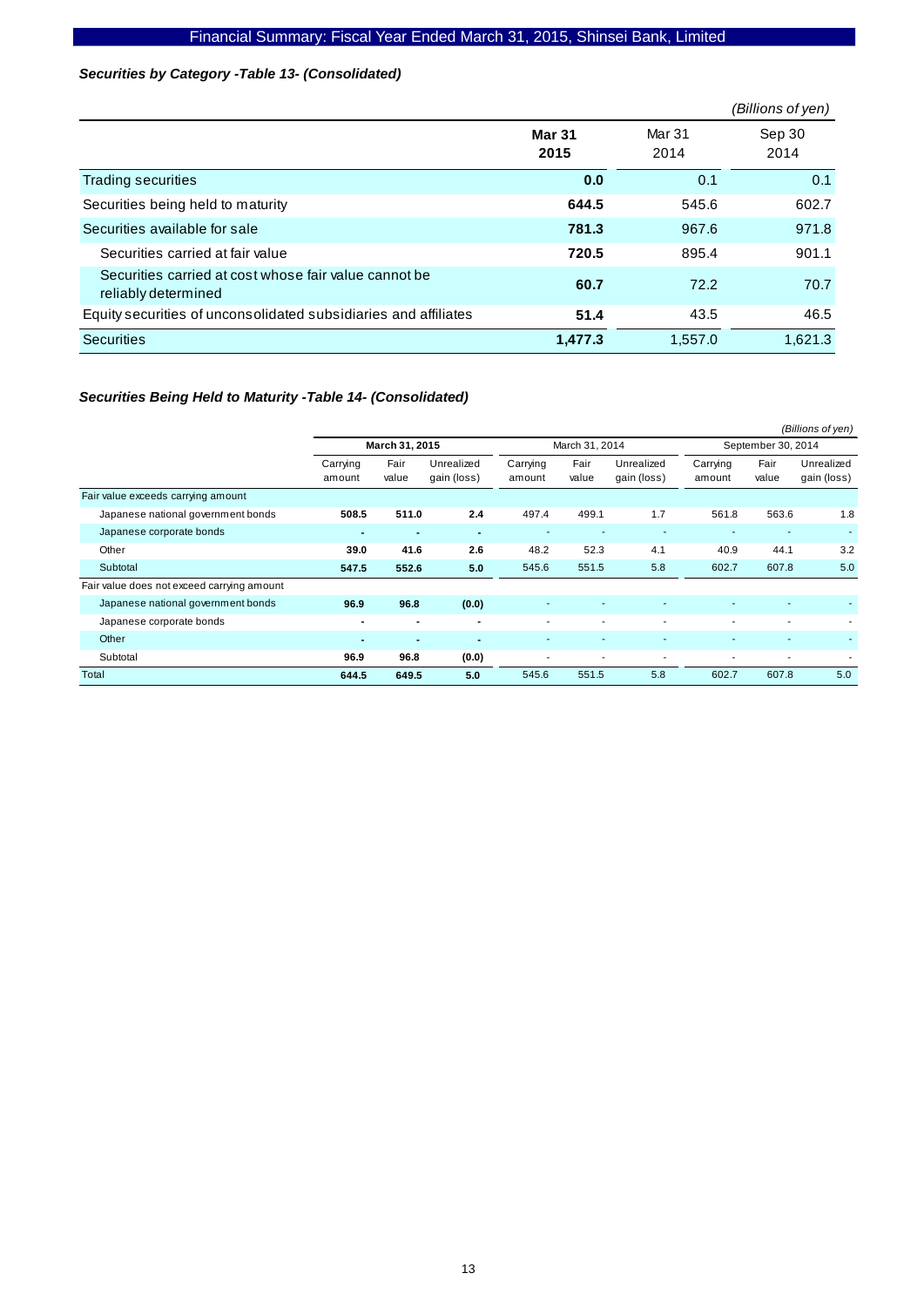#### *Securities Available for Sale -Table 15- (Consolidated)*

|                                                                        |                                    |                                   |                           |                                    |                                   |                           |                                    |                                   | (Billions of yen)         |
|------------------------------------------------------------------------|------------------------------------|-----------------------------------|---------------------------|------------------------------------|-----------------------------------|---------------------------|------------------------------------|-----------------------------------|---------------------------|
|                                                                        |                                    | March 31, 2015                    |                           |                                    | March 31, 2014                    |                           |                                    | September 30, 2014                |                           |
|                                                                        | Carrying<br>amount<br>(Fair value) | Amortized/<br>Acquisition<br>cost | Unrealized<br>gain (loss) | Carrying<br>amount<br>(Fair value) | Amortized/<br>Acquisition<br>cost | Unrealized<br>gain (loss) | Carrying<br>amount<br>(Fair value) | Amortized/<br>Acquisition<br>cost | Unrealized<br>gain (loss) |
| Carrying amount exceeds amortized/acquisition cost                     |                                    |                                   |                           |                                    |                                   |                           |                                    |                                   |                           |
| Equity securities                                                      | 24.7                               | 12.0                              | 12.7                      | 18.0                               | 11.1                              | 6.8                       | 21.9                               | 12.2                              | 9.6                       |
| Domestic bonds                                                         | 127.8                              | 127.2                             | 0.6                       | 62.0                               | 61.2                              | 0.8                       | 53.3                               | 52.6                              | 0.7                       |
| Japanese national government bonds                                     | 100.4                              | 100.3                             | 0.0                       | ÷,                                 | $\overline{\phantom{a}}$          | ÷,                        | 5.2                                | 5.2                               | 0.0                       |
| Japanese local government bonds                                        | 0.5                                | 0.5                               | 0.0                       | 0.5                                | 0.5                               | 0.0                       | 0.5                                | 0.5                               | 0.0                       |
| Japanese corporate bonds                                               | 26.9                               | 26.3                              | 0.5                       | 61.4                               | 60.7                              | 0.7                       | 47.5                               | 46.8                              | 0.7                       |
| Other                                                                  | 148.1                              | 143.3                             | 4.8                       | 101.0                              | 96.5                              | 4.5                       | 105.5                              | 101.7                             | 3.7                       |
| Foreign securities                                                     | 140.9                              | 137.0                             | 3.9                       | 95.5                               | 91.5                              | 3.9                       | 97.4                               | 94.4                              | 3.0                       |
| Foreign currency denominated foreign<br>corporate and government bonds | 81.5                               | 79.3                              | 2.2                       | 48.1                               | 45.7                              | 2.3                       | 58.0                               | 56.2                              | 1.8                       |
| Yen-denominated foreign corporate<br>and government bonds              | 57.5                               | 56.4                              | 1.1                       | 45.0                               | 43.9                              | 1.0                       | 38.0                               | 36.9                              | 1.0                       |
| Foreign equity securities and others                                   | 1.7                                | 1.1                               | 0.5                       | 2.3                                | 1.8                               | 0.4                       | 1.3                                | 1.2                               | 0.1                       |
| Other securities                                                       | 6.4                                | 5.5                               | 0.9                       | 4.2                                | 3.7                               | 0.5                       | 6.9                                | 6.2                               | 0.7                       |
| Other monetary claims purchased                                        | 0.7                                | 0.7                               | 0.0                       | 1.3                                | 1.2                               | 0.0                       | 1.0                                | 1.0                               | 0.0                       |
| Subtotal                                                               | 300.7                              | 282.5                             | 18.1                      | 181.1                              | 168.9                             | 12.1                      | 180.8                              | 166.6                             | 14.1                      |
| Carrying amount does not exceed amortized/acquisition cost             |                                    |                                   |                           |                                    |                                   |                           |                                    |                                   |                           |
| Equity securities                                                      | 0.8                                | 1.0                               | (0.2)                     | 1.9                                | 2.3                               | (0.4)                     | 0.9                                | 1.2                               | (0.2)                     |
| Domestic bonds                                                         | 341.9                              | 343.7                             | (1.8)                     | 684.0                              | 685.2                             | (1.1)                     | 696.8                              | 698.5                             | (1.7)                     |
| Japanese national government bonds                                     | 284.8                              | 285.6                             | (0.7)                     | 629.3                              | 630.1                             | (0.7)                     | 643.6                              | 643.9                             | (0.2)                     |
| Japanese local government bonds                                        |                                    |                                   | $\overline{\phantom{a}}$  | ٠.                                 | $\overline{\phantom{a}}$          | ٠.                        | ٠.                                 | $\sim$                            | $\sim$                    |
| Japanese corporate bonds                                               | 57.0                               | 58.1                              | (1.0)                     | 54.6                               | 55.0                              | (0.4)                     | 53.1                               | 54.6                              | (1.4)                     |
| Other                                                                  | 82.6                               | 82.7                              | (0.1)                     | 35.4                               | 35.7                              | (0.3)                     | 28.4                               | 28.6                              | (0.2)                     |
| Foreign securities                                                     | 75.4                               | 75.5                              | (0.0)                     | 27.6                               | 27.7                              | (0.1)                     | 21.6                               | 21.7                              | (0.1)                     |
| Foreign currency denominated foreign<br>corporate and government bonds | 36.2                               | 36.2                              | (0.0)                     | 25.2                               | 25.2                              | (0.0)                     | 19.5                               | 19.6                              | (0.0)                     |
| Yen-denominated foreign corporate<br>and government bonds              | 39.2                               | 39.2                              | (0.0)                     | 0.9                                | 1.0                               | (0.0)                     | 1.0                                | 1.0                               | $\sim$                    |
| Foreign equity securities and others                                   | 0.0                                | 0.0                               |                           | 1.4                                | 1.5                               | (0.0)                     | 1.0                                | 1.0                               | (0.0)                     |
| Other securities                                                       | 2.2                                | 2.3                               | (0.0)                     | 1.9                                | 1.9                               | (0.0)                     | 1.9                                | 1.9                               | (0.0)                     |
| Other monetary claims purchased                                        | 4.8                                | 4.9                               | (0.0)                     | 5.8                                | 6.0                               | (0.1)                     | 4.8                                | 4.9                               | (0.1)                     |
| Subtotal                                                               | 425.4                              | 427.6                             | (2.2)                     | 721.4                              | 723.3                             | (1.9)                     | 726.2                              | 728.4                             | (2.2)                     |
| Total <sup>1, 2</sup>                                                  | 726.2                              | 710.2                             | 15.9                      | 902.5                              | 892.2                             | 10.2                      | 907.0                              | 895.0                             | 11.9                      |

1. Includes a part of other monetary claims purchased in addition to securities available for sale. Total amounts of securities available for sale excluding such other monetary

claims purchased as of March 31, 2015, March 31, 2014 and September 30, 2014 w ere ¥720.5 billion,  $\frac{1}{8}$ 895.4 billion and ¥901.1 billion, respectively.

2. Securities w hose fair value cannot be reliably determined are not included.

#### *Unrealized Gain (Loss) on Available-for-Sale Securities (Consolidated)*

|                                                                                                                                                                              |                |                | (Billions of yen)  |
|------------------------------------------------------------------------------------------------------------------------------------------------------------------------------|----------------|----------------|--------------------|
|                                                                                                                                                                              | March 31, 2015 | March 31, 2014 | September 30, 2014 |
| Unrealized gain (loss) before deferred tax on:                                                                                                                               |                |                |                    |
| Available-for-sale securities                                                                                                                                                | 15.9           | 10.2           | 11.9               |
| The Bank's interests in available-for-sale securities held<br>by partnerships recorded as securities whose fair value<br>cannot be reliably determined and other adjustments | 1.1            | 1.5            | 1.3                |
| Securities being held to maturity, reclassified from<br>available-for-sale in the past, under extremely<br>illiquid market conditions                                        | (2.1)          | (3.5)          | (2.5)              |
| Other monetary assets held in trust                                                                                                                                          | (1.2)          |                |                    |
| Deferred tax assets (liabilities)                                                                                                                                            | (2.8)          | (1.9)          | (2.5)              |
| Unrealized gain (loss) on available-for-sale securities<br>before interest adjustments                                                                                       | 10.8           | 6.3            | 8.2                |
| Minority interests                                                                                                                                                           | (0.1)          | (0.0)          | (0.1)              |
| The Bank's interests in unrealized gain (loss) on<br>available-for-sale securities held by affiliates to<br>w hich the equity method is applied                              | 0.0            | 0.0            | 0.0                |
| Unrealized gain (loss) on available-for-sale securities                                                                                                                      | 10.8           | 6.2            | 8.2                |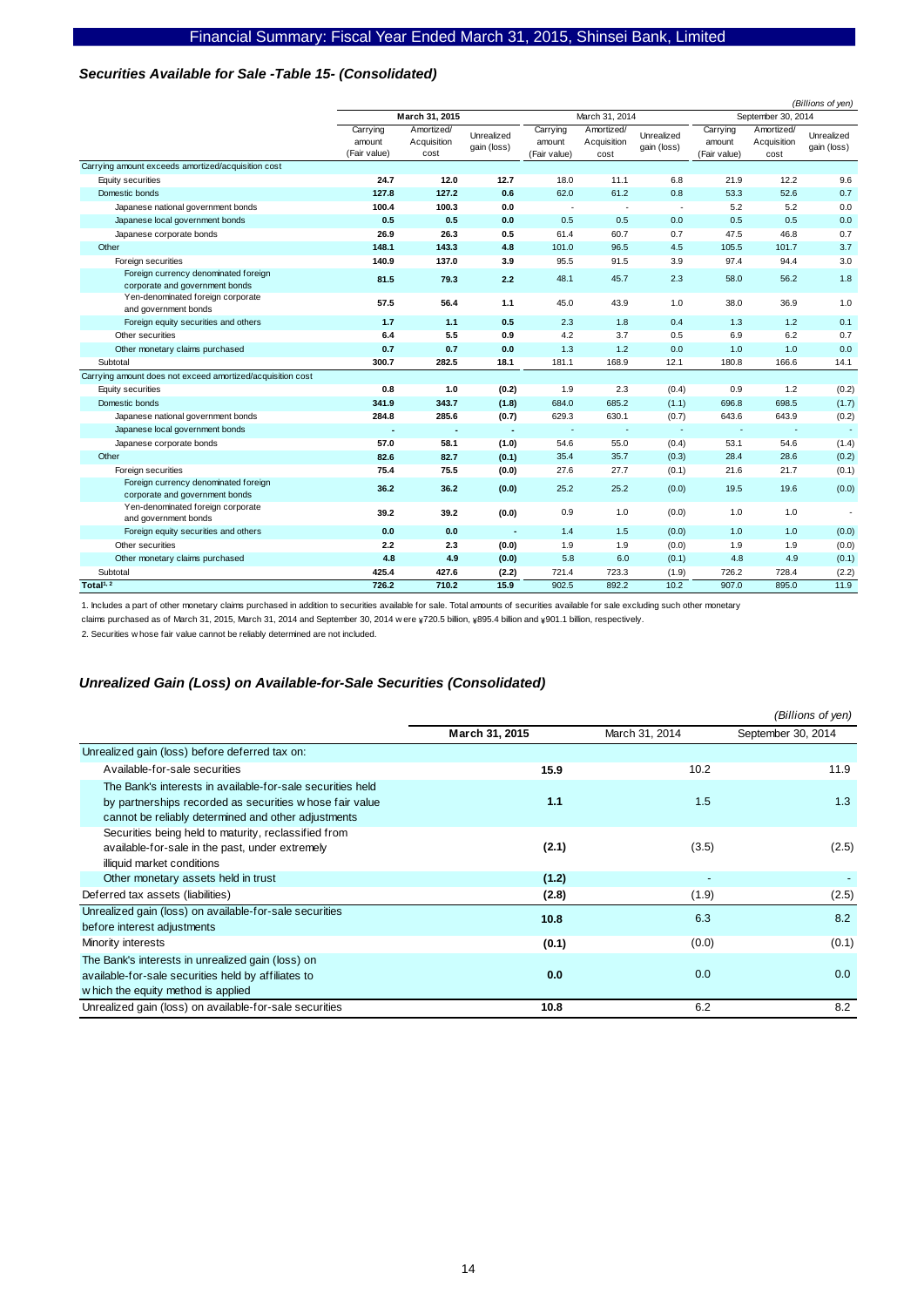#### *Hedge-Accounting Derivative Transactions -Table 16- (Consolidated)*

|                                                 |                   |                           |                 | (Billions of yen) |
|-------------------------------------------------|-------------------|---------------------------|-----------------|-------------------|
|                                                 |                   | March 31, 2015            |                 |                   |
| <b>Notional Principal Amount (Consolidated)</b> | 1 year or<br>less | Over 1 year<br>to 5 years | Over<br>5 years | Total             |
| Interest rate swaps:                            |                   |                           |                 |                   |
| Receive fixed and pay floating                  | 7.4               | 461.4                     | 14.0            | 482.8             |
| Receive floating and pay fixed                  | 18.9              | 126.1                     | 101.0           | 246.1             |
| Receive floating and pay floating               | $\blacksquare$    | ۰                         | $\blacksquare$  |                   |
| Total notional principal amount                 | 26.4              | 587.5                     | 115.0           | 729.0             |
| Currency swaps:                                 |                   |                           |                 |                   |
| Total notional principal amount                 | 6.2               | 17.6                      | 23.6            | 47.5              |

## *Deposits, Including Negotiable Certificates of Deposit (NCDs) -Table 17- (Consolidated)*

|                                             |                       |                |                    |                | (Billions of yen)  |
|---------------------------------------------|-----------------------|----------------|--------------------|----------------|--------------------|
|                                             | <b>Mar 31</b><br>2015 | Mar 31<br>2014 | Change<br>(Amount) | Sep 30<br>2014 | Change<br>(Amount) |
|                                             | (a)                   | (b)            | $(a)-(b)$          | (c)            | $(a)-(c)$          |
| <b>Deposits</b>                             | 5,367.1               | 5,733.2        | (366.0)            | 5,507.9        | (140.8)            |
| Liquid (current, ordinary, notice) deposits | 2,048.3               | 1,741.8        | 306.5              | 1,849.9        | 198.4              |
| Time deposits <sup>1</sup>                  | 2,954.1               | 3,576.9        | (622.7)            | 3,255.9        | (301.7)            |
| Other                                       | 364.6                 | 414.4          | (49.7)             | 402.1          | (37.4)             |
| Negotiable certificates of deposits (NCDs)  | 85.5                  | 117.2          | (31.6)             | 103.1          | (17.5)             |
| Total                                       | 5,452.7               | 5,850.4        | (397.7)            | 5,611.0        | (158.3)            |

1. Includes tw o-w eek maturity deposits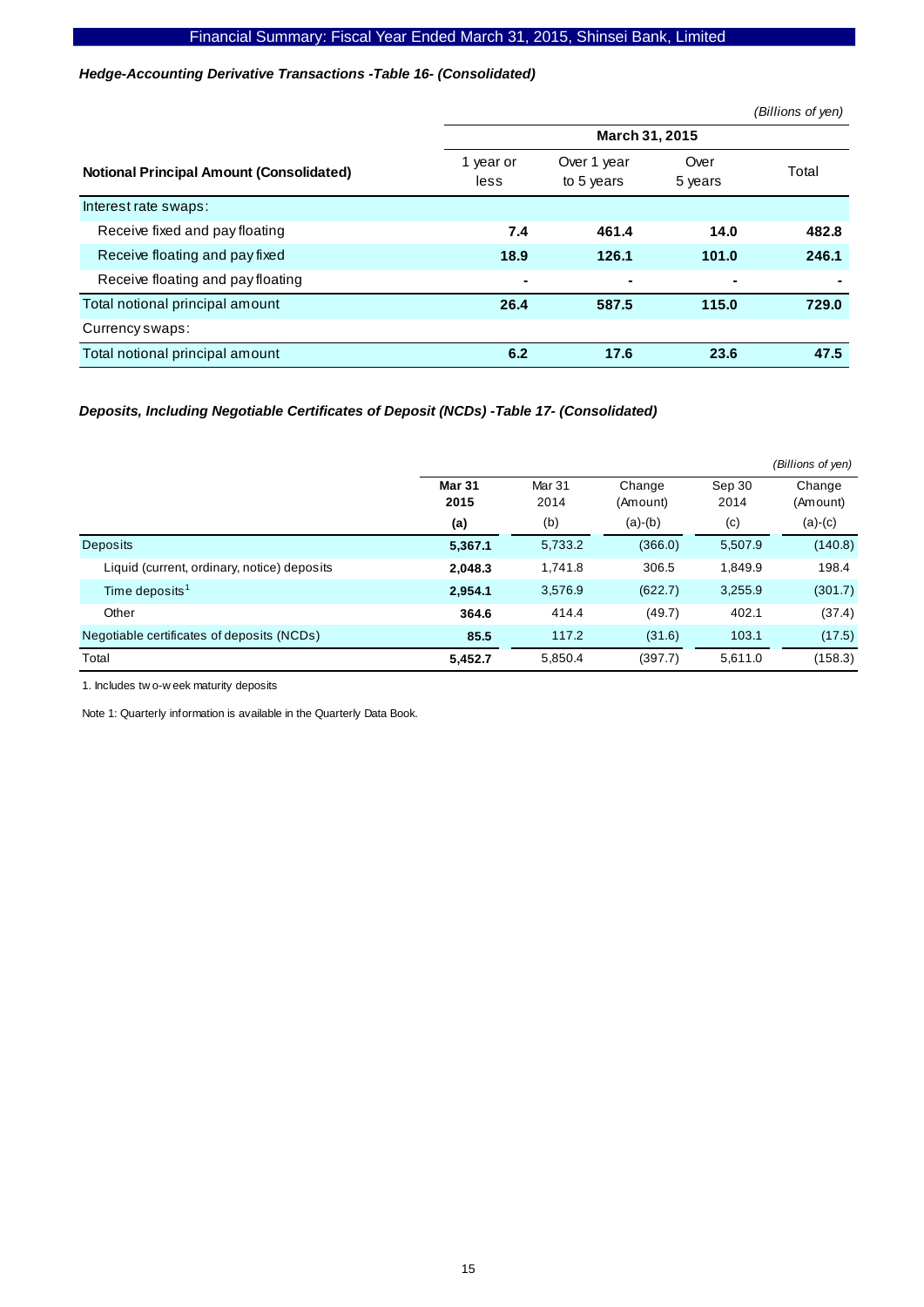#### *Financial Ratios -Table 18- (Consolidated)*

| FY2014<br>(12 months) | FY2013<br>$(12$ months) | 1H FY2014<br>$(6$ months) |
|-----------------------|-------------------------|---------------------------|
| 0.7%                  | 0.5%                    | $0.6\%$ <sup>5</sup>      |
| 9.8%                  | 6.5%                    | $8.6\%$ <sup>5</sup>      |
| 9.8%                  | 6.5%                    | 8.6% 5                    |
|                       |                         |                           |
| 0.8%                  | 0.5%                    | $0.7\%$ <sup>5</sup>      |
| 11.4%                 | 8.3%                    | 10.3% 5                   |
| 11.4%                 | 8.3%                    | 10.3% 5                   |
| 60.2%                 | 65.4%                   | 63.1%                     |
|                       |                         |                           |

1. Return on assets:

Net income (Total assets at the BOP + Total assets at the EOP)/2  BOP: beginning of period EOP: end of period

For the calculation of cash basis return on assets, goodwill and other intangible assets are excluded from the amount of total assets.

2. Return on equity:

Net income

(Total equity eligible for common shareholders at the BOP + Total equity eligible for common shareholders at the EOP)/2

3. Return on equity (fully diluted):

Net income ((Total equity at the BOP - Share warrants at the BOP - Minority interests at the BOP) +

(Total equity at the EOP - Share warrants at the EOP - Minority interests at the EOP))/2

4. The denominator is calculated as:

((Total capital – goodwill – intangible assets acquired in business combinations (net of associated deferred tax liability) at the beginning of the period) + (the same values at the end of the period))/2.

5. Annualized basis.

6. Management accounting basis.

7. Expense denotes general and administrative expenses.

Note 1: Quarterly information is available in the Quarterly Data Book.

#### *Capital Adequacy Data -Table 19- (Consolidated)*

#### <**Basel 3, Domestic Standard 1**>

|                                        |         |         |           | (Billions of yen, except percentages) |           |
|----------------------------------------|---------|---------|-----------|---------------------------------------|-----------|
|                                        | Mar 31  | Mar 31  | Change    | Sep 30                                | Change    |
|                                        | 2015    | 2014    | (Amount)  | 2014                                  | (Amount)  |
|                                        | (a)     | (b)     | $(a)-(b)$ | (c)                                   | $(a)-(c)$ |
| Core capital: instruments and reserves | 882.3   | 889.5   | (7.2)     | 857.9                                 | 24.4      |
| Core capital: regulatory adjustments   | (40.4)  | (71.9)  | 31.5      | (44.9)                                | 4.4       |
| Capital                                | 841.9   | 817.6   | 24.3      | 813.0                                 | 28.8      |
| Total amount of Risk-weighted assets   | 5.661.9 | 6,016.7 | (354.8)   | 5.886.9                               | (224.9)   |
| Capital ratio                          | 14.86%  | 13.58%  |           | 13.81%                                |           |

1. Calculated according to F-IRB.

Consolidated total required capital is ¥490.6 billion as at March 31, 2015, ¥550.3 billion as at March 31, 2014 and ¥513.3 billion as at September 30, 2014.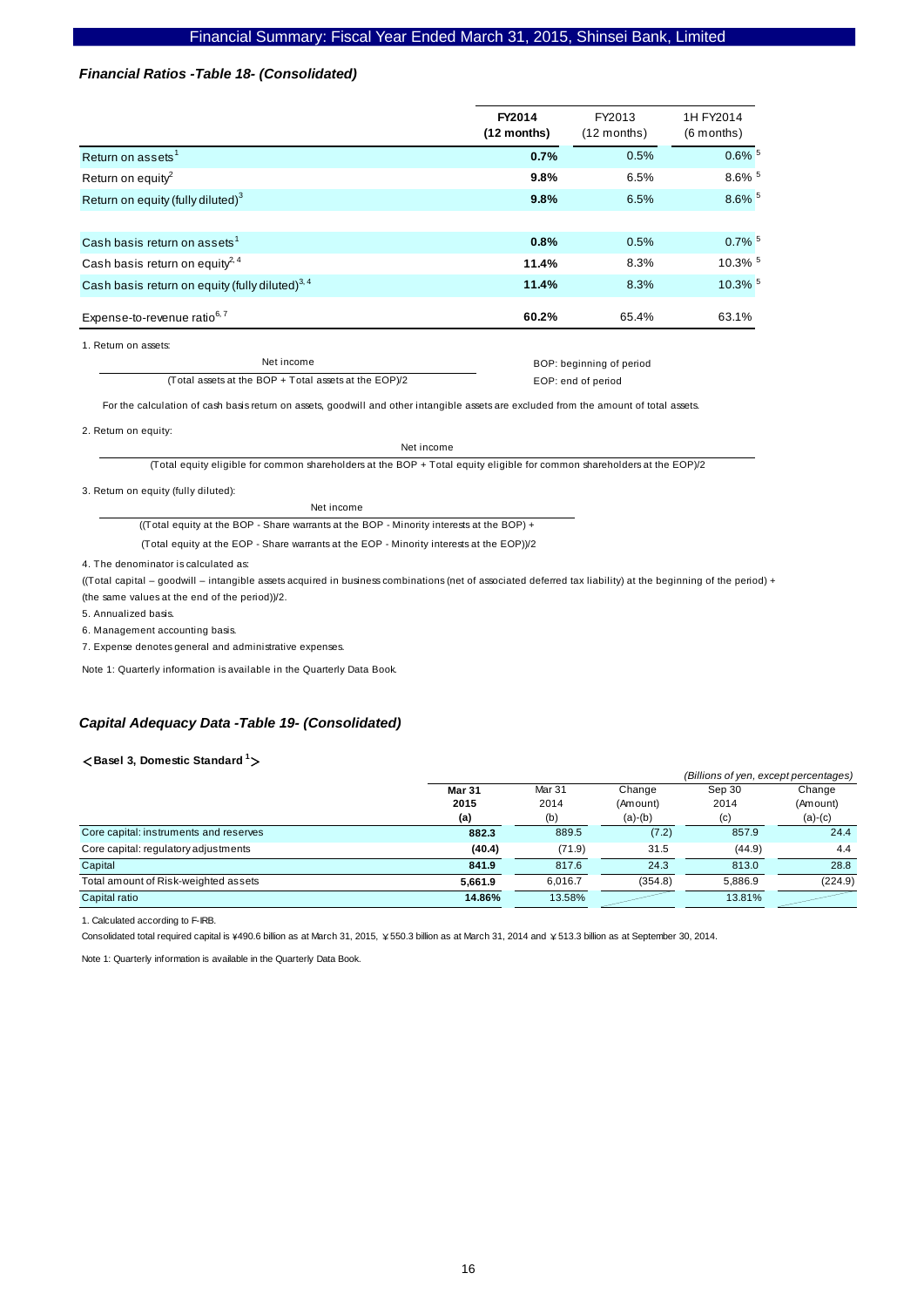#### *Per Share Data -Table 20- (Consolidated)*

|                      |                                                                        |                              |                                |                                 |                                  | (Yen)                           |
|----------------------|------------------------------------------------------------------------|------------------------------|--------------------------------|---------------------------------|----------------------------------|---------------------------------|
|                      |                                                                        | FY2014<br>(12 months)<br>(a) | FY2013<br>$(12$ months)<br>(b) | Change<br>(Amount)<br>$(a)-(b)$ | 1H FY2014<br>$(6$ months)<br>(c) | Change<br>(Amount)<br>$(a)-(c)$ |
| Common equity        |                                                                        | 275.45                       | 247.82                         | 27.62                           | 257.94                           | 17.50                           |
| Fully diluted equity |                                                                        | 275.45                       | 247.82                         | 27.62                           | 257.94                           | 17.50                           |
| Basic net income     |                                                                        | 25.57                        | 15.59                          | 9.98                            | 10.90                            |                                 |
| Diluted net income   |                                                                        | 25.57                        | 15.59                          | 9.98                            | 10.90                            |                                 |
| Cash basis:          |                                                                        |                              |                                |                                 |                                  |                                 |
| Basic net income     |                                                                        | 28.42                        | 18.78                          | 9.63                            | 12.41                            |                                 |
| Diluted net income   |                                                                        | 28.42                        | 18.78                          | 9.63                            | 12.41                            |                                 |
|                      | For calculation of per share data (Does not include treasury shares) : |                              |                                |                                 |                                  |                                 |
| Equity:              | Number of common shares (Consolidated) <sup>1</sup>                    | 2,653,918,339                | 2,653,919,247                  |                                 | 2,653,918,439                    |                                 |
|                      | Fully diluted number of shares (Consolidated) <sup>1</sup>             | 2,653,918,339                | 2,653,921,423                  |                                 | 2,653,918,439                    |                                 |
| Net income:          | Number of common shares (Consolidated) <sup>2</sup>                    | 2,653,918,675                | 2,653,919,247                  |                                 | 2,653,919,005                    |                                 |
|                      | Fully diluted number of shares (Consolidated) <sup>2</sup>             | 2,653,918,675                | 2,653,921,423                  |                                 | 2,653,919,005                    |                                 |

1. Outstanding shares at the end of the respective periods.

2. Weighted average number of outstanding shares during the respective period.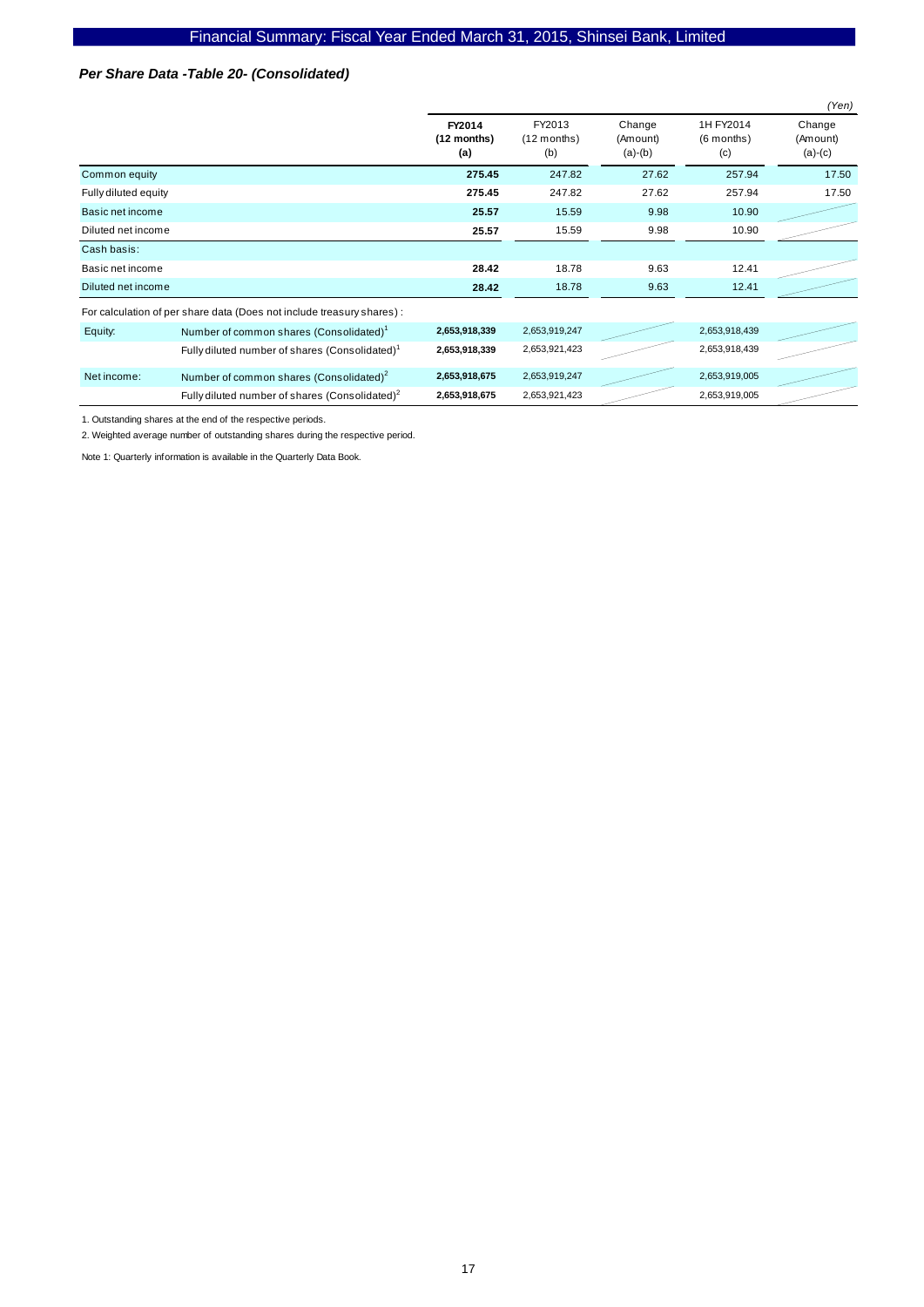#### *Business Lines Results -Table 21- (Consolidated)*

|                                                        |                         |                         |                    | (Billions of yen)         |
|--------------------------------------------------------|-------------------------|-------------------------|--------------------|---------------------------|
|                                                        | FY2014<br>$(12$ months) | FY2013<br>$(12$ months) | Change<br>(Amount) | 1H FY2014<br>$(6$ months) |
| <b>Institutional Group:</b>                            |                         |                         |                    |                           |
| Net interest income                                    | 33.6                    | 27.6                    | 6.0                | 14.5                      |
| Noninterest income                                     | 42.2                    | 41.8                    | 0.4                | 19.5                      |
| <b>Total revenue</b>                                   | 75.9                    | 69.5                    | 6.4                | 34.0                      |
| General and administrative expenses                    | (27.0)                  | (24.8)                  | (2.1)              | (13.4)                    |
| Ordinary business profit                               | 48.9                    | 44.6                    | 4.2                | 20.6                      |
| Net credit costs                                       | 3.9                     | 8.5                     | (4.6)              | 2.0                       |
| Ordinary business profit after net credit costs        | 52.9                    | 53.2                    | (0.3)              | 22.7                      |
| <b>Global Markets Group:</b>                           |                         |                         |                    |                           |
| Net interest income                                    | 3.5                     | 3.9                     | (0.3)              | 2.1                       |
| Noninterest income                                     | 12.3                    | 7.3                     | 5.0                | 5.5                       |
| <b>Total revenue</b>                                   | 15.9                    | 11.2                    | 4.6                | 7.6                       |
| General and administrative expenses                    | (9.3)                   | (8.9)                   | (0.4)              | (4.6)                     |
| <b>Ordinary business profit</b>                        | 6.5                     | 2.3                     | 4.2                | 3.0                       |
| Net credit costs                                       | (0.0)                   | 0.4                     | (0.5)              | 0.0                       |
| Ordinary business profit after net credit costs        | 6.5                     | 2.8                     | 3.7                | 3.1                       |
| <b>Individual Group:</b>                               |                         |                         |                    |                           |
| Net interest income                                    | 88.8                    | 85.3                    | 3.4                | 43.7                      |
| Noninterest income                                     | 47.8                    | 44.0                    | 3.7                | 22.7                      |
| <b>Total revenue</b>                                   | 136.6                   | 129.3                   | 7.2                | 66.4                      |
| General and administrative expenses                    | (103.1)                 | (97.3)                  | (5.7)              | (51.3)                    |
| Ordinary business profit                               | 33.4                    | 31.9                    | 1.4                | 15.1                      |
| Net credit costs                                       | (15.7)                  | (9.3)                   | (6.4)              | (7.1)                     |
| Ordinary business profit after net credit costs        | 17.7                    | 22.6                    | (4.9)              | 7.9                       |
| Corporate/Other <sup>1</sup> :                         |                         |                         |                    |                           |
| Net interest income                                    | 0.3                     | (6.4)                   | 6.7                | 0.1                       |
| Noninterest income                                     | 6.4                     | (0.7)                   | 7.1                | 2.7                       |
| <b>Total revenue</b>                                   | 6.7                     | (7.1)                   | 13.9               | 2.9                       |
| General and administrative expenses                    | (2.1)                   | (1.6)                   | (0.4)              | (0.6)                     |
| Ordinary business profit (loss)                        | 4.6                     | (8.8)                   | 13.5               | 2.2                       |
| <b>Net credit costs</b>                                | 0.0                     | $0.0\,$                 | 0.0                | 0.0                       |
| Ordinary business profit after net credit costs (loss) | 4.6                     | (8.8)                   | 13.5               | 2.2                       |
| Total:                                                 |                         |                         |                    |                           |
| Net interest income                                    | 126.4                   | 110.5                   | 15.9               | 60.5                      |
| Noninterest income                                     | 108.8                   | 92.5                    | 16.3               | 50.5                      |
| <b>Total revenue</b>                                   | 235.3                   | 203.0                   | 32.3               | 111.1                     |
| General and administrative expenses                    | (141.6)                 | (132.8)                 | (8.8)              | (70.0)                    |
| Ordinary business profit                               | 93.6                    | 70.1                    | 23.4               | 41.0                      |
| Net credit costs                                       | (11.8)                  | (0.2)                   | (11.5)             | (5.0)                     |
| Ordinary business profit after net credit costs        | 81.8                    | 69.8                    | 11.9               | 36.0                      |

1. "Corporate/Other" includes company-w ide accounts w hich are not included in our reportable segments, allocation variance of indirect expense and elimination amount of inter-segment transactions.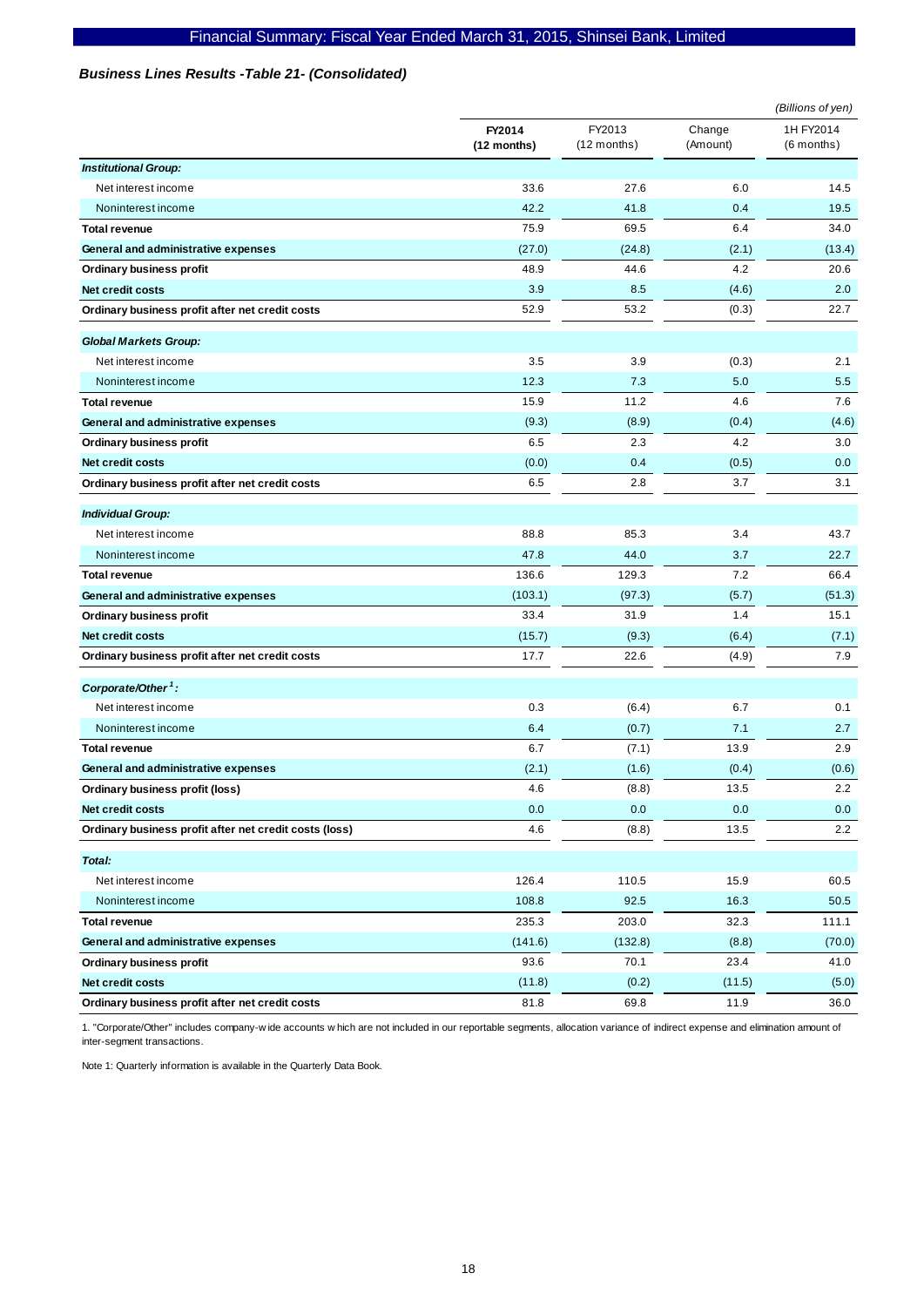It should be noted that the Structured Finance Sub-Group was integrated into the Institutional Business Sub-Group as per organizational changes put into effect on April 1, 2013. Also, as per restructuring implemented on July 1, 2013, the Shinsei Principal Investments Group was formed through the integration of Shinsei Corporate Investment Limited,

Shinsei Investment & Finance Limited, and Shinsei Servicing & Consulting Limited, which come under the umbrella of Shinsei Principal Investments Ltd., and the Bank has transferred the front office operations of the key functions of credit trading and private equity businesses from the Bank to the consolidated subsidiaries.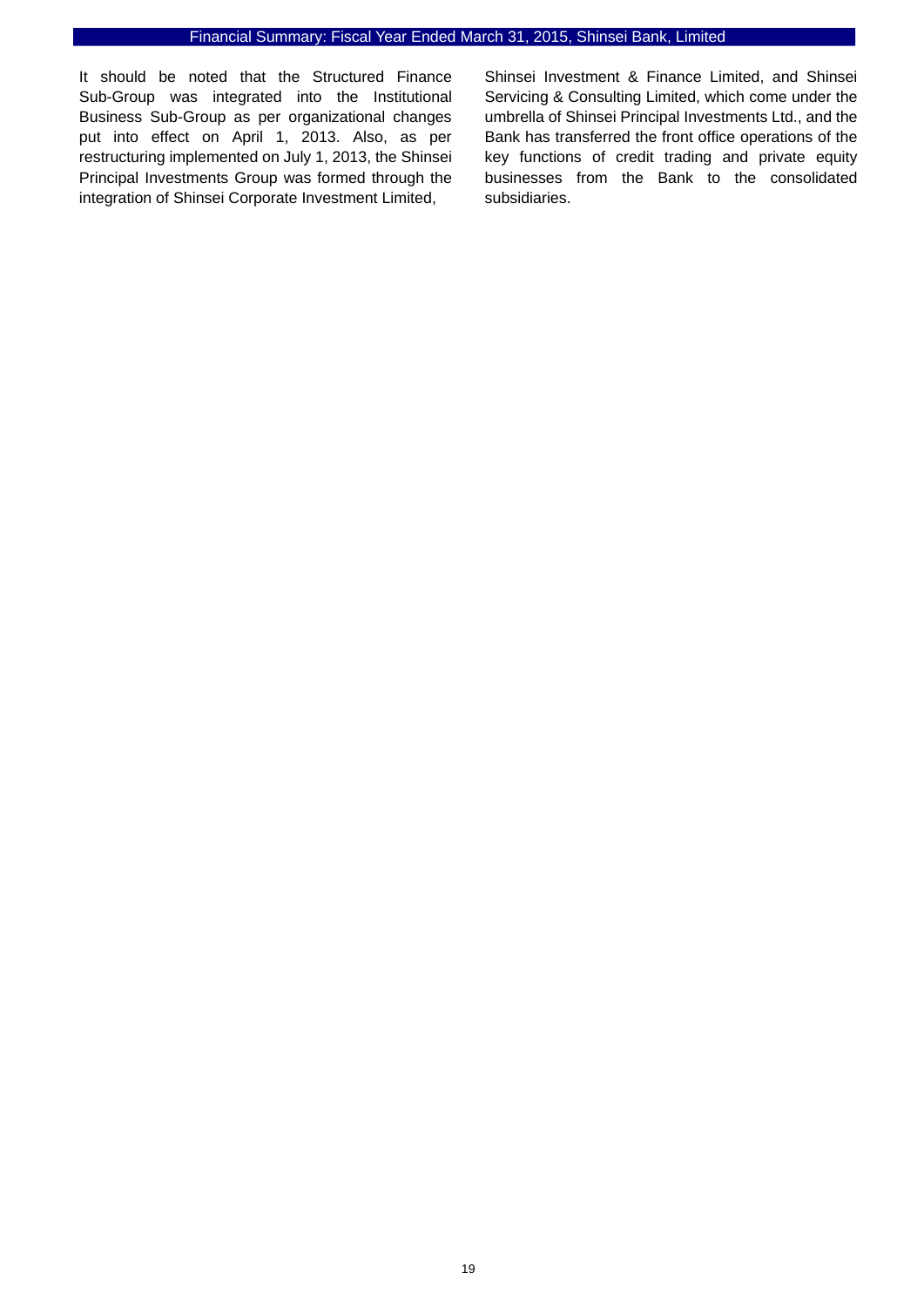#### **Segment Information**

| <b>Institutional Group:</b>                                                 | Focuses primarily on corporate and public sector finance and advisory business.                                                                                                                                                                                                                                   |
|-----------------------------------------------------------------------------|-------------------------------------------------------------------------------------------------------------------------------------------------------------------------------------------------------------------------------------------------------------------------------------------------------------------|
| <b>Institutional Business</b>                                               |                                                                                                                                                                                                                                                                                                                   |
| <b>Institutional Business</b><br>Sub-Group-Institutional<br><b>Business</b> | The "Institutional Business Sub-Group-Institutional Business" provides financial products and services<br>such as healthcare finance and advisory services to business and public corporations.                                                                                                                   |
| <b>Institutional Business</b><br>Sub-Group-Structured<br><b>Finance</b>     | The "Institutional Business Sub-Group—Structured Finance" provides real estate related nonrecourse<br>and corporate finance, M&A related finance, specialty finance, corporate revitalization support services<br>and trust services.                                                                             |
| <b>Principal Transactions</b>                                               | The "Principal Transactions Sub-Group" comprises the credit trading and private equity businesses.                                                                                                                                                                                                                |
| <b>Showa Leasing</b>                                                        | "Showa Leasing" primarily provides leasing related financial products and services.                                                                                                                                                                                                                               |
| <b>Other Institutional Group</b>                                            | The "Other Institutional Group" consists of the asset-backed investment business and other<br>businesses.                                                                                                                                                                                                         |
| <b>Global Markets Group:</b>                                                | Focuses primarily on financial markets business and serving financial institution clients.                                                                                                                                                                                                                        |
| <b>Financial Institutions</b>                                               | The "Financial Institutions Sub-Group" provides financial products and services for financial institutions.                                                                                                                                                                                                       |
| <b>Markets</b>                                                              | The "Markets Sub-Group" is engaged in foreign exchange, derivatives, equity related, alternative<br>investment and other capital markets transactions.                                                                                                                                                            |
| <b>Other Global Markets</b><br>Group                                        | The "Other Global Markets Group" consists of the profit and loss attributable to Shinsei Securities,<br>asset management, wealth management, and other products and services in the Global Markets<br>Group.                                                                                                      |
| <b>Individual Group:</b>                                                    | Focuses on retail financial products and services.                                                                                                                                                                                                                                                                |
| <b>Retail Banking</b>                                                       | The "Retail Banking Sub-Group" provides financial products and services for retail customers such as<br>yen/foreign currency/structured deposit services, investment trusts, brokerage services (through a<br>partner institution), life and nonlife insurance (through partner institutions) and home mortgages. |
| <b>Shinsei Financial</b>                                                    | "Shinsei Financial" provides consumer finance products and services and guarantee services (Shinsei<br>Financial, Shinsei Bank Lake, SHINKI).                                                                                                                                                                     |
| <b>APLUS FINANCIAL</b>                                                      | "APLUS FINANCIAL" provides installment sales credit, credit cards, guarantees, financing and<br>settlement services.                                                                                                                                                                                              |
| <b>Other Individual Group</b>                                               | The "Other Individual Group" consists of profit and loss attributable to the Consumer Finance<br>Sub-Group and other subsidiaries.                                                                                                                                                                                |
| Corporate/Other:                                                            | "Corporate/Other" includes company-wide accounts which are not included in our reportable segments,<br>allocation variance of indirect expense and elimination amount of inter-segment transactions.                                                                                                              |
| <b>Treasury</b>                                                             | The "Treasury Sub-Group" undertakes ALM related operations and includes gains and losses from<br>equity and subordinated debt financing activities.                                                                                                                                                               |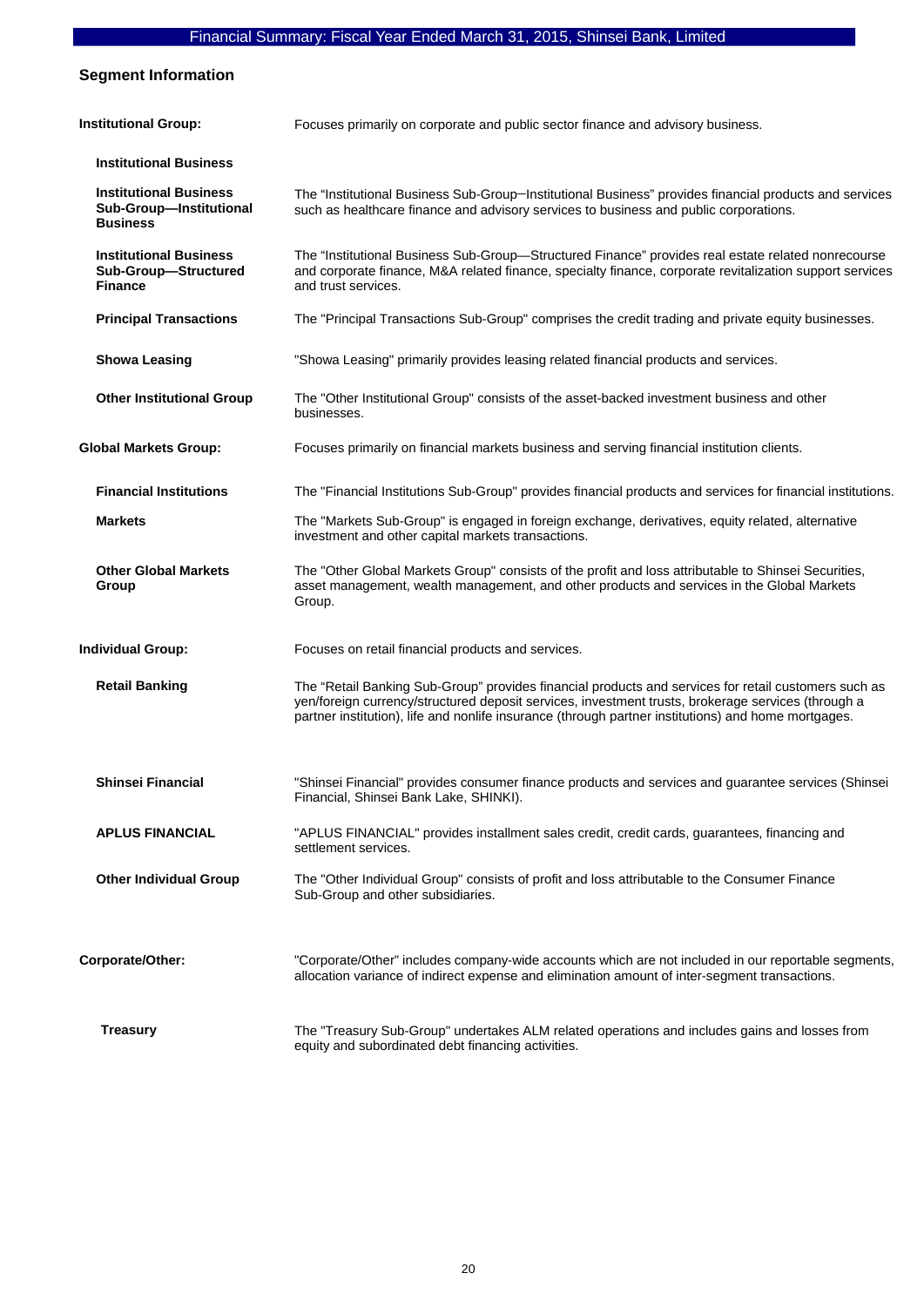## Institutional Group<sup>1</sup>-Table 22- (Consolidated)

|                                                            |                       |                         | (Billions of yen)  |                           |
|------------------------------------------------------------|-----------------------|-------------------------|--------------------|---------------------------|
|                                                            | FY2014<br>(12 months) | FY2013<br>$(12$ months) | Change<br>(Amount) | 1H FY2014<br>$(6$ months) |
| Institutional Business Sub-Group - Institutional Business: |                       |                         |                    |                           |
| Net interest income                                        | 10.2                  | 9.4                     | 0.7                | 5.8                       |
| Noninterest income                                         | 3.3                   | 3.2                     | 0.0                | 1.2                       |
| <b>Total revenue</b>                                       | 13.5                  | 12.7                    | 0.8                | 7.1                       |
| General and administrative expenses                        | (6.8)                 | (6.4)                   | (0.3)              | (3.4)                     |
| <b>Ordinary business profit</b>                            | 6.7                   | 6.2                     | 0.4                | 3.6                       |
| Net credit costs                                           | (2.1)                 | 2.0                     | (4.2)              | 0.7                       |
| Ordinary business profit after net credit costs            | 4.5                   | 8.3                     | (3.7)              | 4.3                       |
| Institutional Business Sub-Group - Structured Finance:     |                       |                         |                    |                           |
| Net interest income                                        | 12.9                  | 15.6                    | (2.6)              | 7.1                       |
| Noninterest income                                         | 5.5                   | 8.1                     | (2.6)              | 3.4                       |
| <b>Total revenue</b>                                       | 18.5                  | 23.7                    | (5.2)              | 10.5                      |
| General and administrative expenses                        | (5.3)                 | (4.7)                   | (0.5)              | (2.6)                     |
| Ordinary business profit                                   | 13.2                  | 19.0                    | (5.7)              | 7.9                       |
| <b>Net credit costs</b>                                    | 6.5                   | 8.0                     | (1.4)              | 0.1                       |
| Ordinary business profit after net credit costs            | 19.8                  | 27.0                    | (7.2)              | 8.1                       |
| <b>Principal Transactions Sub-Group:</b>                   |                       |                         |                    |                           |
| Net interest income                                        | 13.0                  | 5.2                     | 7.7                | 2.8                       |
| Noninterest income                                         | 13.1                  | 12.6                    | 0.5                | 6.5                       |
| <b>Total revenue</b>                                       | 26.2                  | 17.9                    | 8.2                | 9.3                       |
| General and administrative expenses                        | (5.1)                 | (4.2)                   | (0.9)              | (2.5)                     |
| Ordinary business profit                                   | 21.0                  | 13.7                    | 7.3                | 6.8                       |
| <b>Net credit costs</b>                                    | 0.3                   | 0.2                     | 0.1                | 0.0                       |
| Ordinary business profit after net credit costs            | 21.4                  | 13.9                    | 7.4                | 6.8                       |
| <b>Showa Leasing:</b>                                      |                       |                         |                    |                           |
| Net interest income                                        | (2.1)                 | (2.4)                   | 0.2                | (1.2)                     |
| Noninterest income                                         | 17.1                  | 17.6                    | (0.4)              | 7.4                       |
| <b>Total revenue</b>                                       | 14.9                  | 15.1                    | (0.1)              | 6.2                       |
| General and administrative expenses                        | (8.1)                 | (8.2)                   | 0.1                | (4.0)                     |
| <b>Ordinary business profit</b>                            | 6.8                   | 6.9                     | (0.0)              | 2.1                       |
| <b>Net credit costs</b>                                    | 1.2                   | 2.6                     | (1.4)              | 1.6                       |
| Ordinary business profit after net credit costs            | 8.0                   | $9.5\,$                 | (1.5)              | 3.7                       |
| Others:                                                    |                       |                         |                    |                           |
| Net interest income                                        | (0.4)                 | (0.2)                   | (0.1)              | (0.1)                     |
| Noninterest income                                         | 3.0                   | 0.1                     | 2.9                | 0.9                       |
| <b>Total revenue</b>                                       | 2.6                   | (0.1)                   | 2.7                | 0.7                       |
| General and administrative expenses                        | (1.5)                 | (1.1)                   | (0.4)              | (0.6)                     |
| Ordinary business profit (loss)                            | 1.0                   | (1.2)                   | 2.3                | 0.0                       |
| Net credit costs                                           | (2.0)                 | (4.4)                   | 2.3                | (0.4)                     |
| Ordinary business profit after net credit costs (loss)     | (0.9)                 | (5.6)                   | 4.6                | (0.3)                     |
| <b>Institutional Group:</b>                                |                       |                         |                    |                           |
| Net interest income                                        | 33.6                  | 27.6                    | 6.0                | 14.5                      |
| Noninterest income                                         | 42.2                  | 41.8                    | 0.4                | 19.5                      |
| <b>Total revenue</b>                                       | 75.9                  | 69.5                    | 6.4                | 34.0                      |
| General and administrative expenses                        | (27.0)                | (24.8)                  | (2.1)              | (13.4)                    |
| Ordinary business profit                                   | 48.9                  | 44.6                    | 4.2                | 20.6                      |
| Net credit costs                                           | 3.9                   | 8.5                     | (4.6)              | 2.0                       |
| Ordinary business profit after net credit costs            | 52.9                  | 53.2                    | (0.3)              | 22.7                      |

1. Net of consolidation adjustments, if applicable.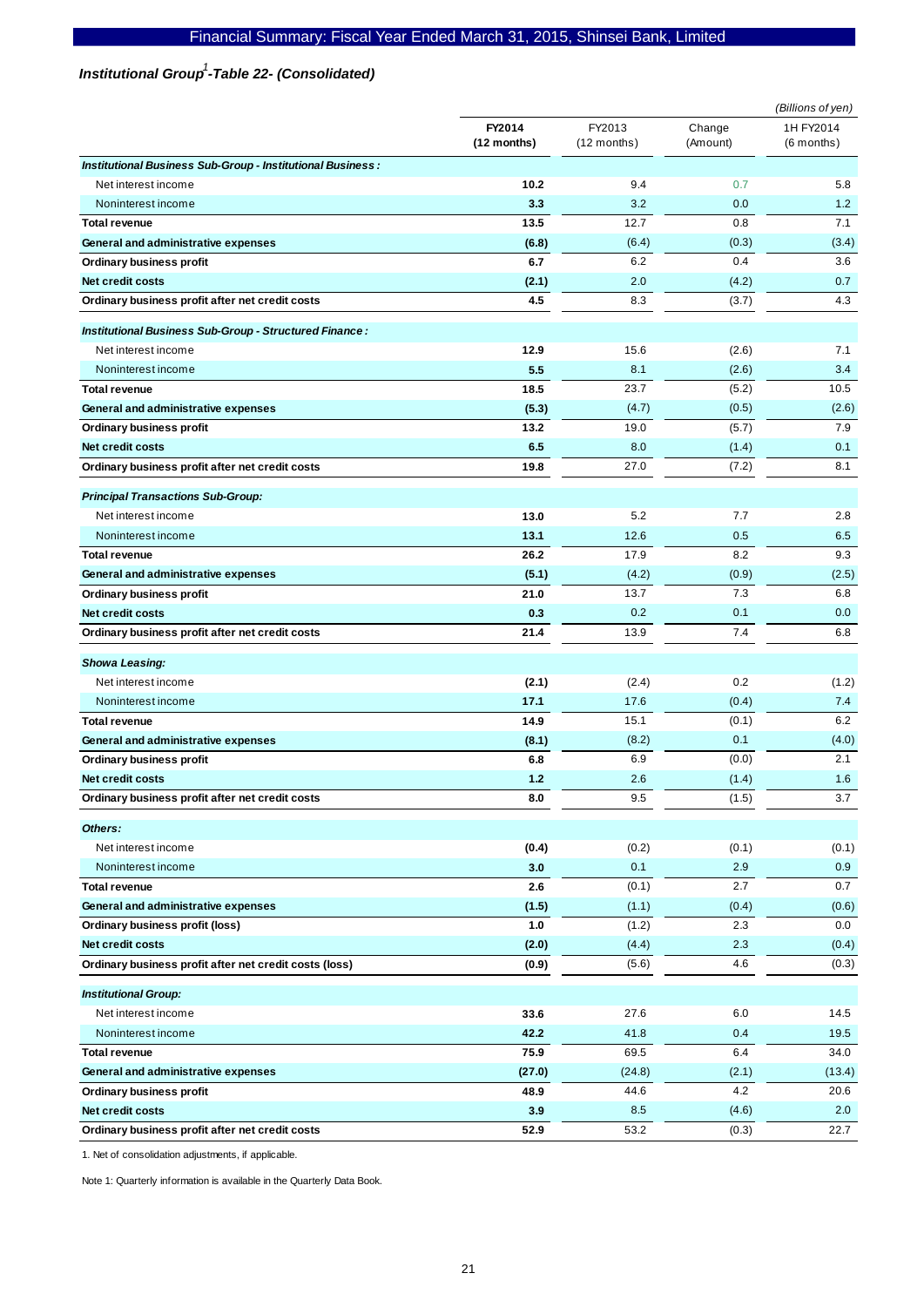## Global Markets Group<sup>1</sup>-Table 23- (Consolidated)

|                                                                            |                       |                         |                    | (Billions of yen)         |
|----------------------------------------------------------------------------|-----------------------|-------------------------|--------------------|---------------------------|
|                                                                            | FY2014<br>(12 months) | FY2013<br>$(12$ months) | Change<br>(Amount) | 1H FY2014<br>$(6$ months) |
| <b>Financial Institutions Sub-Group:</b>                                   |                       |                         |                    |                           |
| Net interest income                                                        | 1.4                   | 1.5                     | (0.1)              | 0.7                       |
| Noninterest income                                                         | 2.0                   | 1.6                     | 0.4                | 0.9                       |
| <b>Total revenue</b>                                                       | 3.5                   | 3.2                     | 0.2                | 1.7                       |
| General and administrative expenses                                        | (2.3)                 | (2.1)                   | (0.1)              | (1.1)                     |
| Ordinary business profit                                                   | 1.2                   | 1.1                     | 0.0                | 0.5                       |
| <b>Net credit costs</b>                                                    | (0.0)                 | 0.4                     | (0.4)              | 0.1                       |
| Ordinary business profit after net credit costs                            | 1.1                   | 1.5                     | (0.3)              | 0.6                       |
| <b>Markets Sub-Group:</b>                                                  |                       |                         |                    |                           |
| Net interest income                                                        | 1.9                   | 2.2                     | (0.3)              | 1.2                       |
| Noninterest income                                                         | 6.6                   | 2.6                     | 4.0                | 3.0                       |
| <b>Total revenue</b>                                                       | 8.6                   | 4.9                     | 3.7                | 4.3                       |
| General and administrative expenses                                        | (3.2)                 | (3.2)                   | (0.0)              | (1.6)                     |
| Ordinary business profit                                                   | 5.3                   | 1.6                     | 3.6                | 2.7                       |
| Net credit costs                                                           | (0.0)                 | (0.0)                   | 0.0                | (0.0)                     |
| Ordinary business profit after net credit costs                            | 5.2                   | 1.5                     | 3.7                | 2.6                       |
| Others:                                                                    |                       |                         |                    |                           |
| Net interest income                                                        | 0.2                   | 0.1                     | 0.0                | 0.0                       |
| Noninterest income                                                         | 3.5                   | 3.0                     | 0.5                | $1.4$                     |
| <b>Total revenue</b>                                                       | 3.8                   | 3.1                     | 0.6                | 1.5                       |
| General and administrative expenses                                        | (3.7)                 | (3.5)                   | (0.2)              | (1.8)                     |
| Ordinary business profit (loss)                                            | 0.0                   | (0.4)                   | 0.4                | (0.2)                     |
| Net credit costs<br>Ordinary business profit after net credit costs (loss) | (0.0)<br>0.0          | 0.1<br>(0.3)            | (0.1)<br>0.3       | 0.0<br>(0.1)              |
|                                                                            |                       |                         |                    |                           |
| <b>Global Markets Group:</b>                                               |                       |                         |                    |                           |
| Net interest income                                                        | 3.5                   | 3.9                     | (0.3)              | 2.1                       |
| Noninterest income                                                         | 12.3                  | 7.3                     | 5.0                | 5.5                       |
| <b>Total revenue</b>                                                       | 15.9                  | 11.2                    | 4.6                | 7.6                       |
| General and administrative expenses                                        | (9.3)                 | (8.9)                   | (0.4)              | (4.6)                     |
| Ordinary business profit                                                   | 6.5                   | 2.3                     | 4.2                | 3.0                       |
| Net credit costs                                                           | (0.0)                 | 0.4                     | (0.5)              | 0.0                       |
| Ordinary business profit after net credit costs                            | 6.5                   | 2.8                     | 3.7                | 3.1                       |

1. Net of consolidation adjustments, if applicable.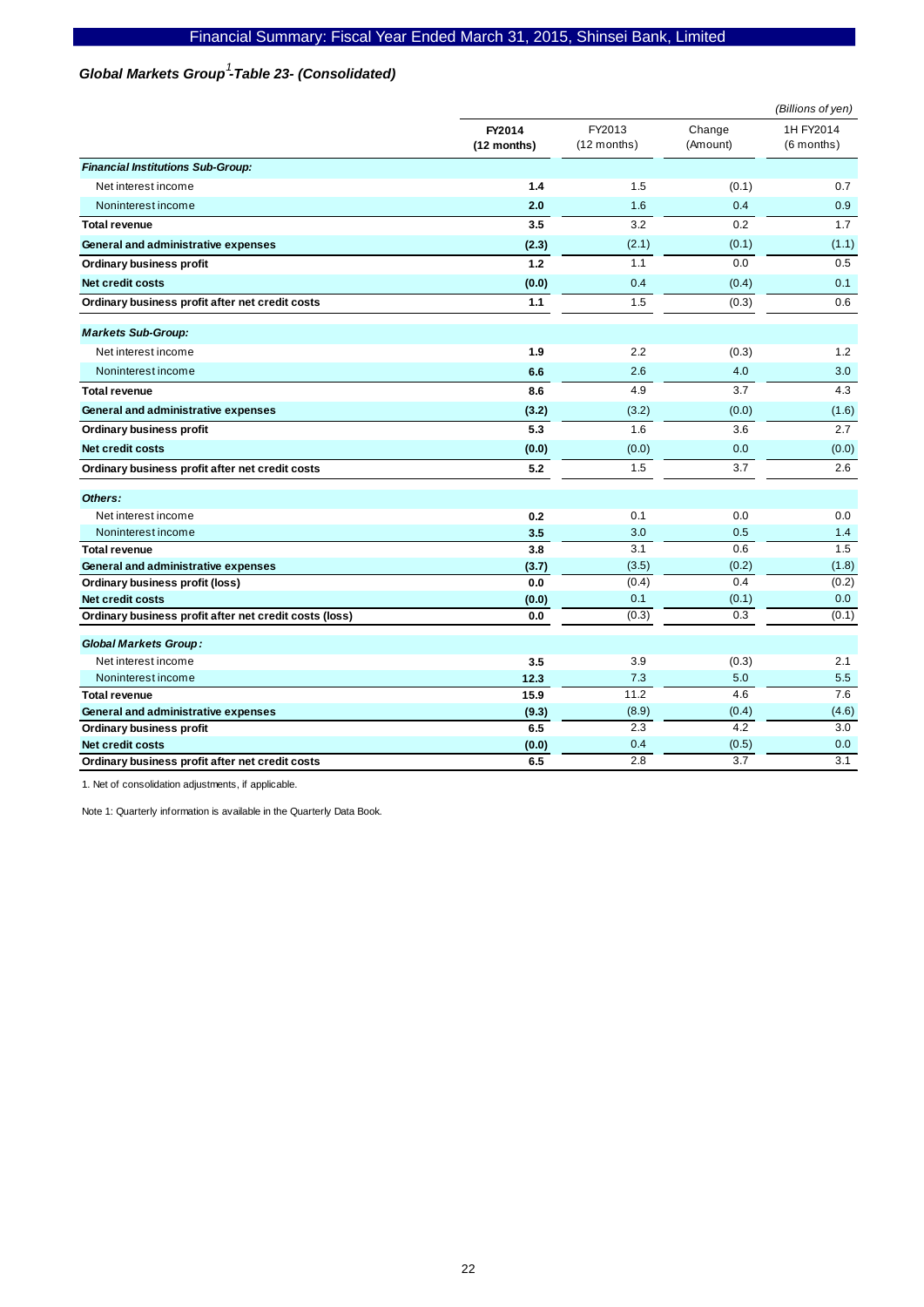# *Individual Group -Table 24- (Consolidated) 1*

|                                                        |                       |                         |                    | (Billions of yen)         |
|--------------------------------------------------------|-----------------------|-------------------------|--------------------|---------------------------|
|                                                        | FY2014<br>(12 months) | FY2013<br>$(12$ months) | Change<br>(Amount) | 1H FY2014<br>$(6$ months) |
| <b>Retail banking:</b>                                 |                       |                         |                    |                           |
| Net interest income                                    | 23.8                  | 25.3                    | (1.5)              | 11.5                      |
| Noninterest income                                     | 6.5                   | 7.0                     | (0.4)              | 2.7                       |
| <b>Total revenue</b>                                   | 30.3                  | 32.4                    | (2.0)              | 14.3                      |
| General and administrative expenses                    | (34.4)                | (31.7)                  | (2.6)              | (16.9)                    |
| Ordinary business profit (loss)                        | (4.1)                 | 0.6                     | (4.7)              | (2.6)                     |
| Net credit costs                                       | 0.2                   | 0.0                     | 0.1                | (0.0)                     |
| Ordinary business profit after net credit costs (loss) | (3.9)                 | 0.6                     | (4.5)              | (2.7)                     |
| Shinsei Financial and Shinsei Bank Lake <sup>2</sup> : |                       |                         |                    |                           |
| Net interest income                                    | 50.5                  | 44.2                    | 6.3                | 24.8                      |
| Noninterest income                                     | (2.1)                 | (3.3)                   | 1.1                | (1.1)                     |
| <b>Total revenue</b>                                   | 48.4                  | 40.9                    | 7.4                | 23.6                      |
| General and administrative expenses                    | (28.0)                | (25.8)                  | (2.2)              | (13.7)                    |
| Ordinary business profit                               | 20.4                  | 15.1                    | 5.2                | 9.9                       |
| <b>Net credit costs</b>                                | (8.3)                 | (2.6)                   | (5.6)              | (3.1)                     |
| Ordinary business profit after net credit costs        | 12.1                  | 12.4                    | (0.3)              | 6.8                       |
| <b>SHINKI:</b>                                         |                       |                         |                    |                           |
| Net interest income                                    | 6.7                   | 6.7                     | 0.0                | 3.3                       |
| Noninterest income                                     | (0.5)                 | (0.5)                   | 0.0                | (0.2)                     |
| <b>Total revenue</b>                                   | 6.2                   | 6.1                     | 0.1                | 3.0                       |
| General and administrative expenses                    | (4.4)                 | (4.2)                   | (0.1)              | (2.2)                     |
| Ordinary business profit                               | 1.7                   | 1.8                     | (0.0)              | 0.8                       |
| Net credit costs                                       | (1.1)                 | (0.1)                   | (1.0)              | (0.5)                     |
| Ordinary business profit after net credit costs        | 0.6                   | 1.7                     | (1.0)              | 0.3                       |
|                                                        |                       |                         |                    |                           |
| <b>APLUS FINANCIAL:</b>                                |                       |                         |                    |                           |
| Net interest income                                    | 6.4                   | 7.5                     | (1.0)              | 3.3                       |
| Noninterest income                                     | 43.7                  | 40.6                    | 3.0                | 21.3                      |
| <b>Total revenue</b>                                   | 50.1                  | 48.1                    | 2.0                | 24.6                      |
| General and administrative expenses                    | (35.5)                | (34.7)                  | (0.8)              | (18.0)                    |
| <b>Ordinary business profit</b>                        | 14.6                  | 13.4                    | 1.1                | 6.6                       |
| <b>Net credit costs</b>                                | (6.7)                 | (6.8)                   | 0.0                | (3.5)                     |
| Ordinary business profit after net credit costs        | 7.8                   | 6.5                     | 1.2                | 3.0                       |
| Others $3$ :                                           |                       |                         |                    |                           |
| Net interest income                                    | 1.2                   | 1.4                     | (0.2)              | 0.6                       |
| Noninterest income                                     | 0.2                   | 0.2                     | (0.0)              | 0.1                       |
| <b>Total revenue</b>                                   | 1.4                   | 1.7                     | (0.2)              | 0.7                       |
| General and administrative expenses                    | (0.6)                 | (0.7)                   | 0.0                | (0.3)                     |
| Ordinary business profit                               | 0.7                   | 0.9                     | (0.1)              | 0.3                       |
| Net credit costs                                       | 0.1                   | 0.2                     | (0.0)              | 0.0                       |
| Ordinary business profit after net credit costs        | 0.9                   | 1.1                     | (0.2)              | 0.4                       |
| <b>Individual Group:</b>                               |                       |                         |                    |                           |
| Net interest income                                    | 88.8                  | 85.3                    | 3.4                | 43.7                      |
| Noninterest income                                     | 47.8                  | 44.0                    | 3.7                | 22.7                      |
| <b>Total revenue</b>                                   | 136.6                 | 129.3                   | 7.2                | 66.4                      |
| General and administrative expenses                    | (103.1)               | (97.3)                  | (5.7)              | (51.3)                    |
| Ordinary business profit                               | 33.4                  | 31.9                    | 1.4                | 15.1                      |
| Net credit costs                                       | (15.7)                | (9.3)                   | (6.4)              | (7.1)                     |
| Ordinary business profit after net credit costs        | 17.7                  | 22.6                    | (4.9)              | 7.9                       |

1. Net of consolidation adjustments, if applicable.

2. Results for Shinsei Financial and "Shinsei Bank Card Loan - Lake" in the Lake business (started on October 1, 2011) are combined on a management accounting basis.

3. Includes Shinsei Property Finance and unallocated Consumer Finance Sub-Group financials.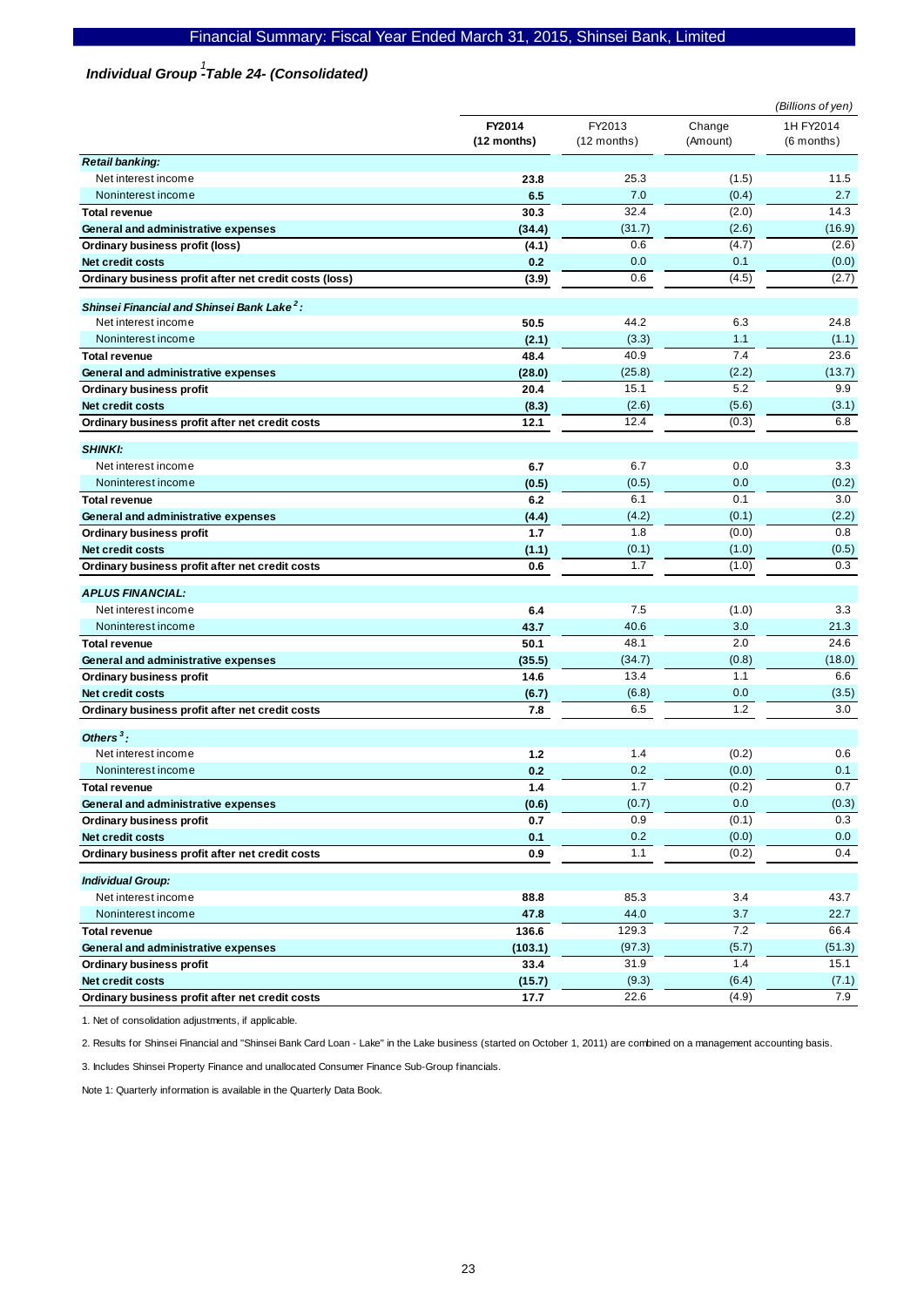# *Individual Group Revenue by Product/Entity -Table 25- (Consolidated) 1*

|                                                                  |                         |                         |                    | (Billions of yen)         |
|------------------------------------------------------------------|-------------------------|-------------------------|--------------------|---------------------------|
|                                                                  | FY2014<br>$(12$ months) | FY2013<br>$(12$ months) | Change<br>(Amount) | 1H FY2014<br>$(6$ months) |
| <b>Retail Banking:</b>                                           | 30.3                    | 32.4                    | (2.0)              | 14.3                      |
| Deposits and debentures net interest income                      | 13.5                    | 15.6                    | (2.1)              | 6.4                       |
| Deposits and debentures noninterest income                       | 2.4                     | 2.7                     | (0.2)              | 0.8                       |
| Asset management                                                 | 5.1                     | 4.9                     | 0.2                | 2.4                       |
| Loans                                                            | 9.1                     | 9.0                     | 0.0                | 4.5                       |
| Shinsei Financial and Shinsei Bank Card Loan - Lake <sup>2</sup> | 48.4                    | 40.9                    | 7.4                | 23.6                      |
| <b>SHINKI</b>                                                    | 6.2                     | 6.1                     | 0.1                | 3.0                       |
| APLUS FINANCIAL                                                  | 50.1                    | 48.1                    | 2.0                | 24.6                      |
| Others $3$                                                       | 1.4                     | 1.7                     | (0.2)              | 0.7                       |
| Total revenue                                                    | 136.6                   | 129.3                   | 7.2                | 66.4                      |

1. Net of consolidation adjustments, if applicable.

2. Results for Shinsei Financial and "Shinsei Bank Card Loan - Lake" in the Lake business (started on October 1, 2011) are combined on a management accounting basis.

3. Includes Shinsei Property Finance and unallocated Consumer Finance Sub-Group financials.

Note 1: Quarterly information is available in the Quarterly Data Book.

# *Corporate/Other -Table 26- (Consolidated) 1*

|                                                               |                       |                         |                    | (Billions of yen)       |
|---------------------------------------------------------------|-----------------------|-------------------------|--------------------|-------------------------|
|                                                               | FY2014<br>(12 months) | FY2013<br>$(12$ months) | Change<br>(Amount) | 1H FY2014<br>(6 months) |
| Treasury Sub-Group:                                           |                       |                         |                    |                         |
| Net interest income                                           | 0.3                   | (3.3)                   | 3.6                | 0.1                     |
| Noninterest income                                            | 6.1                   | (1.0)                   | 7.2                | 2.7                     |
| <b>Total revenue</b>                                          | 6.4                   | (4.4)                   | 10.8               | 2.9                     |
| General and administrative expenses                           | (1.6)                 | (1.5)                   | (0.0)              | (0.8)                   |
| Ordinary business profit (loss)                               | 4.8                   | (5.9)                   | 10.8               | 2.1                     |
| Net credit costs                                              | ٠                     | ٠                       |                    |                         |
| Ordinary business profit after net credit costs (loss)        | 4.8                   | (5.9)                   | 10.8               | 2.1                     |
| Corporate/Other (excluding Treasury Sub-Group) <sup>1</sup> : |                       |                         |                    |                         |
| Net interest income                                           | (0.0)                 | (3.1)                   | 3.1                | (0.0)                   |
| Noninterest income                                            | 0.3                   | 0.3                     | (0.0)              | (0.0)                   |
| <b>Total revenue</b>                                          | 0.3                   | (2.7)                   | 3.0                | (0.0)                   |
| General and administrative expenses                           | (0.5)                 | (0.1)                   | (0.3)              | 0.1                     |
| Ordinary business profit (loss)                               | (0.2)                 | (2.8)                   | 2.6                | 0.1                     |
| <b>Net credit costs</b>                                       | 0.0                   | 0.0                     | 0.0                | 0.0                     |
| Ordinary business profit after net credit costs (loss)        | (0.2)                 | (2.8)                   | 2.6                | 0.1                     |
| Corporate/Other <sup>1</sup> :                                |                       |                         |                    |                         |
| Net interest income                                           | 0.3                   | (6.4)                   | 6.7                | 0.1                     |
| Noninterest income                                            | 6.4                   | (0.7)                   | 7.1                | 2.7                     |
| <b>Total revenue</b>                                          | 6.7                   | (7.1)                   | 13.9               | 2.9                     |
| General and administrative expenses                           | (2.1)                 | (1.6)                   | (0.4)              | (0.6)                   |
| Ordinary business profit (loss)                               | 4.6                   | (8.8)                   | 13.5               | 2.2                     |
| <b>Net credit costs</b>                                       | 0.0                   | 0.0                     | 0.0                | 0.0                     |
| Ordinary business profit after net credit costs (loss)        | 4.6                   | (8.8)                   | 13.5               | 2.2                     |

1. "Corporate/Other" includes company-w ide accounts w hich are not included in our reportable segments, allocation variance of indirect expense and elimination amount of inter-segment transactions.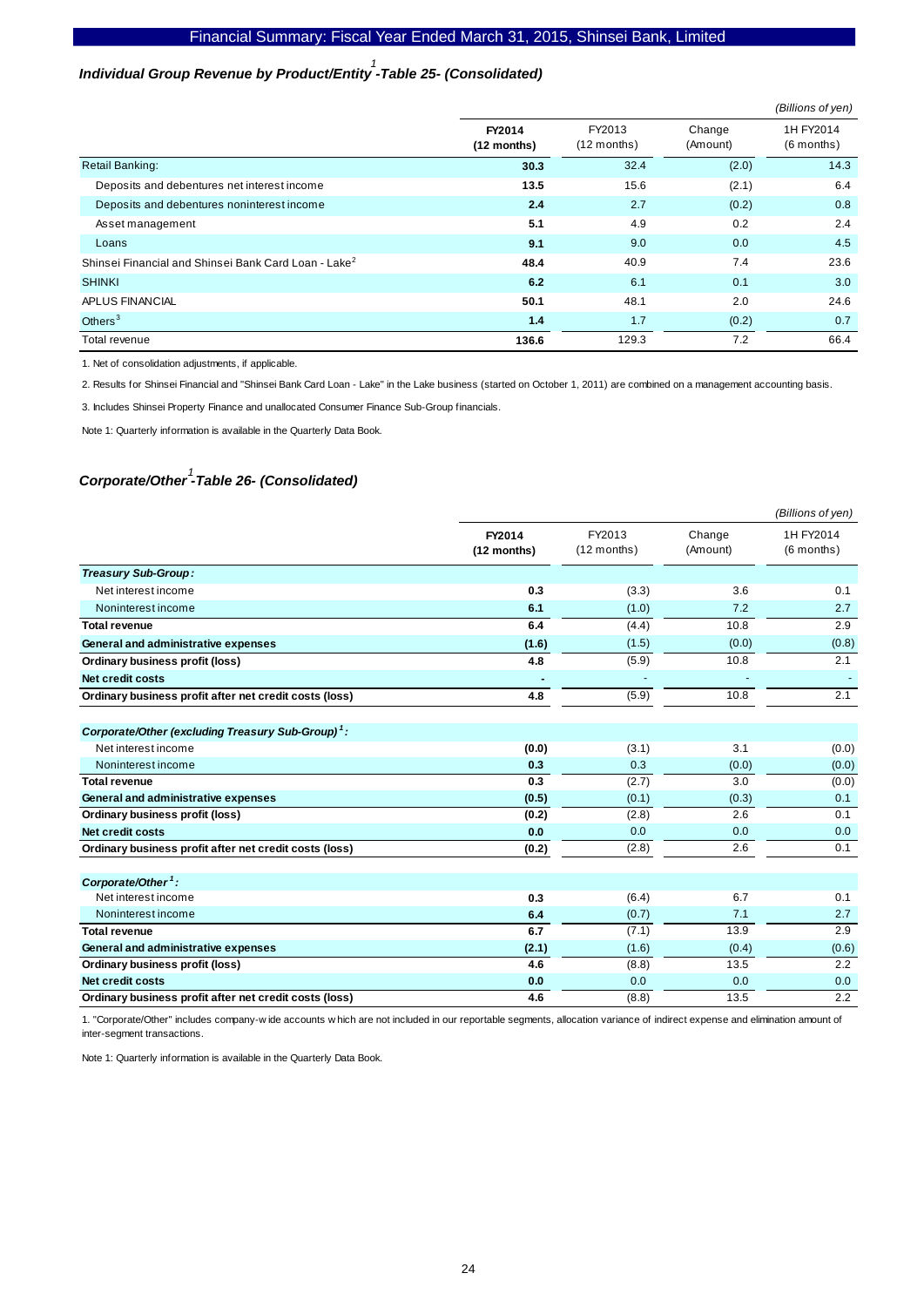## *Consolidated Balance Sheets (Consolidated)*

**Assets** 

|                                                       |                       |                | (Millions of yen)  |
|-------------------------------------------------------|-----------------------|----------------|--------------------|
|                                                       | <b>Mar 31</b><br>2015 | Mar 31<br>2014 | Change<br>(Amount) |
| < <assets>&gt;</assets>                               |                       |                |                    |
| Cash and due from banks                               | 881,776               | 1,451,492      | (569, 716)         |
| Call loans and bills bought                           | 30,000                | 36,451         | (6, 451)           |
| Receivables under resale agreements                   | 53,216                | 53,216         |                    |
| Receivables under securities borrowing transactions   | 8,750                 | 23,651         | (14, 901)          |
| Other monetary claims purchased                       | 93,412                | 105,857        | (12, 445)          |
| <b>Trading assets</b>                                 | 317,399               | 249,115        | 68,283             |
| Monetary assets held in trust                         | 233,918               | 199,117        | 34,800             |
| <b>Securities</b>                                     | 1,477,352             | 1,557,020      | (79,668)           |
| Loans and bills discounted                            | 4,461,281             | 4,319,830      | 141,450            |
| Foreign exchanges                                     | 18,537                | 25,656         | (7, 119)           |
| Lease receivables and leased investment assets        | 227,047               | 227,764        | (716)              |
| Other assets                                          | 788,647               | 724,963        | 63,683             |
| Premises and equipment                                | 46,285                | 50,143         | (3,857)            |
| Intangible assets                                     | 49,655                | 57,643         | (7,988)            |
| Goodwill                                              | 23,197                | 28,949         | (5,751)            |
| Assets for retirement benefits                        | 3,625                 | 1,567          | 2,057              |
| Deferred issuance expenses for debentures             | 12                    | 32             | (20)               |
| Deferred tax assets                                   | 15,373                | 16,519         | (1, 146)           |
| Customers' liabilities for acceptances and guarantees | 291,795               | 358,414        | (66, 619)          |
| Reserve for credit losses                             | (108, 232)            | (137, 358)     | 29,126             |
| <b>Total assets</b>                                   | 8,889,853             | 9,321,103      | (431, 249)         |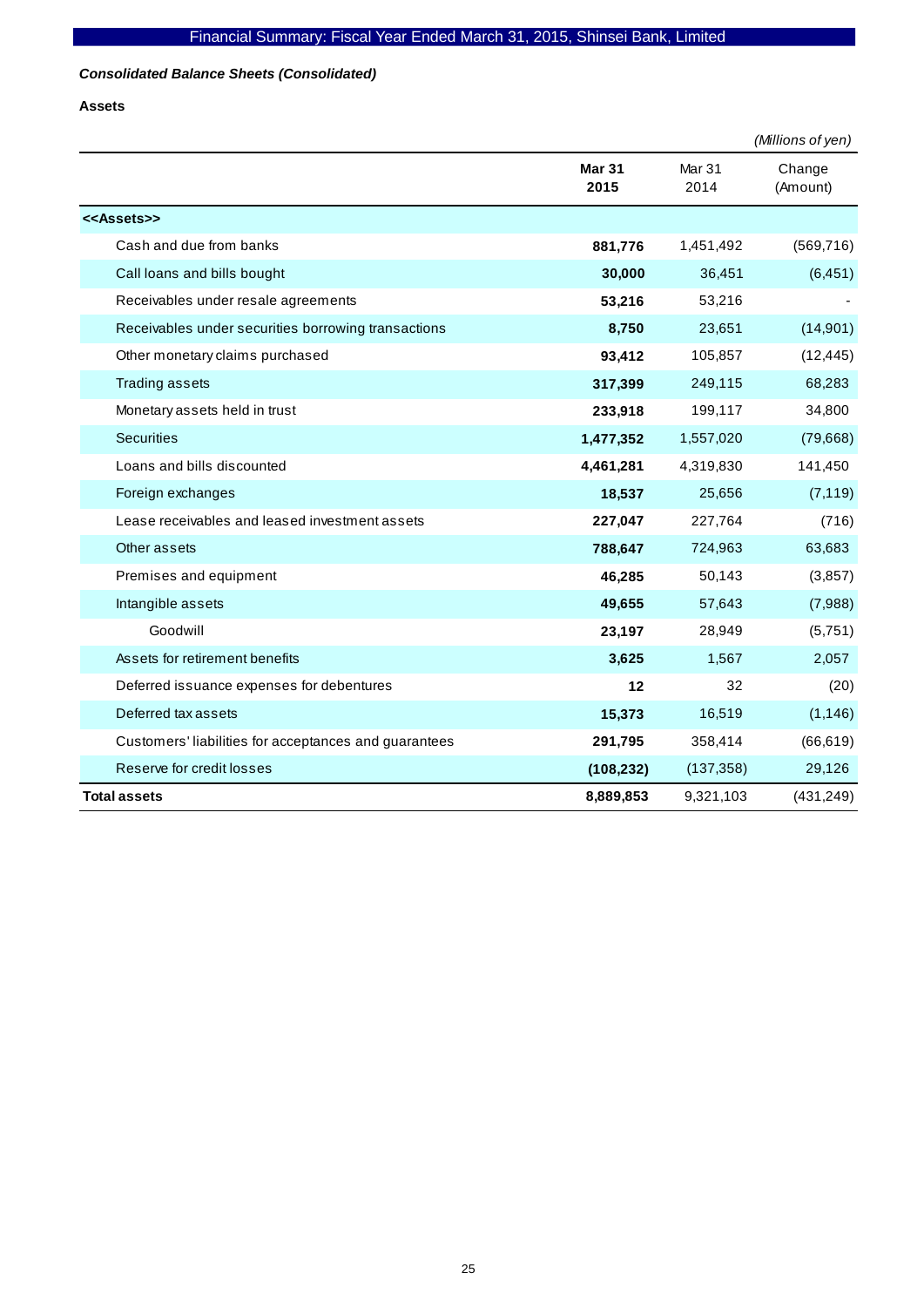**Liabilities and Equity** 

|                                                            |                       |                           | (Millions of yen)  |
|------------------------------------------------------------|-----------------------|---------------------------|--------------------|
|                                                            | <b>Mar 31</b><br>2015 | Mar <sub>31</sub><br>2014 | Change<br>(Amount) |
| < <liabilities>&gt;</liabilities>                          |                       |                           |                    |
| Deposits                                                   | 5,367,167             | 5,733,223                 | (366, 056)         |
| Negotiable certificates of deposit                         | 85,565                | 117,223                   | (31, 657)          |
| <b>Debentures</b>                                          | 32,300                | 41,747                    | (9, 446)           |
| Call money and bills sold                                  | 230,000               | 180,000                   | 50,000             |
| Payables under repurchase agreements                       | 29,152                |                           | 29,152             |
| Payables under securities lending transactions             | 103,369               | 317,599                   | (214, 230)         |
| <b>Trading liabilities</b>                                 | 267,976               | 218,585                   | 49,391             |
| Borrowed money                                             | 805,217               | 643,431                   | 161,785            |
| Foreign exchanges                                          | 27                    | 37                        | (10)               |
| Short-term corporate bonds                                 | 96,000                | 86,900                    | 9,100              |
| Corporate bonds                                            | 157,505               | 177,248                   | (19, 742)          |
| <b>Other liabilities</b>                                   | 481,359               | 497,804                   | (16, 445)          |
| Accrued employees' bonuses                                 | 8,774                 | 7,782                     | 992                |
| Accrued directors' bonuses                                 | 88                    | 67                        | 20                 |
| Liabilities for retirement benefits                        | 8,749                 | 10,116                    | (1,366)            |
| Reserve for directors' retirement benefits                 | 95                    | 119                       | (23)               |
| Reserve for losses on interest repayments                  | 170,250               | 208,201                   | (37, 950)          |
| Deferred tax liabilities                                   | 694                   | 9                         | 685                |
| Acceptances and guarantees                                 | 291,795               | 358,414                   | (66, 619)          |
| <b>Total liabilities</b>                                   | 8,136,091             | 8,598,512                 | (462, 421)         |
| < <equity>&gt;</equity>                                    |                       |                           |                    |
| Shareholders' equity:                                      |                       |                           |                    |
| Common stock                                               | 512,204               | 512,204                   |                    |
| Capital surplus                                            | 79,461                | 79,461                    |                    |
| Retained earnings                                          | 209,419               | 146,002                   | 63,416             |
| Treasury stock, at cost                                    | (72, 558)             | (72, 558)                 | (0)                |
| Total shareholders' equity                                 | 728,526               | 665,110                   | 63,416             |
| Accumulated other comprehensive income:                    |                       |                           |                    |
| Unrealized gain (loss) on available-for-sale securities    | 10,830                | 6,288                     | 4,541              |
| Deferred gain (loss) on derivatives under hedge accounting | (11,501)              | (8,769)                   | (2,731)            |
| Foreign currency translation adjustments                   | 3,682                 | 267                       | 3,414              |
| Defined retirement benefit plans                           | (515)                 | (5, 195)                  | 4,679              |
| Total accumulated other comprehensive income               | 2,496                 | (7, 409)                  | 9,905              |
| Stock acquisition rights                                   | 1,211                 | 1,221                     | (10)               |
| Minority interests                                         | 21,528                | 63,667                    | (42, 139)          |
| <b>Total equity</b>                                        | 753,762               | 722,590                   | 31,172             |
| <b>Total liabilities and equity</b>                        | 8,889,853             | 9,321,103                 | (431, 249)         |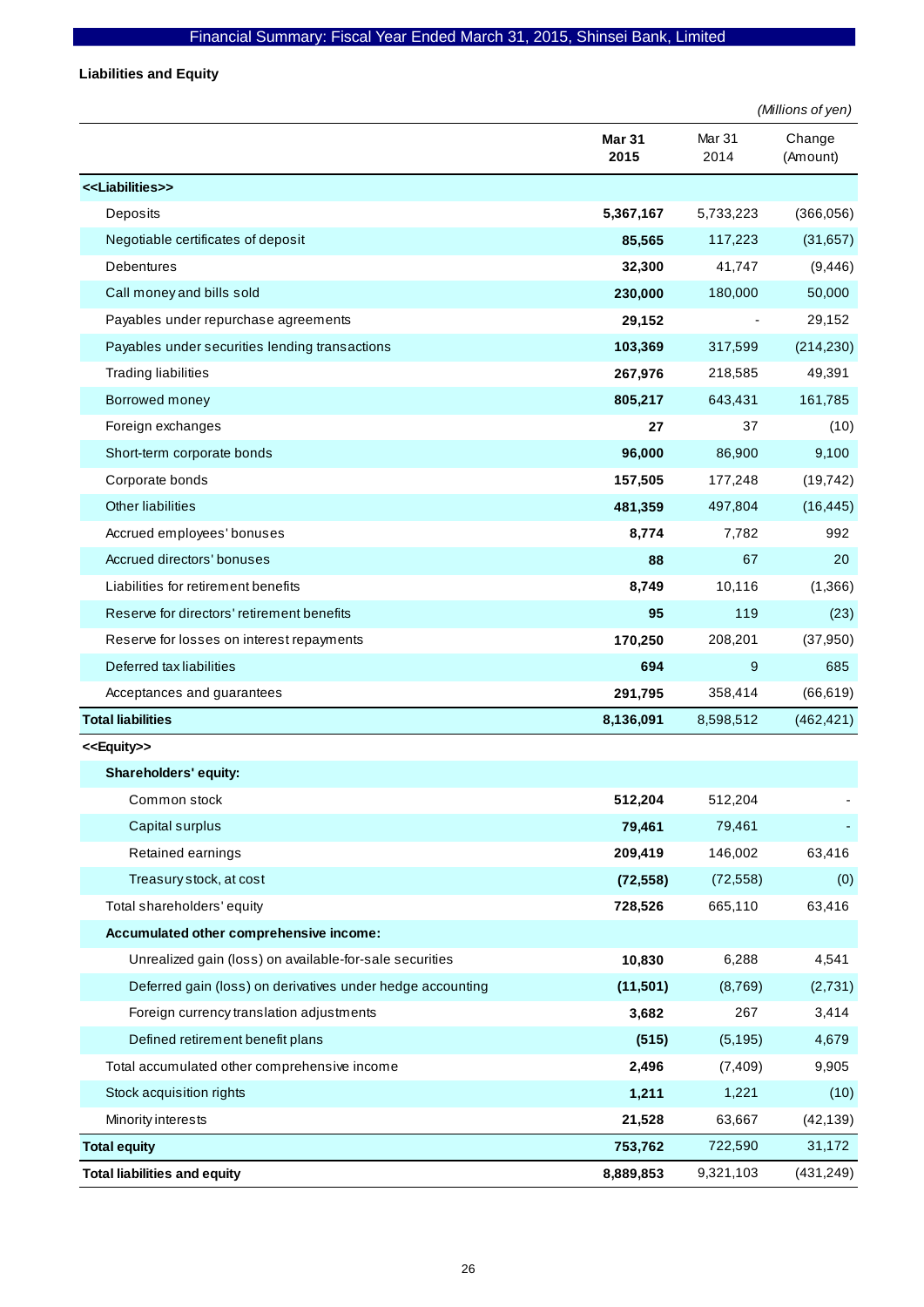## *Consolidated Statements of Income (Consolidated)*

|                                                                     |                         |                         | (Millions of yen)  |
|---------------------------------------------------------------------|-------------------------|-------------------------|--------------------|
|                                                                     | FY2014<br>$(12$ months) | FY2013<br>$(12$ months) | Change<br>(Amount) |
| <b>Ordinary income</b>                                              | 397,394                 | 375,232                 | 22,161             |
| Interest income                                                     | 148,626                 | 143,270                 | 5,356              |
| Interest on loans and bills discounted                              | 125,085                 | 124,400                 | 684                |
| Interest and dividends on securities                                | 20,713                  | 15,694                  | 5,019              |
| Other interest income                                               | 2,827                   | 3,176                   | (348)              |
| Fees and commissions income                                         | 45,869                  | 43,603                  | 2,266              |
| Trading income                                                      | 11,716                  | 16,517                  | (4,800)            |
| Other business income                                               | 154,695                 | 142,640                 | 12,054             |
| Other ordinary income                                               | 36,485                  | 29,200                  | 7,285              |
| <b>Ordinary expenses</b>                                            | 324,311                 | 331,085                 | (6,773)            |
| Interest expenses                                                   | 22,164                  | 32,752                  | (10, 588)          |
| Interest on deposits                                                | 10,749                  | 20,358                  | (9,609)            |
| Interest on borrowings                                              | 4,730                   | 4,964                   | (234)              |
| Interest on corporate bonds                                         | 5,175                   | 5,940                   | (765)              |
| Other interest expenses                                             | 1,508                   | 1,487                   | 20                 |
| Fees and commissions expenses                                       | 21,171                  | 21,165                  | 5                  |
| <b>Trading losses</b>                                               | 189                     | 2,542                   | (2,353)            |
| Other business expenses                                             | 99,715                  | 100,438                 | (723)              |
| General and administrative expenses                                 | 152,895                 | 144,814                 | 8,080              |
| Amortization of goodwill                                            | 5,780                   | 6,441                   | (660)              |
| Amortization of intangible assets acquired in business combinations | 2,832                   | 3,305                   | (473)              |
| Other general and administrative expenses                           | 144,282                 | 135,067                 | 9,214              |
| Other ordinary expenses                                             | 28,175                  | 29,371                  | (1, 196)           |
| Provision of reserve for credit losses                              | 15,060                  | 6,279                   | 8,781              |
| Other                                                               | 13,114                  | 23,092                  | (9, 977)           |
| Ordinary profit                                                     | 73,082                  | 44,147                  | 28,935             |
| Extraordinary gains                                                 | 1,357                   | 3,879                   | (2,521)            |
| Extraordinary losses                                                | 1,679                   | 2,006                   | (326)              |
| Income before income taxes and minority interests                   | 72,760                  | 46,020                  | 26,739             |
| Income taxes (benefit):                                             |                         |                         |                    |
| Income taxes (benefit) - current                                    | 2,450                   | 2,464                   | (14)               |
| Income taxes (benefit) - deferred                                   | 908                     | (795)                   | 1,703              |
| Income taxes (benefit)                                              | 3,358                   | 1,668                   | 1,689              |
| Income before minority interests                                    | 69,402                  | 44,351                  | 25,050             |
| Minority interests in net income of subsidiaries                    | 1,528                   | 2,976                   | (1, 447)           |
| Net income                                                          | 67,873                  | 41,374                  | 26,498             |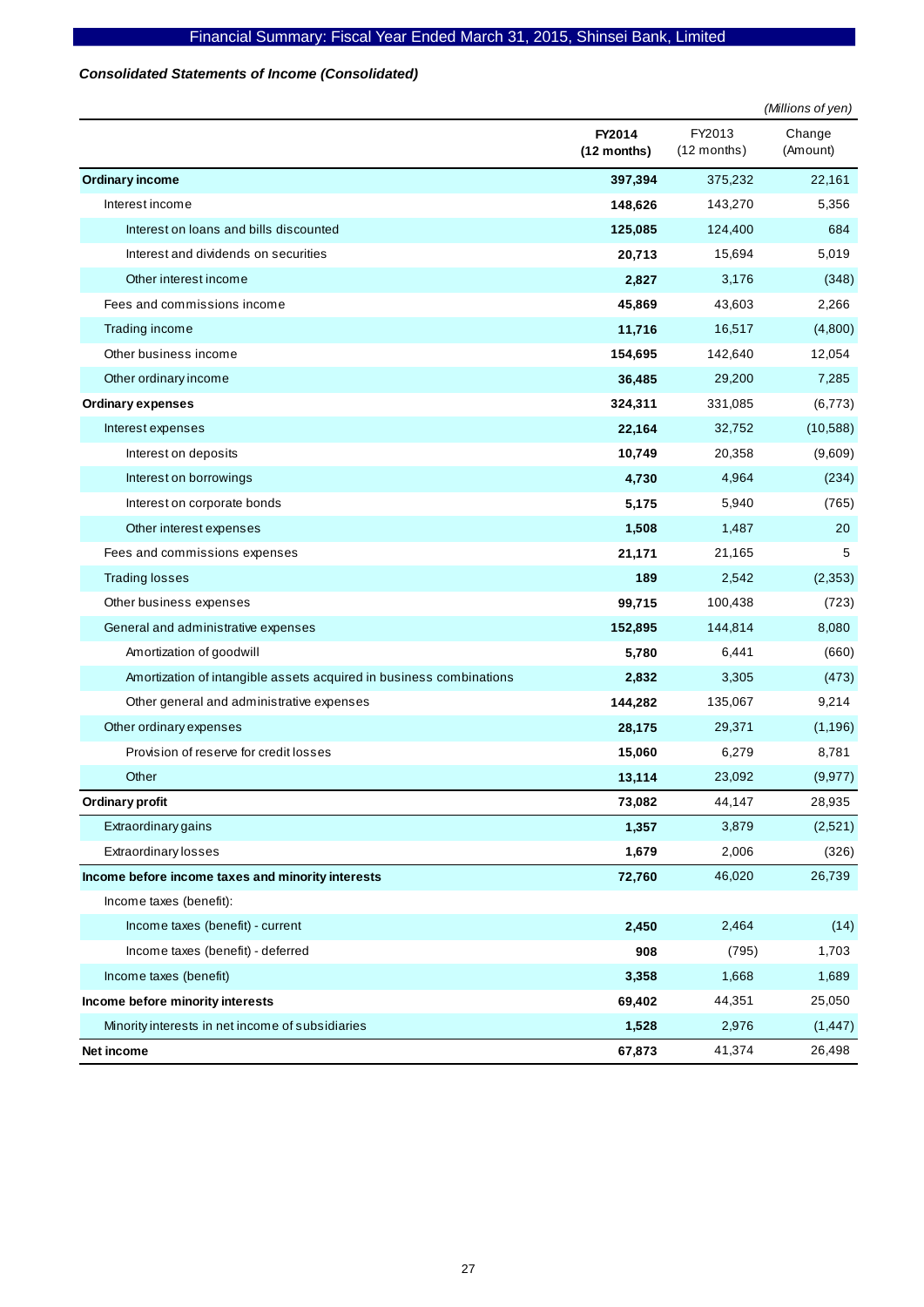## *Consolidated Statements of Comprehensive Income (Consolidated)*

|                                                            |                         |                         | (Millions of yen)  |
|------------------------------------------------------------|-------------------------|-------------------------|--------------------|
|                                                            | FY2014<br>$(12$ months) | FY2013<br>$(12$ months) | Change<br>(Amount) |
| Income before minority interests                           | 69,402                  | 44,351                  | 25,050             |
| Other comprehensive income                                 |                         |                         |                    |
| Unrealized gain (loss) on available-for-sale securities    | 4,559                   | 2,803                   | 1,756              |
| Deferred gain (loss) on derivatives under hedge accounting | (2,731)                 | 2,835                   | (5, 567)           |
| Foreign currency translation adjustments                   | 1,556                   | (655)                   | 2,212              |
| Defined retirement benefit plans                           | 5,329                   |                         |                    |
| Share of other comprehensive income in affiliates          | 3,251                   | (153)                   | 3,405              |
| Other comprehensive income                                 | 11,966                  | 4,830                   | 7,135              |
| Comprehensive income                                       | 81,368                  | 49,181                  | 32,186             |
| (Breakdown)                                                |                         |                         |                    |
| Attributable to:                                           |                         |                         |                    |
| Owners of the parent                                       | 78,426                  | 45,466                  | 32,960             |
| Minority interests                                         | 2,941                   | 3,715                   | (773)              |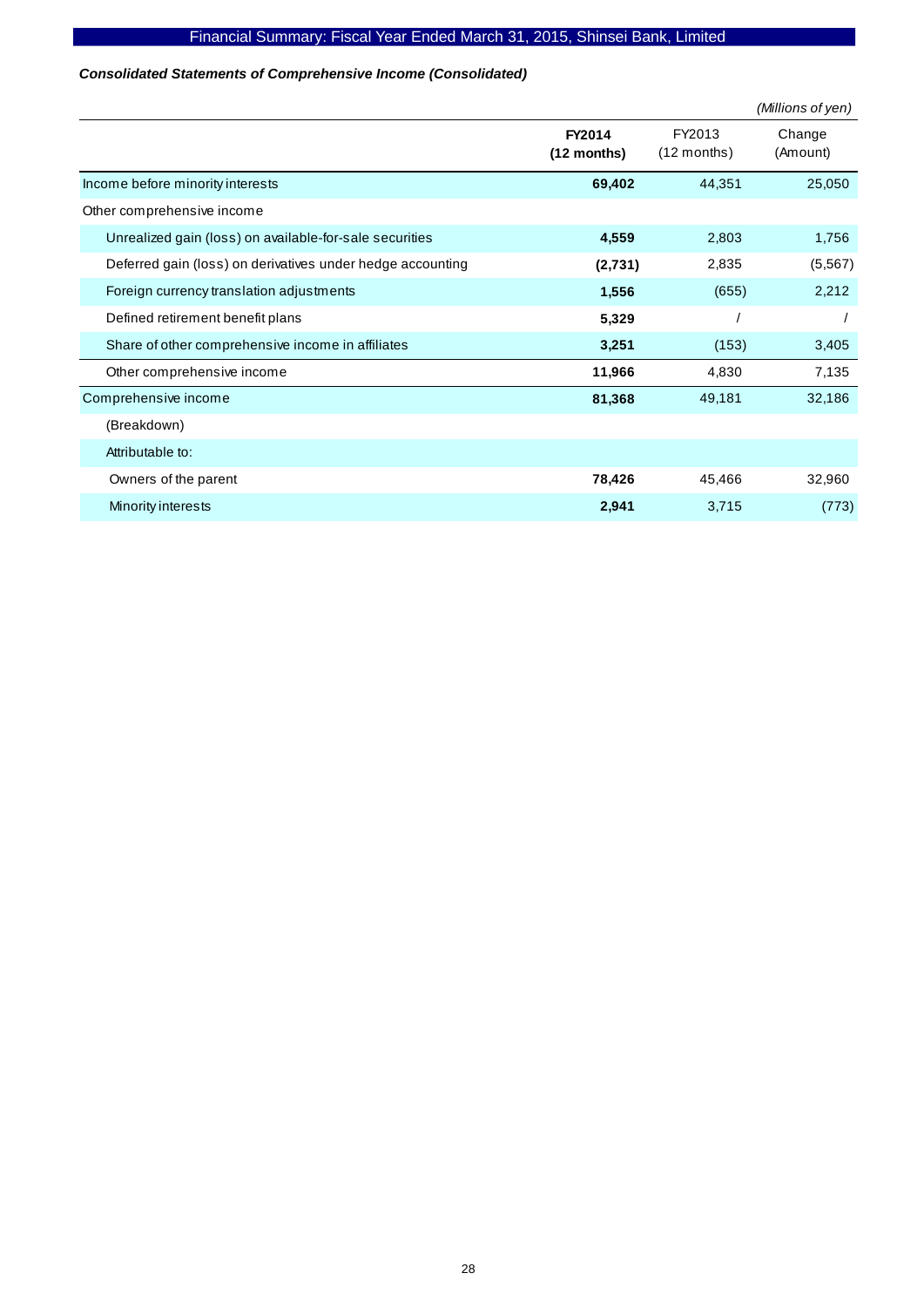#### *Consolidated Statement of Changes in Equity (Consolidated)*

*For the fiscal year ended March 31, 2015*

| For the fiscal year ended march 31, 2013<br>(Millions of yen) |              |                 |                      |                           |                                  |  |  |  |
|---------------------------------------------------------------|--------------|-----------------|----------------------|---------------------------|----------------------------------|--|--|--|
|                                                               |              |                 | Shareholders' equity |                           |                                  |  |  |  |
|                                                               | Common stock | Capital surplus | Retained earnings    | Treasury stock at<br>cost | Total<br>shareholders'<br>equity |  |  |  |
| Balance at beginning of the year                              | 512,204      | 79,461          | 146,002              | (72, 558)                 | 665,110                          |  |  |  |
| Cumulative effects of changes in accounting policies          |              |                 | (1,799)              |                           | (1,799)                          |  |  |  |
| <b>Restated balance</b>                                       | 512,204      | 79,461          | 144,203              | (72, 558)                 | 663,311                          |  |  |  |
| Changes during the year                                       |              |                 |                      |                           |                                  |  |  |  |
| <b>Dividends</b>                                              |              |                 | (2,653)              |                           | (2,653)                          |  |  |  |
| Net income                                                    |              |                 | 67,873               |                           | 67,873                           |  |  |  |
| Purchase of treasury stock                                    |              |                 |                      | (0)                       | (0)                              |  |  |  |
| Decrease by inclusion of consolidated subsidiaries            |              |                 | (0)                  |                           | (0)                              |  |  |  |
| Decrease by exclusion of consolidated subsidiaries            |              |                 | (2)                  |                           | (2)                              |  |  |  |
| Net changes during the year excluding shareholders' equity    |              |                 |                      |                           |                                  |  |  |  |
| Total changes during the year                                 |              |                 | 65,215               | (0)                       | 65,215                           |  |  |  |
| Balance at end of the year                                    | 512,204      | 79,461          | 209,419              | (72, 558)                 | 728,526                          |  |  |  |

|                                                            |                                                               | Accumulated other comprehensive income                              |                                                |                                     |                                                          |                             |                    |              |
|------------------------------------------------------------|---------------------------------------------------------------|---------------------------------------------------------------------|------------------------------------------------|-------------------------------------|----------------------------------------------------------|-----------------------------|--------------------|--------------|
|                                                            | Unrealized gain (loss)<br>on available-for-sale<br>securities | Deferred gain<br>(loss) on<br>derivatives under<br>hedge accounting | Foreign currency<br>translation<br>adjustments | Defined retirement<br>benefit plans | Total<br>accumulated<br>other<br>comprehensive<br>income | Stock acquisition<br>rights | Minority interests | Total equity |
| Balance at beginning of the year                           | 6,288                                                         | (8,769)                                                             | 267                                            | (5, 195)                            | (7, 409)                                                 | 1,221                       | 63,667             | 722,590      |
| Cumulative effects of changes in accounting policies       |                                                               |                                                                     |                                                | (648)                               | (648)                                                    |                             |                    | (2, 447)     |
| Restated balance                                           | 6,288                                                         | (8,769)                                                             | 267                                            | (5, 844)                            | (8,057)                                                  | 1,221                       | 63,667             | 720,142      |
| Changes during the year                                    |                                                               |                                                                     |                                                |                                     |                                                          |                             |                    |              |
| <b>Dividends</b>                                           |                                                               |                                                                     |                                                |                                     |                                                          |                             |                    | (2,653)      |
| Net income                                                 |                                                               |                                                                     |                                                |                                     |                                                          |                             |                    | 67,873       |
| Purchase of treasury stock                                 |                                                               |                                                                     |                                                |                                     |                                                          |                             |                    | (0)          |
| Decrease by inclusion of consolidated subsidiaries         |                                                               |                                                                     |                                                |                                     |                                                          |                             |                    | (0)          |
| Decrease by exclusion of consolidated subsidiaries         |                                                               |                                                                     |                                                |                                     |                                                          |                             |                    | (2)          |
| Net changes during the year excluding shareholders' equity | 4,541                                                         | (2,731)                                                             | 3,414                                          | 5,328                               | 10,553                                                   | (10)                        | (42, 139)          | (31, 595)    |
| Total changes during the year                              | 4,541                                                         | (2,731)                                                             | 3,414                                          | 5,328                               | 10,553                                                   | (10)                        | (42, 139)          | 33,620       |
| Balance at end of the year                                 | 10,830                                                        | (11, 501)                                                           | 3,682                                          | (515)                               | 2,496                                                    | 1,211                       | 21,528             | 753,762      |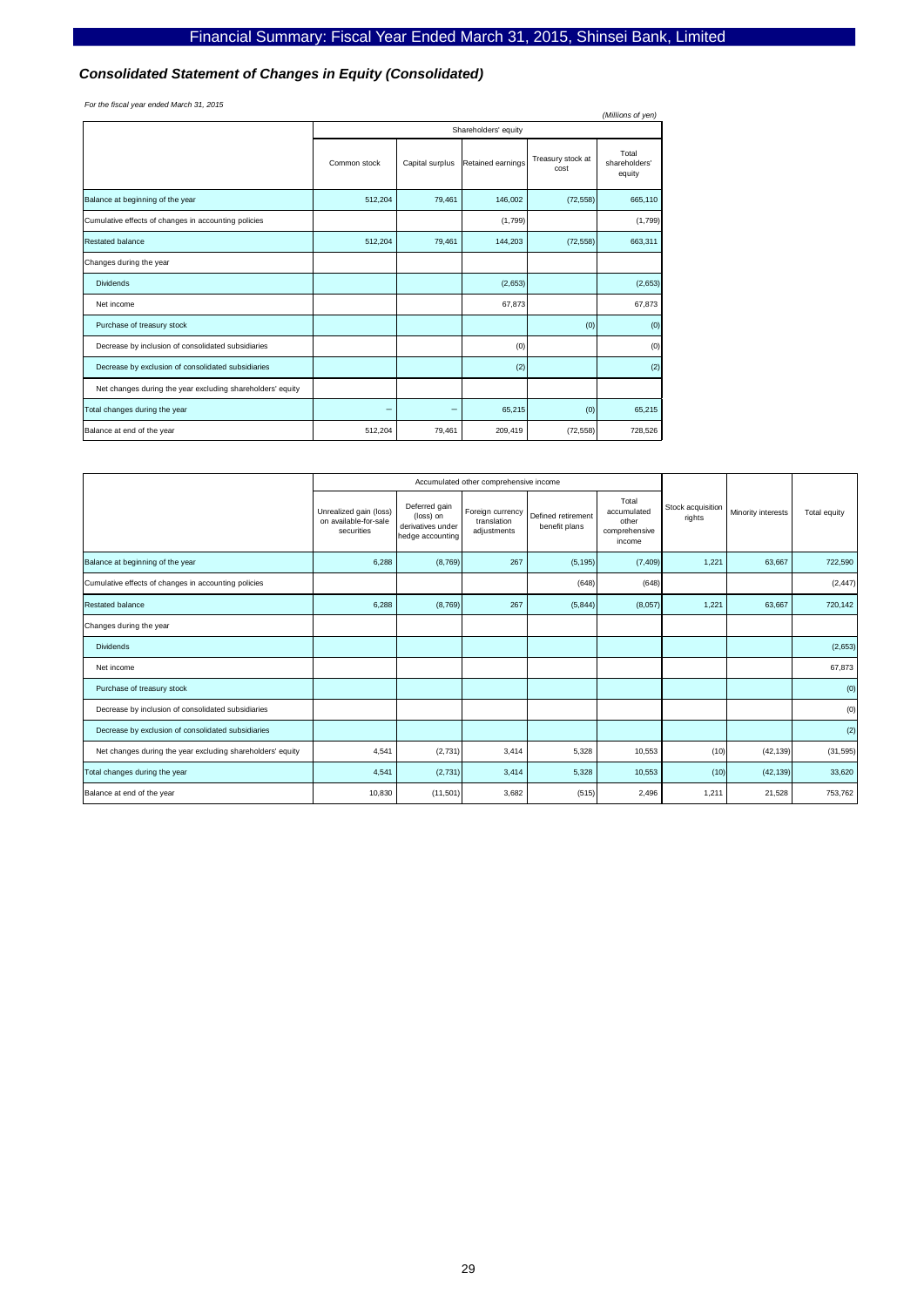#### *Consolidated Statements of Cash Flows (Consolidated)*

|                                                                           |               |             | (Millions of yen) |
|---------------------------------------------------------------------------|---------------|-------------|-------------------|
|                                                                           | FY2014        | FY2013      | Change            |
|                                                                           | (12 months)   | (12 months) |                   |
|                                                                           |               |             |                   |
| I. Cash flows from operating activities:                                  |               |             |                   |
| Income (loss) before income taxes and minority interests                  | 72,760        | 46,020      | 26,739            |
| Depreciation (other than leased assets as lessor)                         | 10,460        | 10,274      | 185               |
| Amortization of goodwill                                                  | 5,780         | 6,441       | (660)             |
| Amortization of intangible assets acquired in business combinations       | 2,832         | 3,305       | (473)             |
| <b>Impairment losses</b>                                                  | 1,415         | 1,558       | (143)             |
| Equity in net (income) loss of affiliates                                 | (4,052)       | (2,623)     | (1,429)           |
| Net change in reserve for credit losses                                   | (29, 126)     | (24, 459)   | (4,667)           |
| Net change in accrued employees' bonuses                                  | 990           | 162         | 827               |
| Net change in assets for retirement benefits                              | (834)         | (1, 567)    | 733               |
| Net change in liabilities for retirement benefits                         | (5,038)       | (3,031)     | (2,006)           |
| Net change in reserve for losses on interest repayments                   | (37, 950)     | 173,217     | (211, 168)        |
| Net change in other reserves                                              | (3)           | (112)       | 108               |
| Interest income                                                           | (148, 626)    | (143, 270)  | (5,356)           |
| Interest expenses                                                         | 22,164        | 32,752      | (10, 588)         |
| (Gain) loss on securities sold                                            | (9, 496)      | (2,745)     | (6, 751)          |
| (Gain) loss on monetary assets held in trust                              | (2, 475)      | (2, 547)    | 72                |
| Net exchange (gain) loss                                                  | (20, 123)     | (20, 741)   | 618               |
| Net (gain) loss on disposal of premises and equipment                     | (992)         | (1, 417)    | 424               |
| Net change in trading assets                                              | (68, 283)     | 38,791      | (107, 074)        |
| Net change in trading liabilities                                         | 49,391        | (21, 514)   | 70,905            |
| Net change in loans and bills discounted                                  | (141, 544)    | (24, 921)   | (116, 623)        |
| Net change in deposits                                                    | (366, 057)    | 480,303     | (846, 361)        |
| Net change in negotiable certificates of deposit                          | (31, 657)     | (87, 376)   | 55,718            |
| Net change in debentures                                                  | (9, 446)      | (220, 594)  | 211,148           |
| Net change in borrowed money (other than subordinated debt)               | 173,896       | (54, 298)   | 228,195           |
| Net change in corporate bonds (other than subordinated corporate bonds)   | 17,567        | 2,667       | 14,900            |
| Net change in deposits (other than cash equivalents)                      | 30,826        | (8, 818)    | 39,644            |
| Net change in call loans                                                  | 6,451         | 7,645       | (1, 194)          |
| Net change in other monetary claims purchased                             | 16,552        | 12,474      | 4,078             |
| Net change in receivables under securities borrowing transactions         | 14,901        | (4, 568)    | 19,469            |
| Net change in call money and bills sold                                   | 79,152        | 9,905       | 69,246            |
| Net change in payables under securities lending transactions              | (214, 230)    | 270,530     | (484, 760)        |
| Net change in foreign exchange assets and liabilities                     | 7,109         | 8,063       | (954)             |
| Net change in short-term corporate bonds (liabilities)                    | 9,100         | 4,100       | 5,000             |
| Net change in net trust account                                           | (171)         | (44)        | (127)             |
| Interest received                                                         | 139,005       | 141,507     | (2,501)           |
| Interest paid                                                             | (45, 443)     | (59,034)    | 13,591            |
| Net change in trading securities                                          | 85            | 530         | (445)             |
| Net change in monetary assets held in trust                               | 17,669        | 30,327      | (12,658)          |
| Net change in Jeased receivables and leased investment assets             | 734           | (24,084)    | 24,819            |
| Others, net                                                               | (48, 961)     | (46, 710)   | (2,250)           |
| Subtotal                                                                  | (505, 668)    | 526,099     | (1,031,767)       |
| Income taxes paid                                                         | (3, 360)      | (1,281)     | (2,079)           |
| Net cash provided by (used in) operating activities                       | (509, 029)    | 524,817     | (1,033,847)       |
| II. Cash flows from investing activities:                                 |               |             |                   |
| Purchase of securities                                                    | (7, 356, 545) | (693, 493)  | (6,663,052)       |
| Proceeds from sale of securities                                          | 7,062,709     | 782,676     | 6,280,032         |
| Proceeds from maturity of securities                                      | 411,204       | 217,897     | 193,307           |
| Investment in monetary assets held in trust                               | (162, 286)    | (84, 311)   | (77, 975)         |
| Proceeds from disposition of monetary assets held in trust                | 112,901       | 91,765      | 21,135            |
| Purchase of premises and equipment (other than leased assets as lessor)   | (4,002)       | (4,808)     | 806               |
| Purchase of intangible assets (other than leased assets as lessor)        | (6,602)       | (5,638)     | (964)             |
| Purchase of investments in subsidiaries                                   | (28)          |             | (28)              |
| Others, net                                                               | 3,046         | 3,344       | (298)             |
| Net cash provided by (used in) investing activities                       | 60,395        | 307,431     | (247, 036)        |
| $\mathbb{II}$ . Cash flows from financing activities:                     |               |             |                   |
| Proceeds from subordinated debt                                           |               | 2,400       | (2,400)           |
| Repayment of subordinated debt                                            | (11,000)      | (25,000)    | 14,000            |
| Proceeds from issuance of subordinated corporate bonds                    |               | 24,787      | (24, 787)         |
| Payment for redemption of subordinated corporate bonds                    | (33, 200)     | (37, 288)   | 4,088             |
| Proceeds from minority shareholders of subsidiaries                       | 1,165         | 851         | 314               |
| Repayments to minority shareholders                                       | (42, 962)     | (41)        | (42, 920)         |
| Dividends paid                                                            | (2,653)       | (2,653)     |                   |
| Dividends paid to minority shareholders of subsidiaries                   | (3,238)       | (3, 173)    | (65)              |
| Purchase of treasury stock                                                | (0)           |             | (0)               |
| Net cash provided by (used in) financing activities                       | (91, 889)     | (40, 118)   | (51, 771)         |
| IV. Foreign currency translation adjustments on cash and cash equivalents | 178           | 108         | 69                |
| V. Net change in cash and cash equivalents                                | (540, 345)    | 792,239     | (1, 332, 585)     |
| VI. Cash and cash equivalents at beginning of the year                    | 1,366,710     | 574,470     | 792,239           |
| VII. Cash and cash equivalents at end of the year                         | 826,365       | 1,366,710   | (540, 345)        |
|                                                                           |               |             |                   |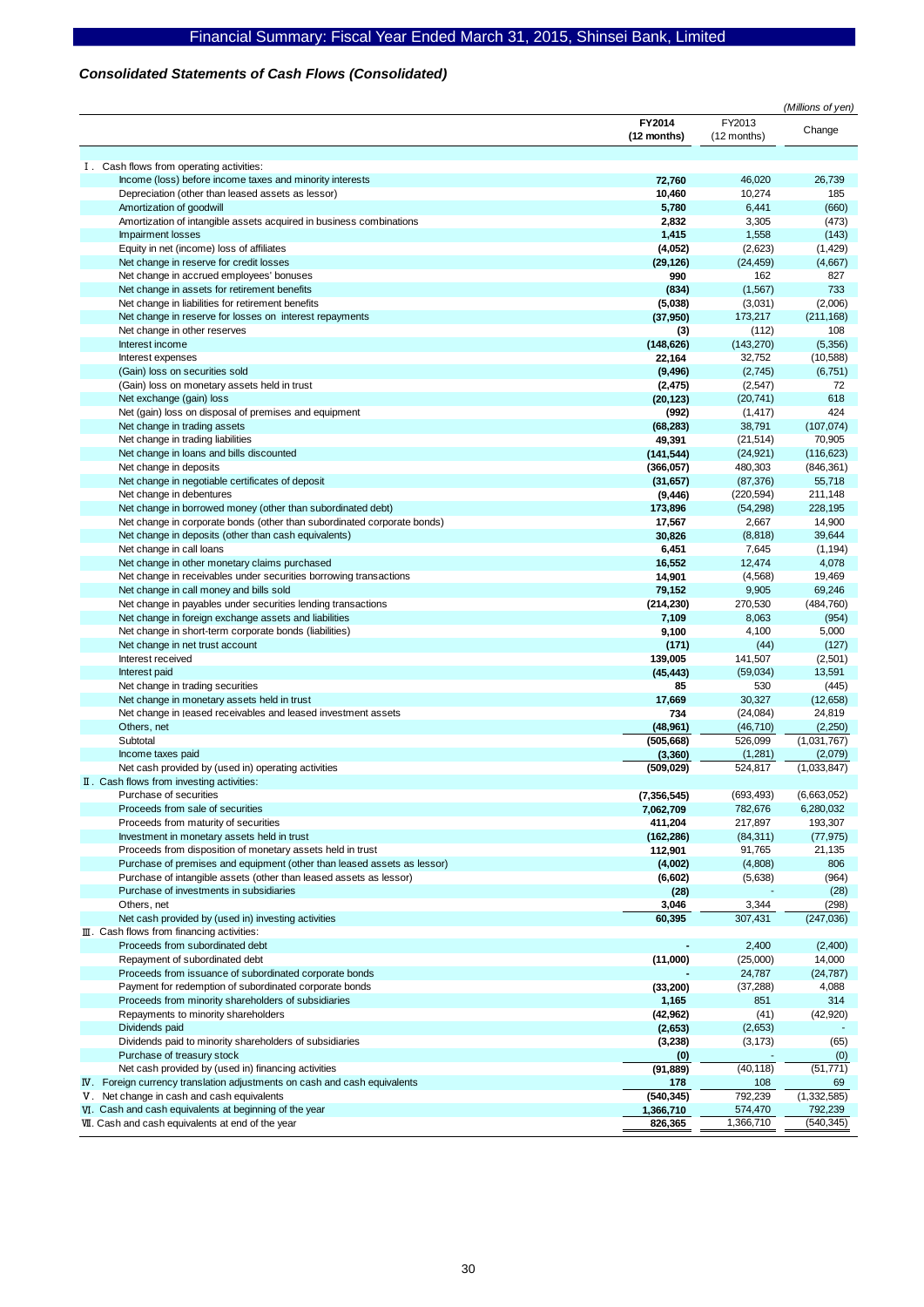## *Consolidated Composition of Capital Disclosure (Consolidated)*

| <basel 3,="" domestic="" standard<sup="">1</basel>                                                                                                                                                                                                                                                          | Millions of yen (except percentages) |                                                        |  |
|-------------------------------------------------------------------------------------------------------------------------------------------------------------------------------------------------------------------------------------------------------------------------------------------------------------|--------------------------------------|--------------------------------------------------------|--|
|                                                                                                                                                                                                                                                                                                             | <b>Mar 31</b><br>2015                | Amounts excluded<br>under transitional<br>arrangements |  |
| Core capital: instruments and reserves                                                                                                                                                                                                                                                                      |                                      |                                                        |  |
| Directly issued qualifying common share capital or preferred share capital with a compulsory conversion clause plus related capital surplus<br>and retained earnings                                                                                                                                        | 725,873                              |                                                        |  |
| of which: capital and capital surplus                                                                                                                                                                                                                                                                       | 591,666                              |                                                        |  |
| of which: retained earnings                                                                                                                                                                                                                                                                                 | 209,419                              |                                                        |  |
| of which: treasury stock (-)                                                                                                                                                                                                                                                                                | (72, 558)                            |                                                        |  |
| of which: earning to be distributed (-)                                                                                                                                                                                                                                                                     | (2,653)                              |                                                        |  |
| of which: other than above                                                                                                                                                                                                                                                                                  |                                      |                                                        |  |
| Accumulated other comprehensive income (amount allowed to be included in Core capital)                                                                                                                                                                                                                      | 3,579                                | (412)                                                  |  |
| of which: foreign currency translation adjustment                                                                                                                                                                                                                                                           | 3,682                                |                                                        |  |
| of which: amount related defined benefit                                                                                                                                                                                                                                                                    | (103)                                | (412)                                                  |  |
| Stock acquisition right to common shares and preferred shares with a compulsory conversion clause                                                                                                                                                                                                           | 1,211                                |                                                        |  |
| Adjusted minority interests (amount allowed to be included in Core capital)                                                                                                                                                                                                                                 |                                      |                                                        |  |
| Total of reserves included in Core capital: instruments and reserves                                                                                                                                                                                                                                        | 2,781                                |                                                        |  |
| of which: general reserve for loan losses included in Core capital                                                                                                                                                                                                                                          | 764                                  |                                                        |  |
| of which: eligible provision included in Core capital                                                                                                                                                                                                                                                       | 2,017                                |                                                        |  |
| Eligible noncumulative perpetual preferred shares subject to transitional arrangements (amount allowed to be included in Core capital:<br>instruments and reserves)                                                                                                                                         |                                      |                                                        |  |
| Eligible capital instruments subject to transitional arrangements (amount allowed to be included in Core capital: instruments and reserves)                                                                                                                                                                 | 144,965                              |                                                        |  |
| Capital instruments issued through measures for capital enhancement by public institutions (amount allowed to be included in Core capital:<br>instruments and reserves)                                                                                                                                     |                                      |                                                        |  |
| Land revaluation excess after 55% discount (amount allowed to be included in Core capital: instruments and reserves)                                                                                                                                                                                        |                                      |                                                        |  |
| Minority interests subject to transitional arrangements (amount allowed to be included in Core capital: instruments and reserves)                                                                                                                                                                           | 3,958                                |                                                        |  |
| Core capital: instruments and reserves                                                                                                                                                                                                                                                                      | 882,368                              |                                                        |  |
| Core capital: regulatory adjustments                                                                                                                                                                                                                                                                        |                                      |                                                        |  |
| Total amount of intangible assets (excluding those relating to mortgage servicing rights)                                                                                                                                                                                                                   | 30,140                               | 10,768                                                 |  |
| of which: goodwill (including those equivalent)                                                                                                                                                                                                                                                             | 23,197                               |                                                        |  |
| of which: other intangibles other than goodwill and mortgage servicing rights                                                                                                                                                                                                                               | 6,942                                | 10,768                                                 |  |
| Deferred tax assets that rely on future profitability excluding those arising from temporary differences (net of related tax liability)                                                                                                                                                                     | 1,492                                | 5,969                                                  |  |
| Shortfall of eligible provisions to expected losses                                                                                                                                                                                                                                                         |                                      |                                                        |  |
| Gain on sale of securitization                                                                                                                                                                                                                                                                              | 8,323                                |                                                        |  |
| Gains and losses due to changes in own credit risk on fair valued liabilities                                                                                                                                                                                                                               |                                      |                                                        |  |
| Net defined benefit asset                                                                                                                                                                                                                                                                                   | 485                                  | 1,941                                                  |  |
| Investments in own shares (excluding those reported in the net assets section)                                                                                                                                                                                                                              |                                      |                                                        |  |
| Reciprocal cross-holdings in common equity                                                                                                                                                                                                                                                                  |                                      |                                                        |  |
| Investments in the capital banking, financial and insurance entities that are outside the scope of regulatory consolidation ("Other Financial<br>Institutions"), net of eligible short positions, where the bank does not own more than 10% of the issued share capital (amount above the<br>10% threshold) |                                      |                                                        |  |
| Amount exceeding the 10% threshold on specific items                                                                                                                                                                                                                                                        |                                      |                                                        |  |
| of which: significant investments in the common stock of Other Financial Institutions, net of eligible short positions                                                                                                                                                                                      |                                      |                                                        |  |
| of which: mortgage servicing rights                                                                                                                                                                                                                                                                         |                                      |                                                        |  |
| of which: deferred tax assets arising from temporary differences (net of related tax liability)                                                                                                                                                                                                             |                                      |                                                        |  |
| Amount exceeding the 15% threshold on specific items                                                                                                                                                                                                                                                        |                                      |                                                        |  |
| of which: significant investments in the common stock of Other Financial Institutions, net of eligible short positions                                                                                                                                                                                      |                                      |                                                        |  |
| of which: mortgage servicing rights                                                                                                                                                                                                                                                                         |                                      |                                                        |  |
| of which: deferred tax assets arising from temporary differences (net of related tax liability)                                                                                                                                                                                                             |                                      |                                                        |  |
| Core capital: regulatory adjustments                                                                                                                                                                                                                                                                        | 40,442                               |                                                        |  |
| Capital (consolidated)                                                                                                                                                                                                                                                                                      | 841,926                              |                                                        |  |
|                                                                                                                                                                                                                                                                                                             |                                      |                                                        |  |
| Risk-weighted assets<br>Total amount of credit risk-weighted assets                                                                                                                                                                                                                                         | 5,127,565                            |                                                        |  |
| of which: total amount included in risk-weighted assets by transitional arrangements                                                                                                                                                                                                                        | (40, 446)                            |                                                        |  |
|                                                                                                                                                                                                                                                                                                             | 10,768                               |                                                        |  |
| of which: intangible assets (excluding those relating to goodwill and mortgage servicing rights)<br>of which: deferred tax assets that rely on future profitability excluding those arising from temporary differences (net of related tax                                                                  |                                      |                                                        |  |
| liability)                                                                                                                                                                                                                                                                                                  | 5,969                                |                                                        |  |
| of which: net defined benefit asset                                                                                                                                                                                                                                                                         | 1,941                                |                                                        |  |
| of which: significant investments in the common stock of Other Financial Institutions (net of eligible short positions)                                                                                                                                                                                     | (59, 125)                            |                                                        |  |
|                                                                                                                                                                                                                                                                                                             |                                      |                                                        |  |
| of which: other than above                                                                                                                                                                                                                                                                                  |                                      |                                                        |  |
| Market risk (derived by multiplying the capital requirement by 12.5)                                                                                                                                                                                                                                        | 176,106                              |                                                        |  |
| Operational risk (derived by multiplying the capital requirement by 12.5)                                                                                                                                                                                                                                   | 358,265                              |                                                        |  |
| Credit risk adjustments                                                                                                                                                                                                                                                                                     |                                      |                                                        |  |
| Operational risk adjustments<br>Total amount of Risk-weighted assets                                                                                                                                                                                                                                        | 5,661,936                            |                                                        |  |

**Capital ratio (consolidated)** 14.86%

1. Calculated according to F-IRB.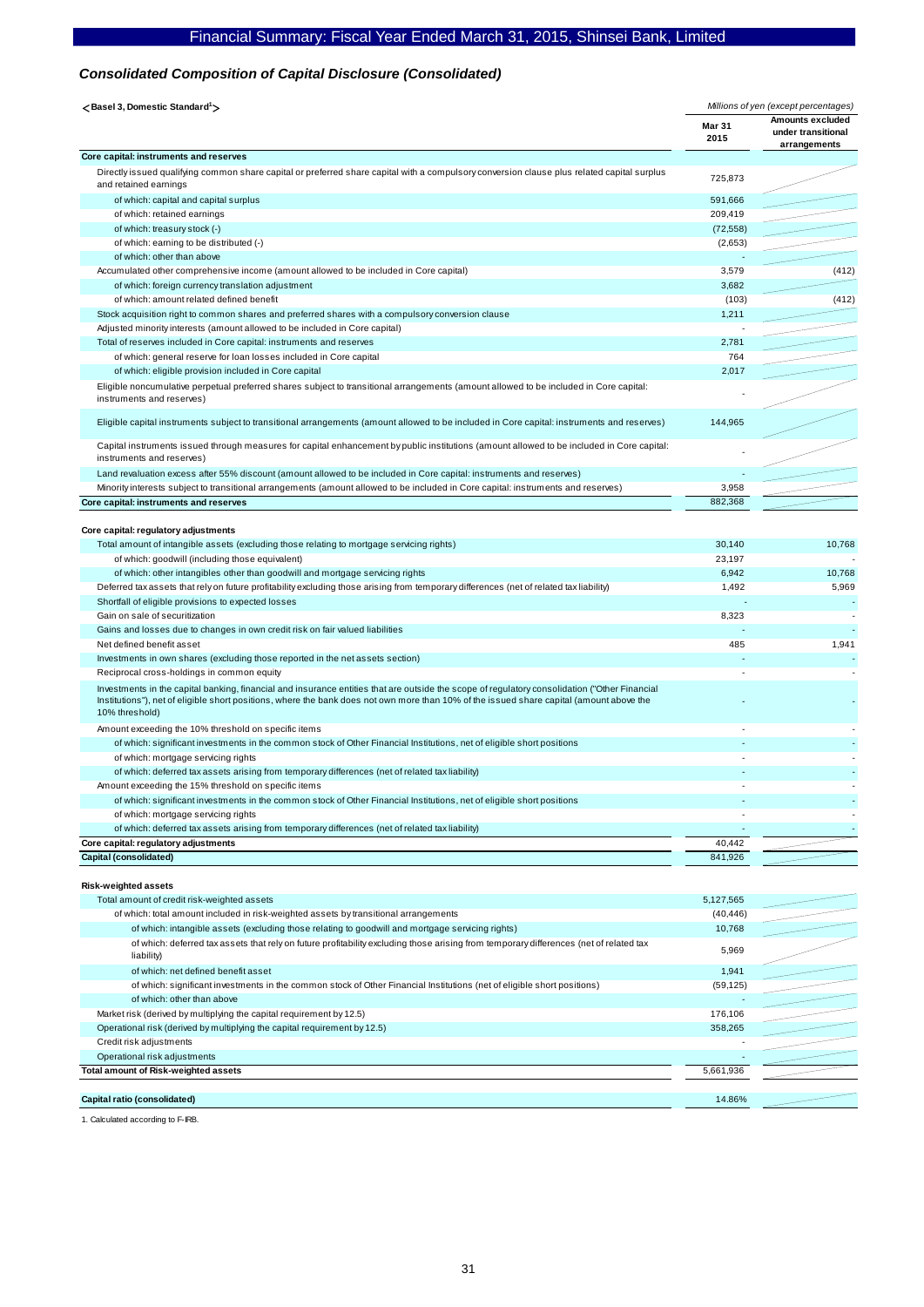#### **Section 2. Nonconsolidated Information**

#### *Results of Operations -Table 27- (Nonconsolidated)*

|                                                                 |                       | (Billions of yen)       |                    |                         |
|-----------------------------------------------------------------|-----------------------|-------------------------|--------------------|-------------------------|
|                                                                 | FY2014<br>(12 months) | FY2013<br>$(12$ months) | Change<br>(Amount) | 1H FY2013<br>(6 months) |
| Net interest income                                             | 91.8                  | 80.9                    | 10.9               | 43.7                    |
| Noninterest income                                              | 25.7                  | 17.9                    | 7.7                | 12.9                    |
| Net fees and commissions <sup>1</sup>                           | 10.1                  | 7.9                     | 2.2                | 6.9                     |
| Net trading income                                              | 4.5                   | 5.3                     | (0.8)              | 2.0                     |
| Net other business income                                       | 11.0                  | 4.6                     | 6.4                | 3.9                     |
| Total revenue <sup>1</sup>                                      | 117.5                 | 98.9                    | 18.6               | 56.6                    |
| Personnel expenses                                              | (24.4)                | (21.5)                  | (2.8)              | (11.7)                  |
| Nonpersonnel expenses                                           | (46.2)                | (44.0)                  | (2.2)              | (23.1)                  |
| <b>Taxes</b>                                                    | (4.5)                 | (3.4)                   | (1.1)              | (2.2)                   |
| General and administrative expenses                             | (75.2)                | (69.0)                  | (6.2)              | (37.1)                  |
| Net business profit <sup>1</sup>                                | 42.3                  | 29.8                    | 12.4               | 19.5                    |
| Other gains (losses)                                            |                       |                         |                    |                         |
| Gains (losses) on the sales of equities                         | 4.1                   | 3.2                     | 0.9                | 0.4                     |
| Net provision of reserve for credit losses <sup>2</sup>         | 5.6                   | 7.2                     | (1.6)              | 2.2                     |
| Losses on write-off of loans                                    | (3.6)                 | (2.0)                   | (1.6)              | (1.3)                   |
| Recoveries of written-off claims                                | 2.1                   | 1.9                     | 0.1                | 1.0                     |
| Expenses for employees' retirement benefits                     | (2.0)                 | (2.3)                   | 0.2                | (1.1)                   |
| Others                                                          | (0.6)                 | (0.3)                   | (0.2)              | 0.4                     |
| Net ordinary income                                             | 47.8                  | 37.6                    | 10.1               | 21.2                    |
| Special gains (losses)                                          |                       |                         |                    |                         |
| Gains (losses) from sales of fixed assets and impairment losses | (1.2)                 | (1.7)                   | 0.4                | (0.5)                   |
| Other special gains (losses)                                    | (0.1)                 | (0.1)                   | (0.0)              | (0.5)                   |
| Income before income taxes                                      | 46.3                  | 35.8                    | 10.5               | 20.1                    |
| Income taxes                                                    |                       |                         |                    |                         |
| Current                                                         | 0.4                   | 0.3                     | 0.0                | 0.0                     |
| Deferred                                                        | (1.0)                 | 0.2                     | (1.3)              | (0.8)                   |
| <b>Net income</b>                                               | 45.7                  | 36.4                    | 9.2                | 19.3                    |

1. Includes income from monetary assets held in trust of \9.0 billion in FY2014, \3.8 billion in FY2013 and \7.2 billion in 1H FY2014.

2. Reversals of reserve for loan losses w as \5.6 billion in FY2014, \7.2 billion in FY2013 and \2.2 billion in 1H FY2014.

Note 1: Quarterly information is available in the Quarterly Data Book.

The gap between nonconsolidated basis net income and consolidated basis net income results from factors such as profits or losses at our consolidated subsidiaries including Showa Leasing, Shinsei Financial, APLUS FINANCIAL and SHINKI, gains or losses on our investment in our equity method affiliate, Jih Sun Financial Holding Co., Ltd., and whether or not dividends are received from our consolidated subsidiaries.

It should be noted that while gains (losses) on the sale of equities and impairments are recorded as other business income in the consolidated financial statements, reflecting the nature of the transaction, in the above nonconsolidated information, the same transactions are recorded as other gains (losses) in accordance with reporting requirements of the Revitalization Plan.

Total revenue of Shinsei Bank on a nonconsolidated basis was ¥117.5 billion for fiscal year 2014, increased ¥18.6 billion compared to fiscal year 2013. Net interest income on a nonconsolidated basis was ¥91.8 billion

for fiscal year 2014, increased ¥10.9 billion compared to fiscal year 2013. This increase was a result of a reduction in funding costs from the maturation of high interest rate time deposits and the recording of significant dividend income from securities investments in the Institutional Group offsetting the significant decline in dividends received from subsidiaries from ¥16.3 billion for fiscal year 2013 (¥15.4 billion from Shinsei Financial and ¥0.8 billion from Showa Leasing) to ¥4.8 billion for fiscal year 2014 (¥2.9 billion from Shinsei Financial, ¥1.0 billion from Shinsei Trust and Banking and ¥0.8 billion from Showa Leasing). Noninterest income was ¥25.7 billion for fiscal year 2014, increased ¥7.7 billion compared to fiscal year 2013. This was a result of improvements in trading revenues including ALM operations exceeding the decline in revenue in the Individual Group compared to fiscal year 2013.

General and administrative expenses of ¥75.2 billion were recorded for fiscal year 2014, increased ¥6.2 billion compared to fiscal year 2013. This was a result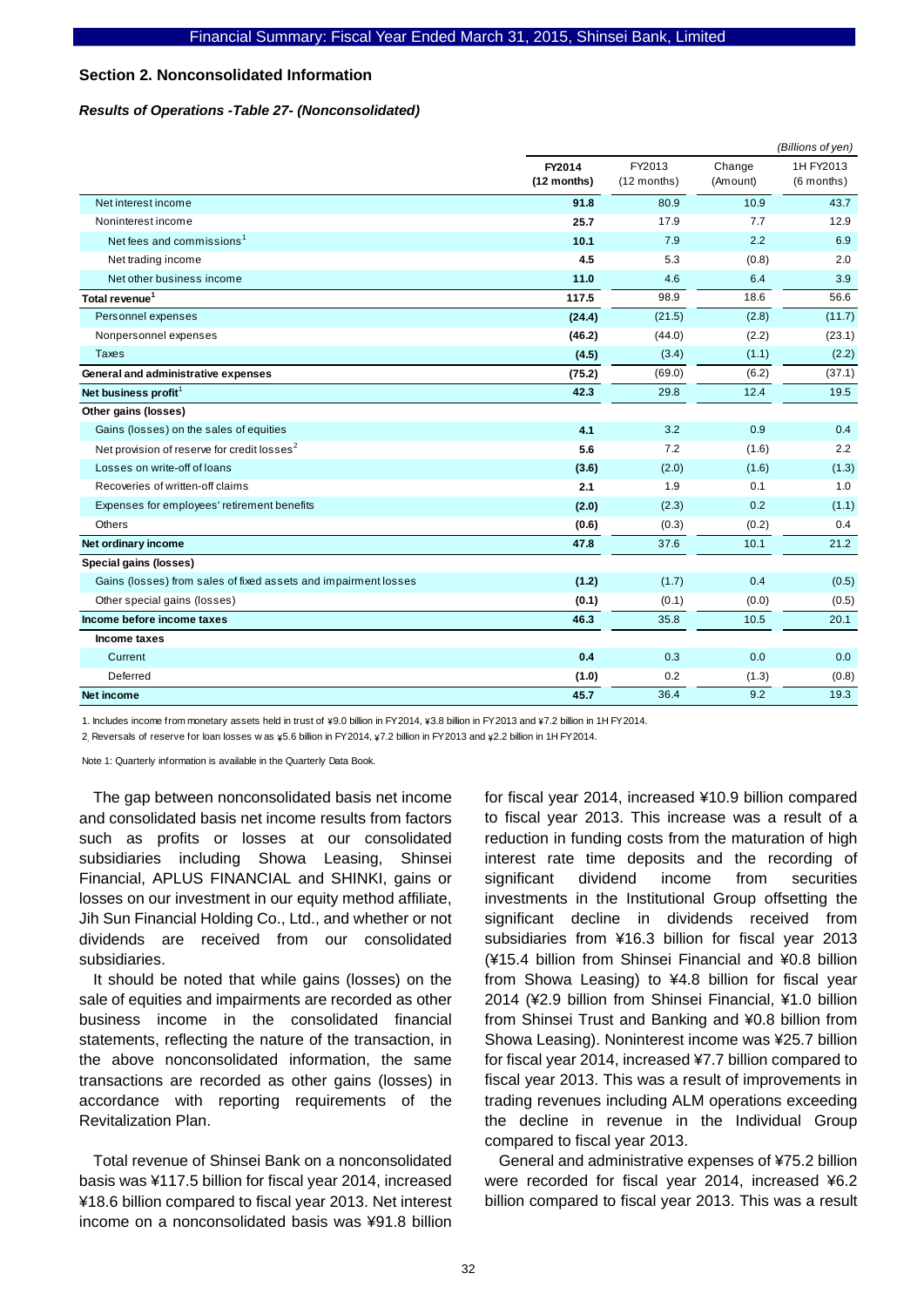of the investment of necessary resources in order to stabilize and expand the customer base.

As a result of the preceding, Shinsei Bank recorded a nonconsolidated net business profit of ¥42.3 billion for fiscal year 2014, increased ¥12.4 billion from fiscal

year 2013. Additionally, in fiscal year 2014, as a result of net credit costs deteriorating ¥3.1 billion compared to fiscal year 2013, net income for fiscal year 2014 was ¥45.7 billion, increased ¥9.2 billion compared to fiscal year 2013.

#### *Net Credit Costs -Table 28- (Nonconsolidated)*

|                                                   |                       |                         |                    | (Billions of yen)       |
|---------------------------------------------------|-----------------------|-------------------------|--------------------|-------------------------|
|                                                   | FY2014<br>(12 months) | FY2013<br>$(12$ months) | Change<br>(Amount) | 1H FY2014<br>(6 months) |
| Losses on write-off of loans                      | (3.6)                 | (2.0)                   | (1.6)              | (1.3)                   |
| Net provision of reserve for loan losses          | 5.6                   | 7.2                     | (1.6)              | 2.2                     |
| Net provision of general reserve for loan losses  | (0.7)                 | 7.5                     | (8.2)              | 0.5                     |
| Net provision of specific reserve for loan losses | 6.3                   | (0.2)                   | 6.6                | 1.6                     |
| Recoveries of written-off claims                  | 2.1                   | 1.9                     | 0.1                | 1.0                     |
| Net credit costs                                  | 4.1                   | 7.2                     | (3.1)              | 1.9                     |

1. Amounts of losses, net provision and costs are show n in parentheses (minus). Amounts of recoveries and reversals are show n in plus.

Note 1: Quarterly information is available in the Quarterly Data Book.

#### *Interest-Earning Assets and Interest-Bearing Liabilities -Table 29- (Nonconsolidated)*

|                                                        |                       |          |                                |                       |          |                                 |                         | (Billions of yen, except percentages) |                                |
|--------------------------------------------------------|-----------------------|----------|--------------------------------|-----------------------|----------|---------------------------------|-------------------------|---------------------------------------|--------------------------------|
|                                                        | FY2014<br>(12 months) |          |                                | FY2013<br>(12 months) |          |                                 | 1H FY2014<br>(6 months) |                                       |                                |
|                                                        | Average<br>balance    | Interest | Yield/rate <sup>1</sup><br>(%) | Average<br>balance    | Interest | Yield/rate <sup>1</sup><br>(% ) | Average<br>balance      | Interest                              | Yield/rate <sup>1</sup><br>(%) |
| Interest-earning assets:                               |                       |          |                                |                       |          |                                 |                         |                                       |                                |
| Loans and bills discounted                             | 4.088.0               | 75.8     | 1.85                           | 4.141.7               | 71.8     | 1.73                            | 4.056.5                 | 37.6                                  | 1.85                           |
| Securities                                             | 1,982.3               | 33.0     | 1.66                           | 2,267.6               | 36.9     | 1.62                            | 2,085.5                 | 15.1                                  | 1.44                           |
| Other interest-earning assets <sup>2, 3</sup>          | 374.5                 | 3.2      | n.m. <sup>4</sup>              | 391.6                 | 3.6      | n.m. <sup>4</sup>               | 382.7                   | 1.7                                   | n.m. <sup>4</sup>              |
| Total interest-earning assets                          | 6,444.9               | 112.1    | 1.73                           | 6,801.0               | 112.4    | 1.65                            | 6,524.8                 | 54.5                                  | 1.66                           |
| Interest-bearing liabilities:                          |                       |          |                                |                       |          |                                 |                         |                                       |                                |
| Deposits, including negotiable certificates of deposit | 5,744.3               | 10.8     | 0.18                           | 6,016.7               | 20.6     | 0.34                            | 5,832.5                 | 5.7                                   | 0.19                           |
| Debentures                                             | 37.8                  | 0.0      | 0.12                           | 64.8                  | 0.1      | 0.23                            | 40.2                    | 0.0                                   | 0.13                           |
| Borrowed money                                         | 410.3                 | 2.2      | 0.55                           | 359.5                 | 2.5      | 0.71                            | 387.4                   | 1.1                                   | 0.60                           |
| Subordinated debt                                      | 61.7                  | 1.7      | 2.78                           | 88.3                  | 1.9      | 2.25                            | 64.8                    | 0.8                                   | 2.72                           |
| Other borrowed money                                   | 348.5                 | 0.5      | 0.16                           | 271.1                 | 0.5      | 0.21                            | 322.6                   | 0.2                                   | 0.17                           |
| Corporate bonds                                        | 194.8                 | 6.8      | 3.49                           | 235.2                 | 9.1      | 3.87                            | 206.4                   | 3.8                                   | 3.68                           |
| Subordinated bonds                                     | 185.8                 | 6.7      | 3.64                           | 230.3                 | 9.0      | 3.94                            | 199.4                   | 3.8                                   | 3.80                           |
| Other corporate bonds                                  | 8.9                   | 0.0      | 0.28                           | 4.8                   | 0.0      | 0.26                            | 7.0                     | 0.0                                   | 0.25                           |
| Other interest-bearing liabilities <sup>2</sup>        | 644.0                 | 0.9      | n.m. <sup>4</sup>              | 602.9                 | 0.5      | n.m. <sup>4</sup>               | 748.8                   | 0.4                                   | n.m. <sup>4</sup>              |
| <b>Total interest-bearing liabilities</b>              | 7,031.3               | 20.9     | 0.29                           | 7,279.5               | 32.9     | 0.45                            | 7,215.5                 | 11.2                                  | 0.30                           |
| Net interest income/yield on interest-earning assets   | 6,444.9               | 91.1     | 1.41                           | 6,801.0               | 79.5     | 1.16                            | 6,524.8                 | 43.3                                  | 1.32                           |

1. Percentages have been rounded from the thrid decimal place.

2. Other interest-earning assets and other interest-bearing liabilities include interest swaps.

3. Excludes average balance of non interest-earning assets. 4. n.m. is not meaningful.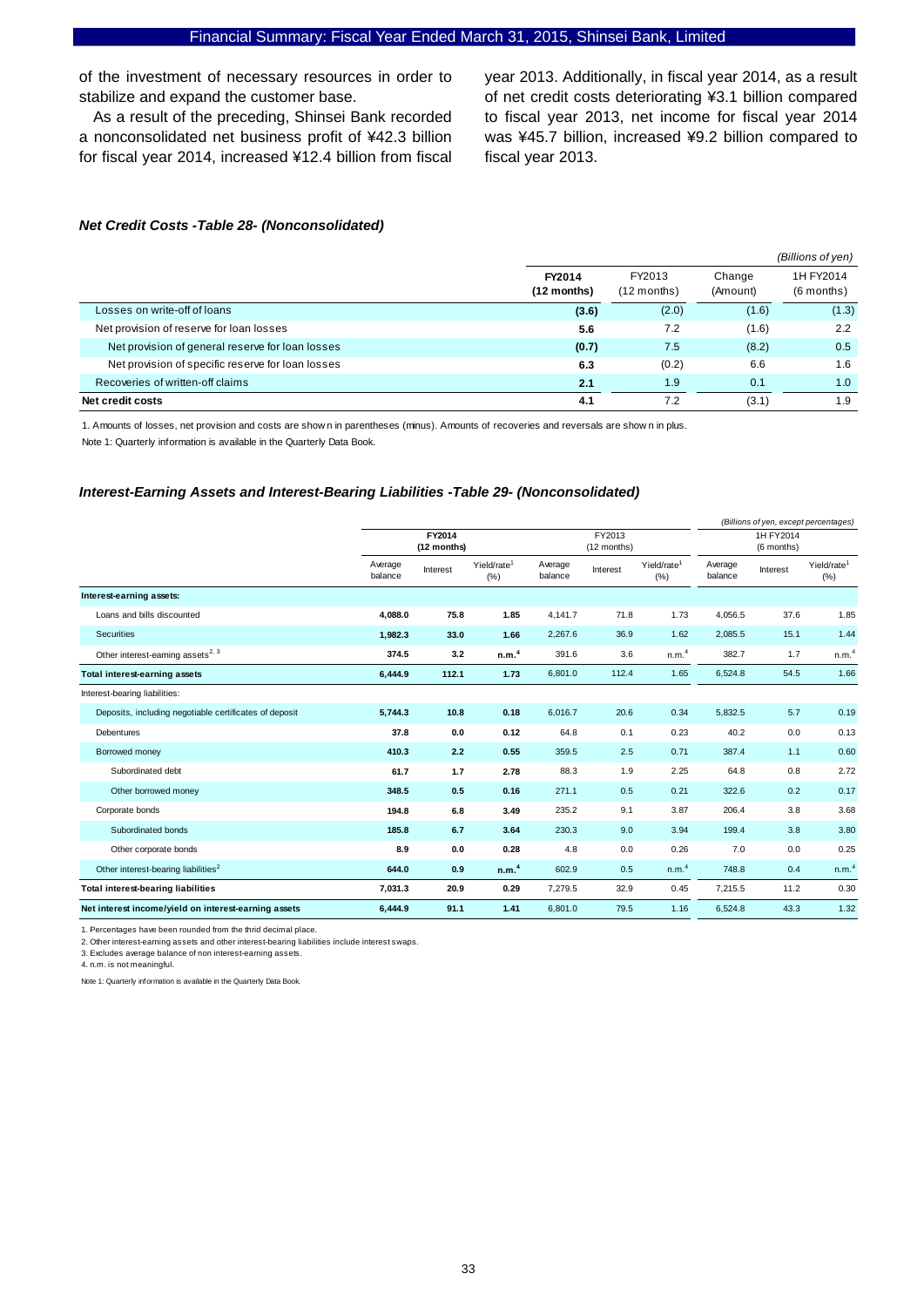#### *Risk-Monitored Loans -Table 30- (Nonconsolidated)*

|                                                     |                       |                |                    |                | (Billions of yen)  |
|-----------------------------------------------------|-----------------------|----------------|--------------------|----------------|--------------------|
|                                                     | <b>Mar 31</b><br>2015 | Mar 31<br>2014 | Change<br>(Amount) | Sep 30<br>2014 | Change<br>(Amount) |
|                                                     | (a)                   | (b)            | $(a)-(b)$          | (c)            | $(a)-(c)$          |
| Loans to bankrupt obligors                          | 0.7                   | 7.2            | (6.5)              | 3.2            | (2.4)              |
| Nonaccrual delinquent loans                         | 55.6                  | 138.6          | (82.9)             | 89.4           | (33.8)             |
| Loans past due for three months or more             | 1.1                   | 0.9            | 0.1                | 1.1            | 0.0                |
| <b>Restructured loans</b>                           | 3.3                   | 3.8            | (0.5)              | 3.3            | 0.0                |
| Total (A)                                           | 60.8                  | 150.7          | (89.8)             | 97.0           | (36.2)             |
| Loans and bills discounted (B)                      | 4,222.9               | 4.235.7        | (12.7)             | 4,121.0        | 101.8              |
| Ratio to total loans and bills discounted (A/B) (%) | 1.44%                 | 3.56%          |                    | 2.36%          |                    |
| Reserve for credit losses (C)                       | 47.7                  | 83.5           | (35.8)             | 63.0           | (15.3)             |
| Reserve ratio (C/A) (%)                             | 78.4%                 | 55.4%          |                    | 64.9%          |                    |

Note 1: Quarterly information is available in the Quarterly Data Book.

#### *Loans by Borrower Industry -Table 31- (Nonconsolidated)*

|                                                           |                       |                           |                    |                | (Billions of yen)  |
|-----------------------------------------------------------|-----------------------|---------------------------|--------------------|----------------|--------------------|
|                                                           | <b>Mar 31</b><br>2015 | Mar <sub>31</sub><br>2014 | Change<br>(Amount) | Sep 30<br>2014 | Change<br>(Amount) |
|                                                           | (a)                   | (b)                       | $(a)-(b)$          | (c)            | $(a)-(c)$          |
| Domestic (excluding Japan offshore market accounts):      |                       |                           |                    |                |                    |
| Manufacturing                                             | 194.5                 | 208.9                     | (14.3)             | 202.0          | (7.5)              |
| Agriculture and forestry                                  | 0.1                   | 0.1                       | (0.0)              | 0.1            | (0.0)              |
| Fishery                                                   | 0.0                   | 0.0                       | (0.0)              | 0.0            | (0.0)              |
| Mining, quarrying and gravel extraction                   | 0.1                   | 0.1                       | (0.0)              |                | 0.1                |
| Construction                                              | 8.2                   | 7.6                       | 0.6                | 9.4            | (1.1)              |
| Electric power, gas, heat supply and water supply         | 203.9                 | 170.1                     | 33.7               | 193.3          | 10.5               |
| Information and communications                            | 38.6                  | 39.4                      | (0.8)              | 41.1           | (2.5)              |
| Transportation and postal service                         | 173.2                 | 191.1                     | (17.8)             | 180.9          | (7.6)              |
| Wholesale and retail                                      | 97.7                  | 87.2                      | 10.5               | 91.0           | 6.7                |
| Finance and insurance                                     | 734.8                 | 949.4                     | (214.6)            | 772.1          | (37.3)             |
| Real estate                                               | 537.0                 | 560.2                     | (23.1)             | 518.1          | 18.8               |
| <b>Services</b>                                           | 395.7                 | 378.4                     | 17.2               | 380.4          | 15.2               |
| Local government                                          | 94.2                  | 104.3                     | (10.0)             | 98.4           | (4.2)              |
| <b>Individuals</b>                                        | 1,403.5               | 1,310.4                   | 93.0               | 1,352.0        | 51.5               |
| Overseas yen loans and overseas loans booked domestically | 261.4                 | 198.1                     | 63.3               | 214.5          | 46.8               |
| <b>Total domestic</b>                                     | 4,143.3               | 4,205.9                   | (62.5)             | 4,054.0        | 89.3               |
| Overseas (including Japan offshore market accounts):      |                       |                           |                    |                |                    |
| Governments                                               | 1.1                   | 1.5                       | (0.3)              | 1.3            | (0.1)              |
| <b>Financial institutions</b>                             |                       | 0.5                       | (0.5)              | 0.0            | (0.0)              |
| Commerce and industry                                     | 78.4                  | 27.7                      | 50.6               | 65.5           | 12.8               |
| <b>Others</b>                                             |                       |                           |                    |                |                    |
| <b>Total overseas</b>                                     | 79.5                  | 29.7                      | 49.7               | 67.0           | 12.5               |
| Total                                                     | 4,222.9               | 4,235.7                   | (12.7)             | 4,121.0        | 101.8              |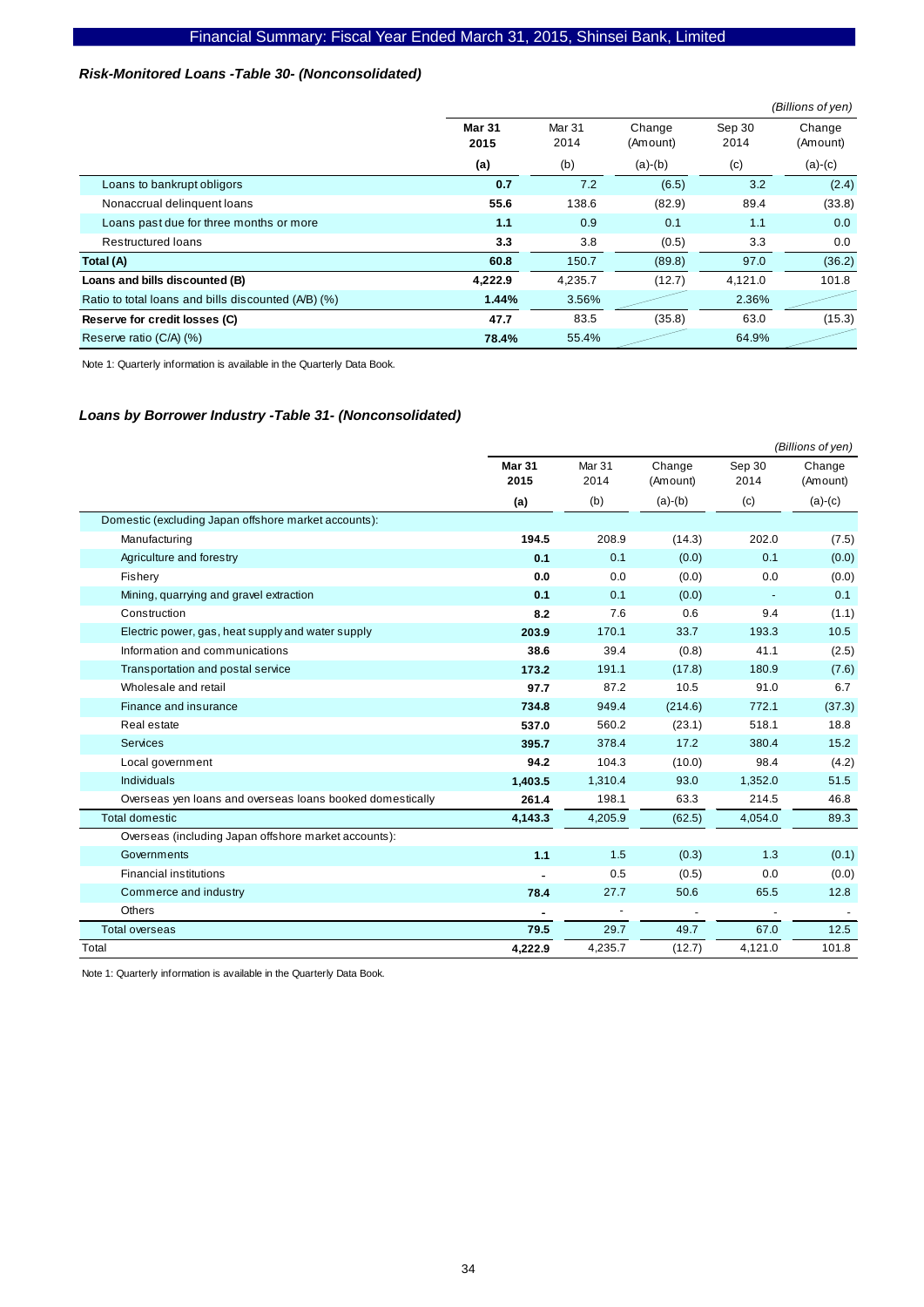#### *Risk Monitored Loans by Borrower Industry -Table 32 - (Nonconsolidated)*

|                                                           |                       |                |                          |                          | (Billions of yen)  |
|-----------------------------------------------------------|-----------------------|----------------|--------------------------|--------------------------|--------------------|
|                                                           | <b>Mar 31</b><br>2015 | Mar 31<br>2014 | Change<br>(Amount)       | Sep 30<br>2014           | Change<br>(Amount) |
|                                                           | (a)                   | (b)            | $(a)-(b)$                | (c)                      | $(a)-(c)$          |
| Domestic (excluding Japan offshore market accounts):      |                       |                |                          |                          |                    |
| Manufacturing                                             | 0.9                   | 5.6            | (4.6)                    | 1.0                      | (0.1)              |
| Agriculture and forestry                                  |                       |                |                          |                          |                    |
| Fishery                                                   |                       |                |                          |                          |                    |
| Mining, quarrying and gravel extraction                   |                       |                |                          |                          |                    |
| Construction                                              |                       |                |                          | 0.3                      | (0.3)              |
| Electric power, gas, heat supply and water supply         | ٠                     |                | $\overline{\phantom{a}}$ | $\overline{\phantom{a}}$ |                    |
| Information and communications                            | 0.5                   | 0.5            | 0.0                      | 0.5                      | 0.0                |
| Transportation and postal service                         |                       | 2.9            | (2.9)                    |                          |                    |
| Wholesale and retail                                      | 1.0                   | 0.3            | 0.7                      | 0.4                      | 0.5                |
| Finance and insurance                                     |                       | 21.9           | (21.9)                   |                          |                    |
| Real estate                                               | 26.3                  | 74.6           | (48.2)                   | 58.9                     | (32.6)             |
| Services                                                  | 25.2                  | 25.4           | (0.1)                    | 25.4                     | (0.1)              |
| Local government                                          |                       |                |                          | $\overline{\phantom{a}}$ |                    |
| Individuals                                               | 3.4                   | 3.5            | (0.0)                    | 3.3                      | 0.1                |
| Overseas yen loans and overseas loans booked domestically | 3.1                   | 15.6           | (12.4)                   | 6.8                      | (3.6)              |
| <b>Total domestic</b>                                     | 60.8                  | 150.7          | (89.8)                   | 97.0                     | (36.2)             |
| Overseas (including Japan offshore market accounts):      |                       |                |                          |                          |                    |
| Governments                                               |                       |                |                          |                          |                    |
| <b>Financial institutions</b>                             |                       |                |                          |                          |                    |
| Commerce and industry                                     |                       |                |                          |                          |                    |
| Others                                                    |                       |                | ÷,                       | ÷,                       |                    |
| <b>Total overseas</b>                                     |                       |                |                          |                          |                    |
| Total                                                     | 60.8                  | 150.7          | (89.8)                   | 97.0                     | (36.2)             |

Note 1: Quarterly information is available in the Quarterly Data Book.

#### *Claims Classified under the Financial Revitalization Law -Table 33- (Nonconsolidated)*

|                                                     |                       |                           |                    |                | (Billions of yen)  |
|-----------------------------------------------------|-----------------------|---------------------------|--------------------|----------------|--------------------|
|                                                     | <b>Mar 31</b><br>2015 | Mar <sub>31</sub><br>2014 | Change<br>(Amount) | Sep 30<br>2014 | Change<br>(Amount) |
|                                                     | (a)                   | (b)                       | $(a)-(b)$          | (c)            | $(a)-(c)$          |
| Claims against bankrupt and quasi-bankrupt obligors | 4.3                   | 13.2                      | (8.9)              | 8.7            | (4.4)              |
| Doubtful claims                                     | 52.1                  | 146.7                     | (94.5)             | 97.0           | (44.9)             |
| Substandard claims                                  | 4.5                   | 4.9                       | (0.3)              | 4.5            | 0.0                |
| Total (A)                                           | 60.9                  | 164.7                     | (103.8)            | 110.2          | (49.2)             |
| Coverage ratio                                      | 96.9%                 | 95.3%                     |                    | 95.7%          |                    |
| Total claims (B)                                    | 4,299.8               | 4,328.3                   | (28.4)             | 4,218.5        | 81.3               |
| Loans and bills discounted                          | 4,222.9               | 4,235.7                   | (12.7)             | 4,121.0        | 101.8              |
| <b>Others</b>                                       | 76.9                  | 92.6                      | (15.6)             | 97.5           | (20.5)             |
| Ratio to total claims (A/B X 100) (%)               | 1.42%                 | 3.81%                     |                    | 2.61%          |                    |
| (Ref. 1) Amount of write-off                        | 54.8                  | 63.5                      | (8.6)              | 53.9           | 0.9                |
| (Ref. 2) Below need caution level                   | 135.5                 | 273.5                     | (137.9)            | 210.7          | (75.2)             |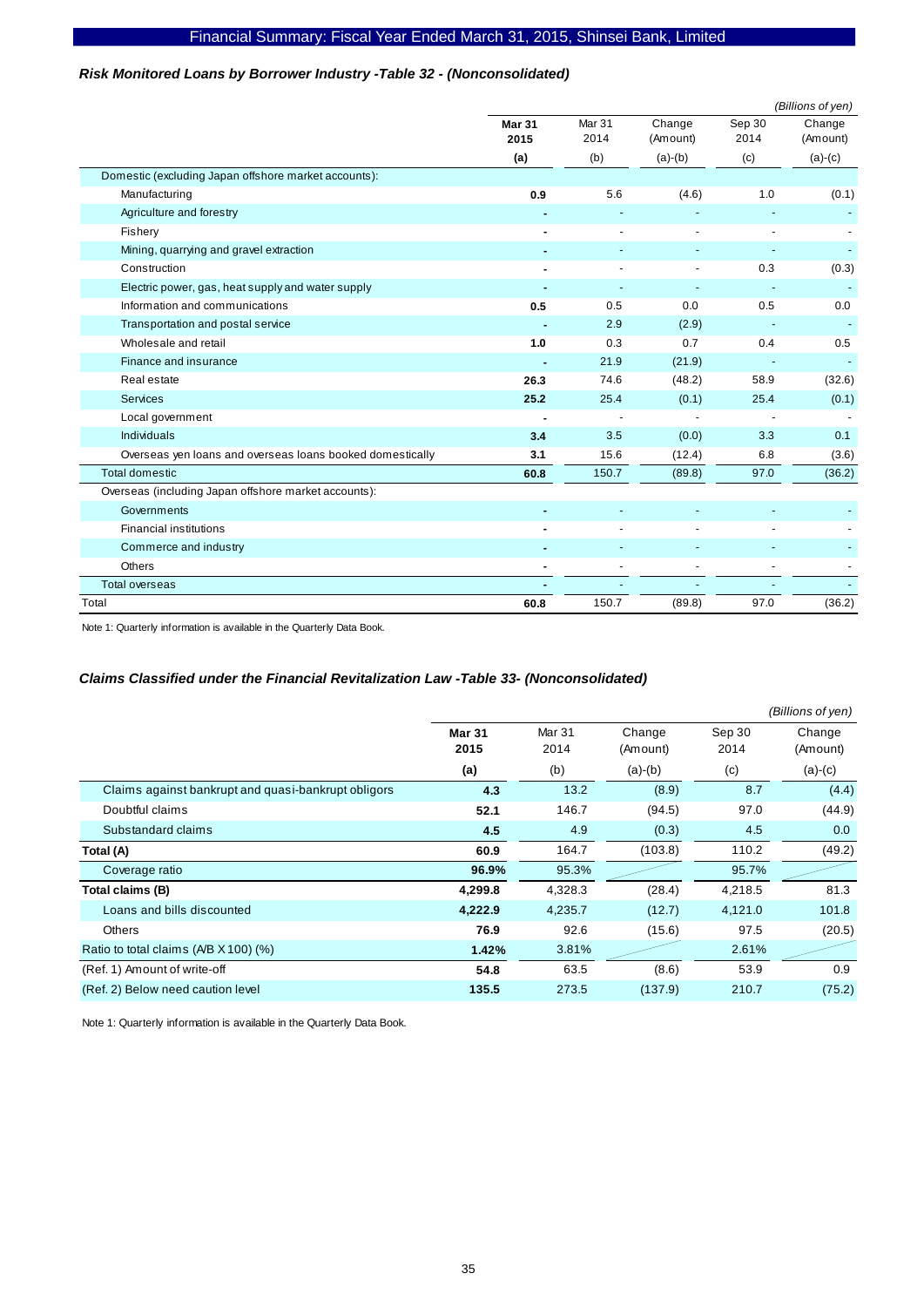*Coverage Ratios for Nonperforming Claims Classified under the Financial Revitalization Law -Table 34- (Nonconsolidated)* 

|                                                        | (Billions of yen, except percentages) |                     |                                   |                                 |                   |  |  |  |  |
|--------------------------------------------------------|---------------------------------------|---------------------|-----------------------------------|---------------------------------|-------------------|--|--|--|--|
|                                                        | March 31, 2015                        |                     |                                   |                                 |                   |  |  |  |  |
|                                                        |                                       | Amounts of coverage |                                   |                                 |                   |  |  |  |  |
|                                                        | Amounts<br>of claims                  | Total               | <b>Reserve for</b><br>loan losses | Collateral<br>and<br>guarantees | Coverage<br>ratio |  |  |  |  |
| Claims against bankrupt and<br>quasi-bankrupt obligors | 4.3                                   | 4.3                 |                                   | 4.3                             | $100.0\%$         |  |  |  |  |
| Doubtful claims                                        | 52.1                                  | 51.4                | 23.7                              | 27.7                            | 98.6%             |  |  |  |  |
| Substandard claims                                     | 4.5                                   | 3.4                 | 1.2                               | 2.2                             | 74.6%             |  |  |  |  |
| Total                                                  | 60.9                                  | 59.0                | 24.9                              | 34.2                            | 96.9%             |  |  |  |  |

|                                                        |                      |       |                            |                                       |        |                      |       |                            | (Billions of yen, except percentages) |                   |
|--------------------------------------------------------|----------------------|-------|----------------------------|---------------------------------------|--------|----------------------|-------|----------------------------|---------------------------------------|-------------------|
|                                                        |                      |       | March 31, 2014             |                                       |        |                      |       | September 30, 2014         |                                       |                   |
|                                                        |                      |       | Amounts of coverage        |                                       |        |                      |       | Amounts of coverage        |                                       |                   |
|                                                        | Amounts<br>of claims | Total | Reserve for<br>loan losses | Collateral and Coverage<br>quarantees | ratio  | Amounts<br>of claims | Total | Reserve for<br>loan losses | Collateral and<br>quarantees          | Coverage<br>ratio |
| Claims against bankrupt and<br>quasi-bankrupt obligors | 13.2                 | 13.2  | $\sim$                     | 13.2                                  | 100.0% | 8.7                  | 8.7   | $\sim$                     | 8.7                                   | 100.0%            |
| Doubtful claims                                        | 146.7                | 140.3 | 58.4                       | 81.9                                  | 95.6%  | 97.0                 | 93.8  | 38.9                       | 54.9                                  | 96.7%             |
| Substandard claims                                     | 4.9                  | 3.5   | 1.9                        | 1.6                                   | 71.8%  | 4.5                  | 2.9   | 1.7                        | 1.2                                   | 64.9%             |
| Total                                                  | 164.7                | 157.0 | 60.3                       | 96.7                                  | 95.3%  | 110.2                | 105.4 | 40.7                       | 64.7                                  | 95.7%             |

Note 1: Quarterly information is available in the Quarterly Data Book.

#### *Reserve for Credit Losses -Table 35- (Nonconsolidated)*

|                                              |                       |                |                    |                | (Billions of yen)  |
|----------------------------------------------|-----------------------|----------------|--------------------|----------------|--------------------|
|                                              | <b>Mar 31</b><br>2015 | Mar 31<br>2014 | Change<br>(Amount) | Sep 30<br>2014 | Change<br>(Amount) |
|                                              | (a)                   | (b)            | $(a)-(b)$          | (c)            | $(a)-(c)$          |
| Reserve for credit losses                    | 43.8                  | 79.6           | (35.8)             | 59.1           | (15.3)             |
| General reserve for loan losses              | 19.3                  | 19.9           | (0.6)              | 19.1           | 0.1                |
| Specific reserve for loan losses             | 24.4                  | 59.7           | (35.2)             | 39.9           | (15.4)             |
| Reserve for loans to restructuring countries | 0.0                   | 0.0            | ۰                  | 0.0            |                    |
| Specific reserve for other credit losses     | 3.9                   | 3.9            |                    | 3.9            |                    |
| Total reserve for credit losses              | 47.7                  | 83.5           | (35.8)             | 63.0           | (15.3)             |

Note 1: Quarterly information is available in the Quarterly Data Book.

#### *Reserve Ratios for Borrower Categories -Table 36- (Nonconsolidated)*

|                                |                     |                       |                |           |                | (Percentages) |
|--------------------------------|---------------------|-----------------------|----------------|-----------|----------------|---------------|
|                                |                     | <b>Mar 31</b><br>2015 | Mar 31<br>2014 | Change    | Sep 30<br>2014 | Change        |
|                                |                     | (a)                   | (b)            | $(a)-(b)$ | (c)            | $(a)-(c)$     |
| Legally and virtually bankrupt | (unsecured portion) | 100.00                | 100.00         | ٠         | 100.00         |               |
| Possibly bankrupt              | (unsecured portion) | 97.40                 | 95.68          | 1.72      | 99.23          | (1.83)        |
| Substandard                    | (unsecured portion) | 54.44                 | 67.62          | (13.18)   | 59.54          | (5.10)        |
| Need caution                   | (total claims)      | 4.03                  | 6.57           | (2.54)    | 5.67           | (1.64)        |
|                                | (unsecured portion) | 8.94                  | 22.89          | (13.95)   | 25.71          | (16.77)       |
| Normal                         | (total claims)      | 0.35                  | 0.25           | 0.10      | 0.28           | 0.07          |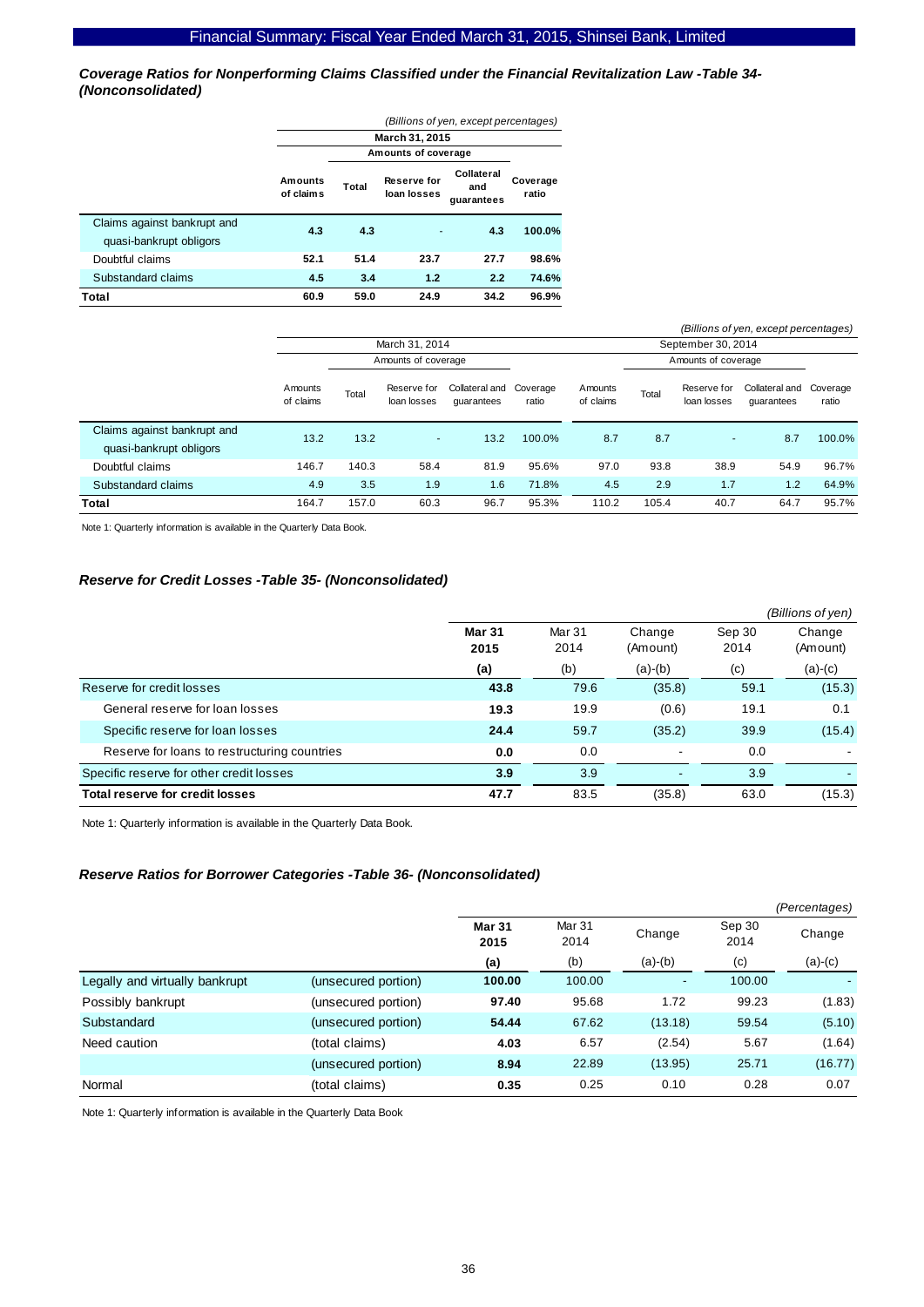### *Housing Loans -Table 37- (Nonconsolidated)*

|                      |                       |                |           |                | (Billions of yen) |
|----------------------|-----------------------|----------------|-----------|----------------|-------------------|
|                      | <b>Mar 31</b><br>2015 | Mar 31<br>2014 | Change    | Sep 30<br>2014 | Change            |
|                      | (a)                   | (b)            | $(a)-(b)$ | (c)            | $(a)-(c)$         |
| <b>Housing loans</b> | 1,225.8               | 1,178.9        | 46.9      | 1,195.9        | 29.8              |

## *Securities Being Held to Maturity -Table 38- (Nonconsolidated)*

|                                            |                    |                          |                           |                    |               |                           |                    |               | (Billions of yen)         |
|--------------------------------------------|--------------------|--------------------------|---------------------------|--------------------|---------------|---------------------------|--------------------|---------------|---------------------------|
|                                            | March 31, 2015     |                          | March 31, 2014            |                    |               | September 30, 2014        |                    |               |                           |
|                                            | Carrying<br>amount | Fair<br>value            | Unrealized<br>gain (loss) | Carrying<br>amount | Fair<br>value | Unrealized<br>gain (loss) | Carrying<br>amount | Fair<br>value | Unrealized<br>gain (loss) |
| Fair value exceeds carrying amount         |                    |                          |                           |                    |               |                           |                    |               |                           |
| Japanese national government bonds         | 508.5              | 511.0                    | 2.4                       | 497.4              | 499.1         | 1.7                       | 561.8              | 563.6         | 1.8                       |
| Japanese corporate bonds                   | $\blacksquare$     | $\blacksquare$           | $\blacksquare$            | ٠                  |               |                           |                    |               | ٠                         |
| Other                                      | 39.0               | 41.6                     | 2.6                       | 48.2               | 52.3          | 4.1                       | 40.9               | 44.1          | 3.2                       |
| Subtotal                                   | 547.5              | 552.6                    | 5.0                       | 545.6              | 551.5         | 5.8                       | 602.7              | 607.8         | 5.0                       |
| Fair value does not exceed carrying amount |                    |                          |                           |                    |               |                           |                    |               |                           |
| Japanese national government bonds         | 96.9               | 96.8                     | (0.0)                     |                    |               |                           |                    |               | ٠                         |
| Japanese corporate bonds                   | $\blacksquare$     | $\blacksquare$           | $\blacksquare$            | ٠                  |               |                           |                    |               | ۰                         |
| Other                                      | $\blacksquare$     | $\overline{\phantom{a}}$ | $\blacksquare$            | ٠                  |               |                           |                    |               | ٠                         |
| Subtotal                                   | 96.9               | 96.8                     | (0.0)                     | ٠                  |               |                           |                    |               | ٠                         |
| Total                                      | 644.5              | 649.5                    | 5.0                       | 545.6              | 551.5         | 5.8                       | 602.7              | 607.8         | 5.0                       |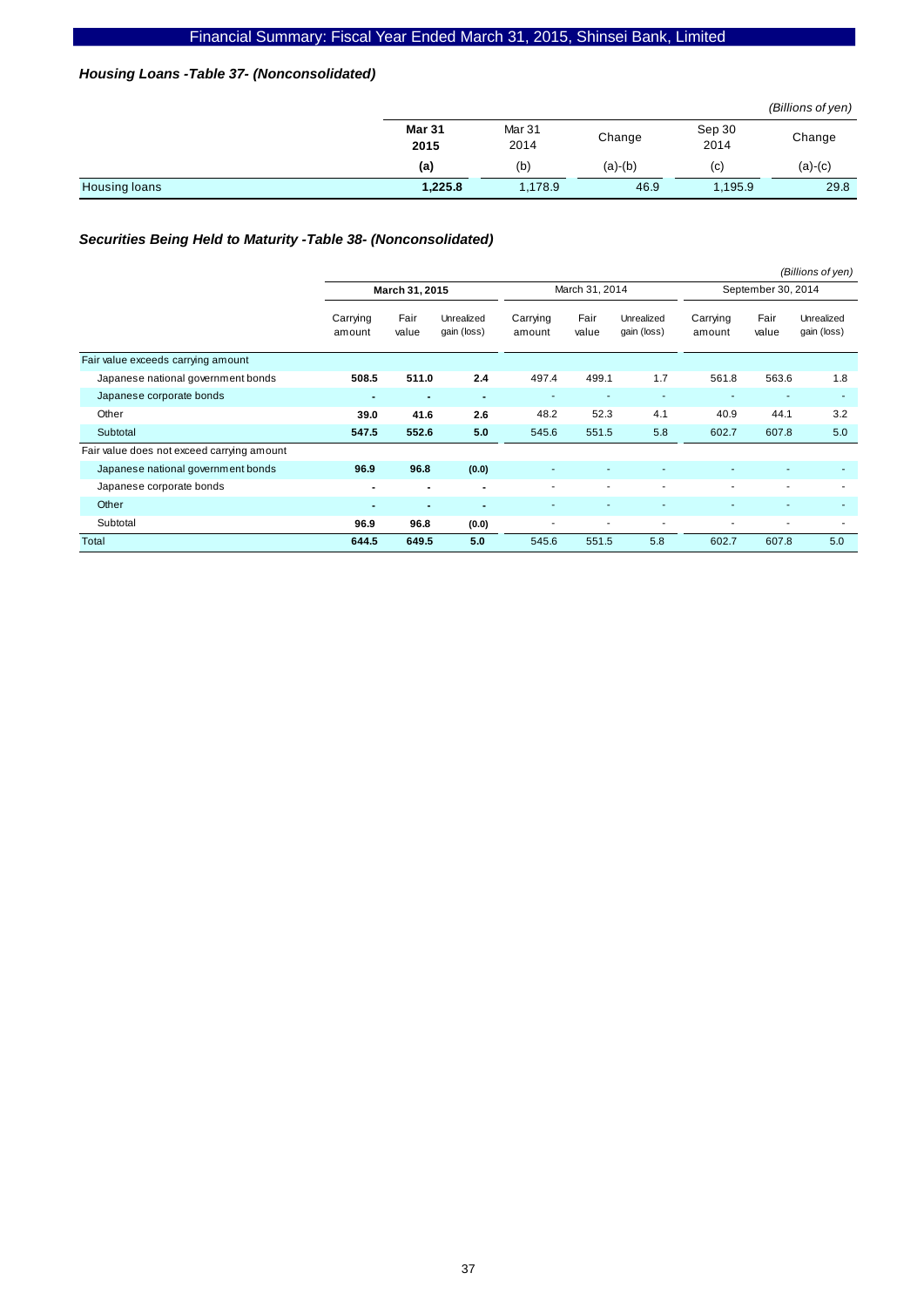## *Securities Available for Sale -Table 39- (Nonconsolidated)*

|                                                                        |                                    |                                   |                           |                                    |                                   |                           | (Billions of yen)                  |                                   |                           |  |
|------------------------------------------------------------------------|------------------------------------|-----------------------------------|---------------------------|------------------------------------|-----------------------------------|---------------------------|------------------------------------|-----------------------------------|---------------------------|--|
|                                                                        | March 31, 2015                     |                                   |                           |                                    | March 31, 2014                    |                           |                                    | September 30, 2014                |                           |  |
|                                                                        | Carrying<br>amount<br>(fair value) | Amortized/<br>Acquisition<br>cost | Unrealized<br>gain (loss) | Carrying<br>amount<br>(fair value) | Amortized/<br>Acquisition<br>cost | Unrealized<br>gain (loss) | Carrying<br>amount<br>(fair value) | Amortized/<br>Acquisition<br>cost | Unrealized<br>gain (loss) |  |
| Carrying amount exceeds amortized/acquisition cost                     |                                    |                                   |                           |                                    |                                   |                           |                                    |                                   |                           |  |
| Equity securities                                                      | 17.5                               | 9.1                               | 8.4                       | 12.6                               | 8.4                               | 4.1                       | 15.7                               | 9.3                               | 6.3                       |  |
| Domestic bonds                                                         | 127.8                              | 127.2                             | 0.6                       | 62.0                               | 61.2                              | 0.8                       | 53.3                               | 52.6                              | 0.7                       |  |
| Japanese national government bonds                                     | 100.4                              | 100.3                             | 0.0                       | $\blacksquare$                     | $\overline{\phantom{a}}$          | $\overline{\phantom{a}}$  | 5.2                                | 5.2                               | 0.0                       |  |
| Japanese local government bonds                                        | 0.5                                | 0.5                               | 0.0                       | 0.5                                | 0.5                               | 0.0                       | 0.5                                | 0.5                               | 0.0                       |  |
| Japanese corporate bonds                                               | 26.9                               | 26.3                              | 0.5                       | 61.4                               | 60.7                              | 0.7                       | 47.5                               | 46.8                              | 0.7                       |  |
| Other                                                                  | 145.5                              | 140.1                             | 5.3                       | 98.1                               | 93.1                              | 5.0                       | 102.6                              | 98.4                              | 4.2                       |  |
| Foreign securities                                                     | 138.2                              | 133.8                             | 4.4                       | 92.6                               | 88.1                              | 4.4                       | 94.6                               | 91.0                              | 3.5                       |  |
| Foreign currency denominated foreign<br>corporate and government bonds | 80.6                               | 77.3                              | 3.3                       | 46.6                               | 43.6                              | 3.0                       | 56.6                               | 54.1                              | 2.4                       |  |
| Yen-denominated foreign corporate<br>and government bonds              | 57.5                               | 56.4                              | 1.1                       | 45.0                               | 43.9                              | 1.0                       | 38.0                               | 36.9                              | 1.0                       |  |
| Foreign equity securities and others                                   | ٠                                  | $\overline{\phantom{a}}$          |                           | 0.9                                | 0.5                               | 0.3                       |                                    | $\overline{\phantom{a}}$          | $\overline{\phantom{a}}$  |  |
| Other securities                                                       | 6.4                                | 5.5                               | 0.9                       | 4.2                                | 3.7                               | 0.5                       | 6.9                                | 6.2                               | 0.7                       |  |
| Other monetary claims purchased                                        | 0.7                                | 0.7                               | 0.0                       | 1.3                                | 1.2                               | 0.0                       | 1.0                                | 1.0                               | 0.0                       |  |
| Subtotal                                                               | 290.9                              | 276.4                             | 14.4                      | 172.8                              | 162.8                             | 10.0                      | 171.7                              | 160.4                             | 11.3                      |  |
| Carrying amount does not exceed amortized/acquisition cost             |                                    |                                   |                           |                                    |                                   |                           |                                    |                                   |                           |  |
| Equity securities                                                      | 0.5                                | 0.7                               | (0.1)                     | 1.1                                | 1.4                               | (0.3)                     | 0.3                                | 0.4                               | (0.1)                     |  |
| Domestic bonds                                                         | 341.8                              | 343.6                             | (1.8)                     | 683.9                              | 685.0                             | (1.1)                     | 696.7                              | 698.4                             | (1.7)                     |  |
| Japanese national government bonds                                     | 284.8                              | 285.6                             | (0.7)                     | 629.3                              | 630.0                             | (0.7)                     | 643.6                              | 643.9                             | (0.2)                     |  |
| Japanese local government bonds                                        | ٠                                  |                                   | $\overline{\phantom{a}}$  | $\sim$                             | $\sim$                            | $\overline{\phantom{a}}$  | <b>.</b>                           | $\overline{\phantom{a}}$          | $\overline{\phantom{a}}$  |  |
| Japanese corporate bonds                                               | 56.9                               | 58.0                              | (1.0)                     | 54.5                               | 54.9                              | (0.4)                     | 53.0                               | 54.5                              | (1.4)                     |  |
| Other                                                                  | 82.6                               | 82.7                              | (0.1)                     | 35.4                               | 35.7                              | (0.3)                     | 28.3                               | 28.6                              | (0.2)                     |  |
| Foreign securities                                                     | 75.4                               | 75.5                              | (0.0)                     | 27.6                               | 27.7                              | (0.1)                     | 21.6                               | 21.7                              | (0.1)                     |  |
| Foreign currency denominated foreign<br>corporate and government bonds | 36.2                               | 36.2                              | (0.0)                     | 25.2                               | 25.2                              | (0.0)                     | 19.5                               | 19.6                              | (0.0)                     |  |
| Yen-denominated foreign corporate<br>and government bonds              | 39.2                               | 39.2                              | (0.0)                     | 0.9                                | 1.0                               | (0.0)                     | 1.0                                | 1.0                               | $\blacksquare$            |  |
| Foreign equity securities and others                                   | 0.0                                | 0.0                               |                           | 1.4                                | 1.4                               | (0.0)                     | 1.0                                | 1.0                               | (0.0)                     |  |
| Other securities                                                       | 2.2                                | 2.3                               | (0.0)                     | 1.9                                | 1.9                               | (0.0)                     | 1.9                                | 1.9                               | (0.0)                     |  |
| Other monetary claims purchased                                        | 4.8                                | 4.9                               | (0.0)                     | 5.8                                | 6.0                               | (0.1)                     | 4.8                                | 4.9                               | (0.1)                     |  |
| Subtotal                                                               | 425.0                              | 427.2                             | (2.1)                     | 720.4                              | 722.2                             | (1.8)                     | 725.4                              | 727.5                             | (2.1)                     |  |
| Total <sup>1, 2</sup>                                                  | 715.9                              | 703.7                             | 12.2                      | 893.2                              | 885.0                             | 8.2                       | 897.2                              | 888.0                             | 9.2                       |  |

1. Includes a part of other monetary claims purchased in addition to securities available for sale.

2. Securities w hose fair value cannot be reliably determined are not included.

#### *Unrealized Gain (Loss) on Available-for-Sale Securities (Nonconsolidated)*

|                                                         |                |                          | (Billions of yen)  |
|---------------------------------------------------------|----------------|--------------------------|--------------------|
|                                                         | March 31, 2015 | March 31, 2014           | September 30, 2014 |
| Unrealized gain (loss) before deferred tax on:          |                |                          |                    |
| Available-for-sale securities                           | 12.2           | 8.2                      | 9.2                |
| Interests in available-for-sale securities held by      |                |                          |                    |
| partnerships recorded as securities whose fair value    | 1.1            | 1.5                      | 1.3                |
| cannot be reliably determined                           |                |                          |                    |
| Securities being held to maturity, reclassified from    |                |                          |                    |
| available-for-sale in the past, under extremely         | (2.1)          | (3.5)                    | (2.5)              |
| illiquid market conditions                              |                |                          |                    |
| Other monetary assets held in trust                     | (1.2)          | $\overline{\phantom{a}}$ |                    |
| Deferred tax assets (liabilities)                       | (1.5)          | (1.0)                    | (1.3)              |
| Unrealized gain (loss) on available-for-sale securities | 8.5            | 5.1                      | 6.6                |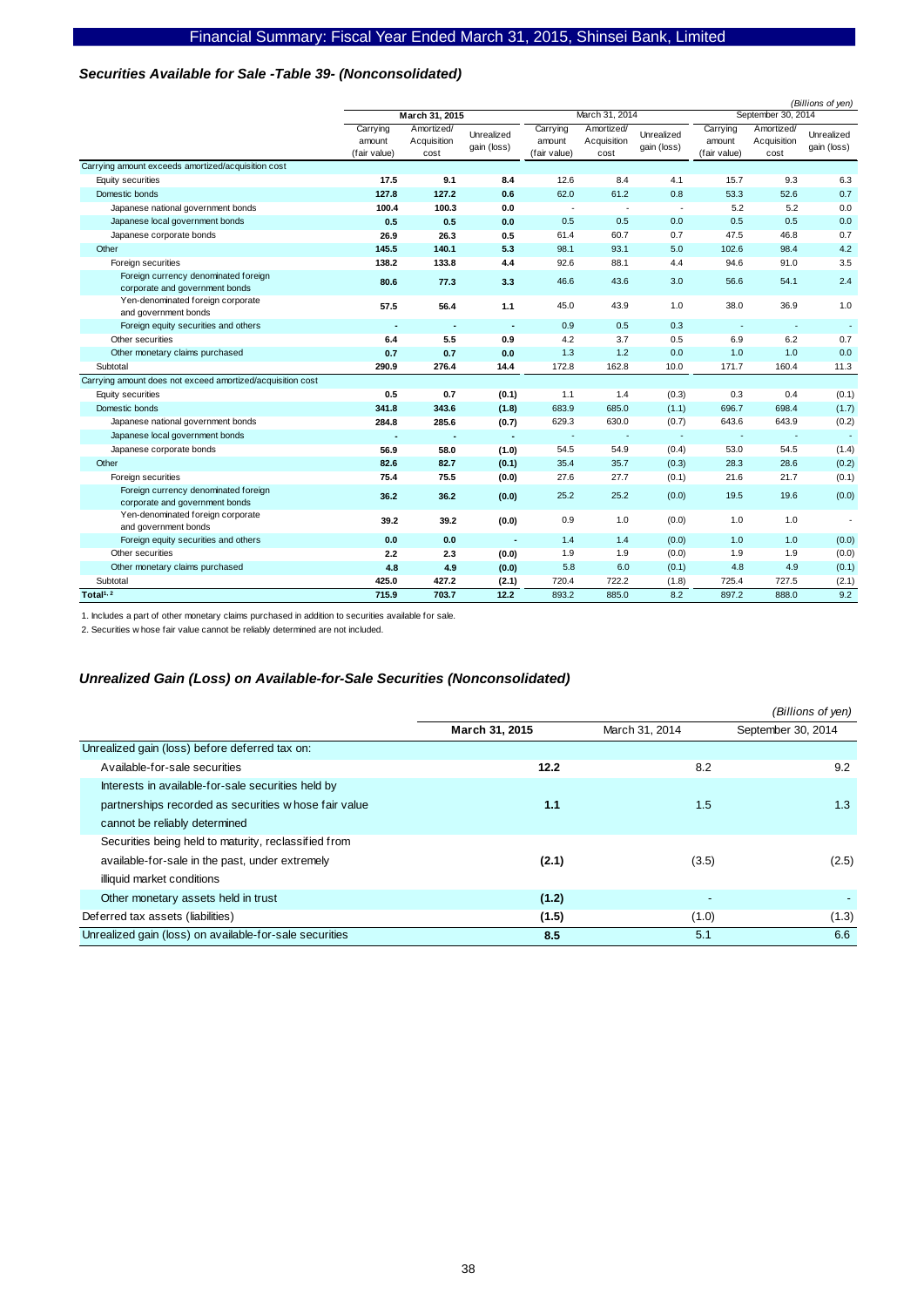#### *Hedge-Accounting Derivative Transactions -Table 40- (Nonconsolidated)*

|                                   |                   |                           |                 | (Billions of yen) |  |  |  |
|-----------------------------------|-------------------|---------------------------|-----------------|-------------------|--|--|--|
|                                   | March 31, 2015    |                           |                 |                   |  |  |  |
| <b>Notional Principal Amount</b>  | 1 year<br>or less | Over 1 year to<br>5 years | Over<br>5 years | Total             |  |  |  |
| Interest rate swaps:              |                   |                           |                 |                   |  |  |  |
| Receive fixed and pay floating    | 7.4               | 461.4                     | 14.0            | 482.8             |  |  |  |
| Receive floating and pay fixed    | 18.9              | 126.1                     | 101.0           | 246.1             |  |  |  |
| Receive floating and pay floating |                   | ۰                         | ٠               |                   |  |  |  |
| Total notional principal amount   | 26.4              | 587.5                     | 115.0           | 729.0             |  |  |  |
| Currency swaps                    |                   |                           |                 |                   |  |  |  |
| Total notional principal amount   | 6.2               | 17.6                      | 23.6            | 47.5              |  |  |  |

#### *Housing Loans -Table 41- (Nonconsolidated)*

### **Projected Benefit Obligation (NonConsolidated)**

|                                                     |               | (Billions of yen) |
|-----------------------------------------------------|---------------|-------------------|
|                                                     |               | March 31, 2015    |
| Projected benefit obligation                        | (A)           | 63.4              |
| Discount rate                                       |               | 1.2035%           |
| Fair value of plan assets                           | (B)           | 61.9              |
| Prepaid pension cost                                | (C)           |                   |
| Unrecognized prior service cost                     | (D)           | (0.7)             |
| Unrecognized net actuarial losses                   | (E)           | 1.4               |
| Other (Unrecognized obligation at transition, etc.) | (F)           |                   |
| Reserve for retirement benefits                     | (A-B-C-D-E-F) | 0.7               |

## **Pension Expenses (NonConsolidated)**

|                                                       | (Billions of yen)     |
|-------------------------------------------------------|-----------------------|
|                                                       | FY2014<br>(12 months) |
| Service cost                                          | 2.3                   |
| Interest                                              | 0.7                   |
| Expected return on plan assets                        | (1.2)                 |
| Amortization of prior service cost                    | (0.3)                 |
| Amortization of net actuarial losses                  | 1.7                   |
| Amortization of unrecognized obligation at transition | 0.6                   |
| Other (extraordinary severance benefit expense, etc.) | 0.0                   |
| Net periodic retirement benefit cost                  | 3.8                   |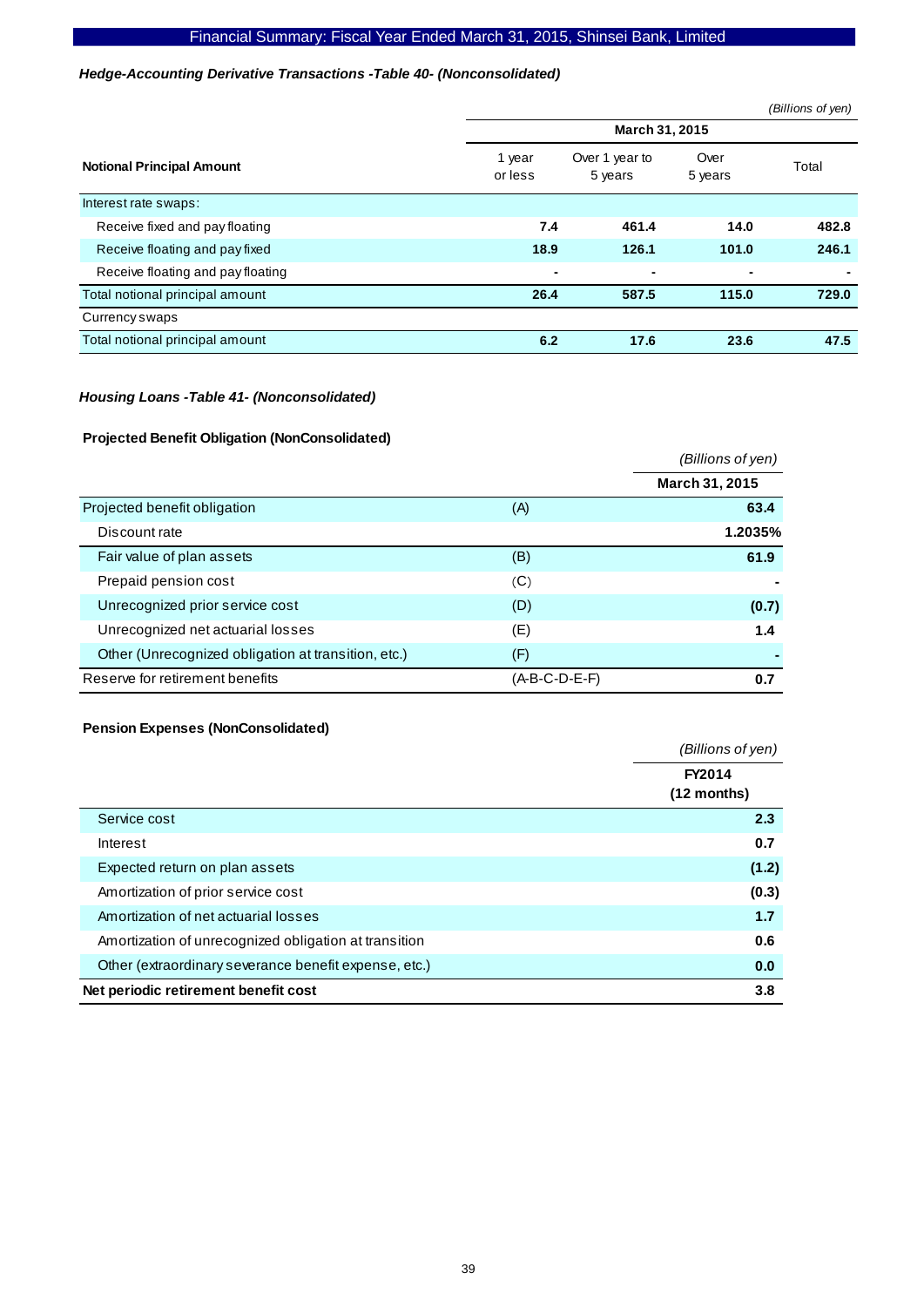## *Capital Adequacy Data-Table 42- (Nonconsolidated)*

#### <**Basel 3, Domestic Standard<sup>1</sup>** >

|                                        |               | (Billions of yen, except percentages) |           |                   |           |
|----------------------------------------|---------------|---------------------------------------|-----------|-------------------|-----------|
|                                        | <b>Mar 31</b> | Mar 31                                | Change    | Sep 30            | Change    |
|                                        | 2015          | 2014                                  | (Amount)  | 2014              | (Amount)  |
|                                        | (a)           | (b)                                   | $(a)-(b)$ | $\left( c\right)$ | $(a)-(c)$ |
| Core capital: instruments and reserves | 889.5         | 924.3                                 | (34.8)    | 880.5             | 9.0       |
| Core capital: regulatory adjustments   | (11.1)        | (34.3)                                | 23.2      | (17.4)            | 6.3       |
| Capital                                | 878.4         | 890.0                                 | (11.5)    | 863.1             | 15.3      |
| Total amount of Risk-weighted assets   | 5.360.3       | 5,801.8                               | (441.5)   | 5.681.7           | (321.4)   |
| Capital ratio                          | 16.38%        | 15.34%                                |           | 15.19%            |           |

1. Calculated according to F-IRB.

Nonconsolidated total required capital is  $\frac{1}{4}438.3$  billion as at March 31, 2015,  $\frac{1}{4}496.1$  billion as at March 31, 2014 and

\469.6 billion as at September 30, 2014.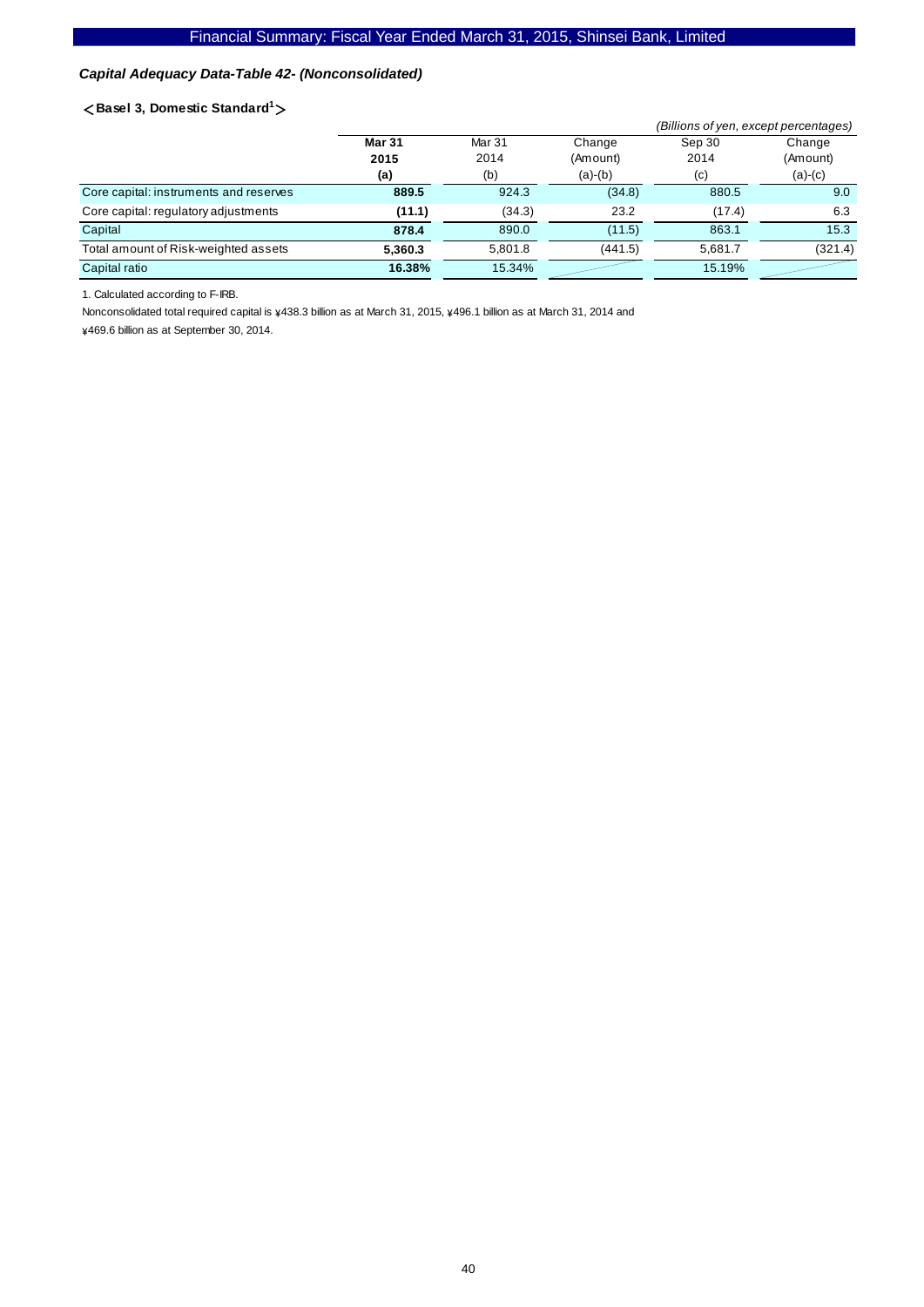## *Nonconsolidated Balance Sheets (Nonconsolidated)*

**Assets** 

|                                                       |                       |                           | (Millions of yen)  |
|-------------------------------------------------------|-----------------------|---------------------------|--------------------|
|                                                       | <b>Mar 31</b><br>2015 | Mar <sub>31</sub><br>2014 | Change<br>(Amount) |
| < <assets>&gt;</assets>                               |                       |                           |                    |
| Cash and due from banks                               | 808,296               | 1,367,839                 | (559, 542)         |
| Call loans                                            | 30,000                | 36,451                    | (6, 451)           |
| Receivables under resale agreements                   | 53,216                | 53,216                    |                    |
| Other monetary claims purchased                       | 185,707               | 195,287                   | (9,579)            |
| Trading assets                                        | 279,159               | 235,097                   | 44,062             |
| Monetary assets held in trust                         | 166,285               | 196,421                   | (30, 136)          |
| <b>Securities</b>                                     | 1,863,774             | 1,977,811                 | (114, 037)         |
| Valuation allowance for investments                   | (3, 370)              | (3,370)                   |                    |
| Loans and bills discounted                            | 4,222,922             | 4,235,713                 | (12,790)           |
| Foreign exchanges                                     | 18,537                | 25,656                    | (7, 119)           |
| Other assets                                          | 253,808               | 204,706                   | 49,101             |
| Other                                                 | 253,808               | 204,706                   | 49,101             |
| Premises and equipment                                | 18,609                | 20,042                    | (1, 432)           |
| Intangible assets                                     | 8,988                 | 9,485                     | (496)              |
| Prepaid pension cost                                  |                       | 1,830                     | (1,830)            |
| Deferred issuance expenses for debentures             | 12                    | 32                        | (20)               |
| Deferred tax assets                                   | 1,071                 | 2,458                     | (1, 387)           |
| Customers' liabilities for acceptances and guarantees | 13,381                | 11,616                    | 1,765              |
| Reserve for credit losses                             | (47, 715)             | (83, 550)                 | 35,835             |
| <b>Total assets</b>                                   | 7,872,684             | 8,486,745                 | (614,060)          |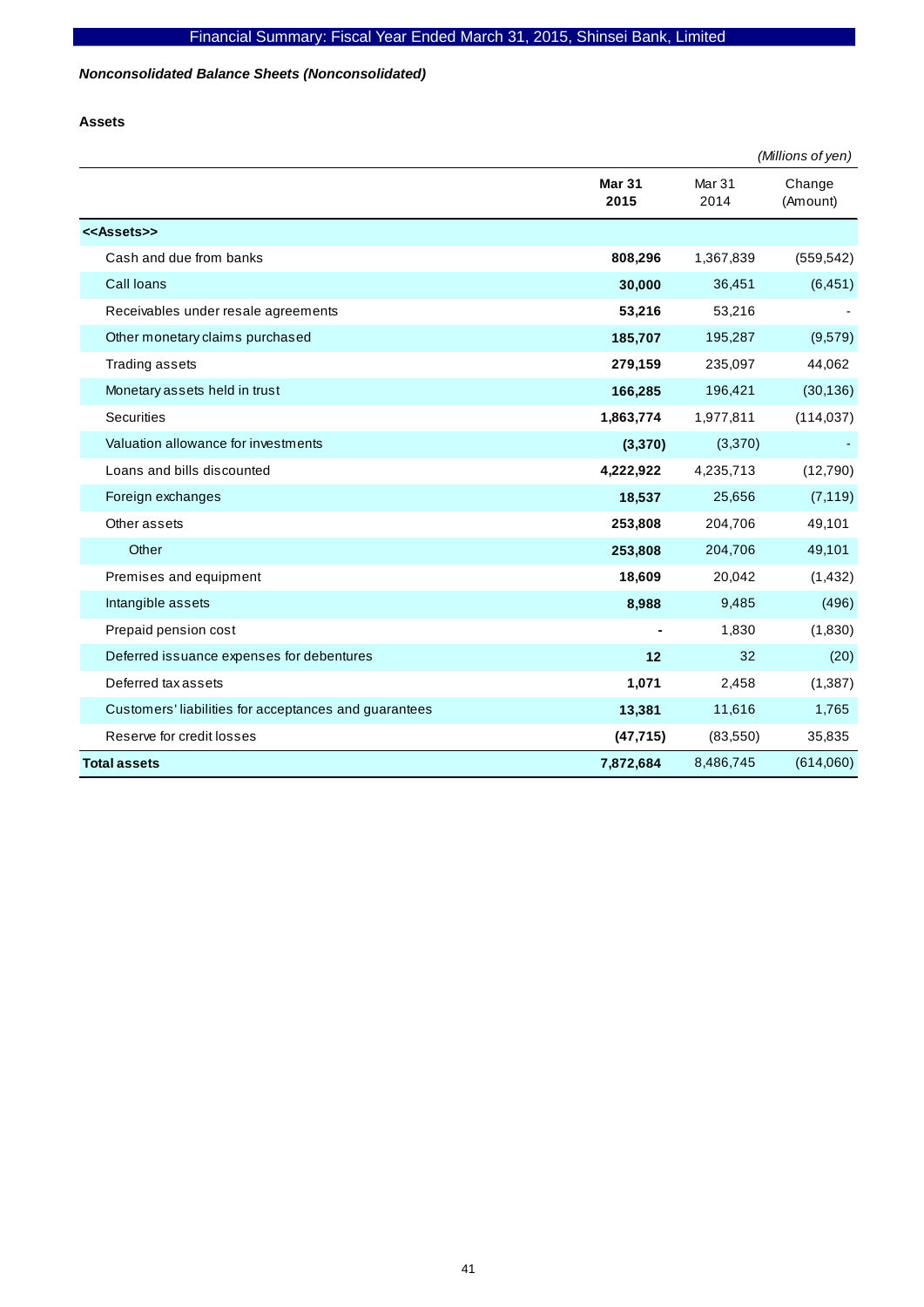**Liabilities and Equity** 

|                                                              |                       |                | (Millions of yen)  |
|--------------------------------------------------------------|-----------------------|----------------|--------------------|
|                                                              | <b>Mar 31</b><br>2015 | Mar 31<br>2014 | Change<br>(Amount) |
| < <liabilities>&gt;</liabilities>                            |                       |                |                    |
| Deposits                                                     | 5,514,725             | 6,076,993      | (562, 267)         |
| Negotiable certificates of deposit                           | 85,565                | 117,223        | (31, 657)          |
| Debentures                                                   | 32,300                | 41,747         | (9, 446)           |
| Call money                                                   | 230,000               | 180,000        | 50,000             |
| Payables under repurchase agreements                         | 29,152                |                | 29,152             |
| Payables under securities lending transactions               | 101,280               | 300,690        | (199, 410)         |
| <b>Trading liabilities</b>                                   | 259,128               | 206,587        | 52,541             |
| Borrowed money                                               | 444,139               | 360,769        | 83,370             |
| Foreign exchanges                                            | 27                    | 37             | (10)               |
| Corporate bonds                                              | 148,423               | 221,891        | (73, 468)          |
| Other liabilities                                            | 272,383               | 265,671        | 6,712              |
| Income taxes payable                                         | 351                   | 387            | (36)               |
| Asset retirement obligations                                 | 7,249                 | 7,396          | (147)              |
| Other                                                        | 264,783               | 257,887        | 6,896              |
| Accrued employees' bonuses                                   | 4,645                 | 4,035          | 610                |
| Reserve for employees' retirement benefits                   | 750                   |                | 750                |
| Reserve for directors' retirement benefits                   | 47                    |                | 47                 |
| Acceptances and guarantees                                   | 13,381                | 11,616         | 1,765              |
| <b>Total liabilities</b>                                     | 7,135,951             | 7,787,262      | (651, 310)         |
| < <equity>&gt;</equity>                                      |                       |                |                    |
| Shareholders' equity:                                        |                       |                |                    |
| Common stock                                                 | 512,204               | 512,204        |                    |
| Capital surplus                                              | 79,465                | 79,465         |                    |
| Additional paid-in capital                                   | 79,465                | 79,465         |                    |
| Retained earnings                                            | 225,303               | 185,023        | 40,280             |
| Legal reserve                                                | 13,158                | 12,628         | 530                |
| Other retained earnings                                      | 212,144               | 172,395        | 39,749             |
| Unappropriated retained earnings                             | 212,144               | 172,395        | 39,749             |
| Treasury stock, at cost                                      | (72, 558)             | (72, 558)      | (0)                |
| Total shareholders' equity                                   | 744,415               | 704,135        | 40,279             |
| Net unrealized gain (loss) and translation adjustments       |                       |                |                    |
| Unrealized gain (loss) on available-for-sale securities      | 8,502                 | 5,140          | 3,362              |
| Deferred gain (loss) on derivatives under hedge accounting   | (17, 395)             | (11, 013)      | (6, 381)           |
| Total net unrealized gain (loss) and translation adjustments | (8,893)               | (5,873)        | (3,019)            |
| Stock acquisition rights                                     | 1,211                 | 1,221          | (10)               |
| <b>Total equity</b>                                          | 736,733               | 699,483        | 37,249             |
| <b>Total liabilities and equity</b>                          | 7,872,684             | 8,486,745      | (614,060)          |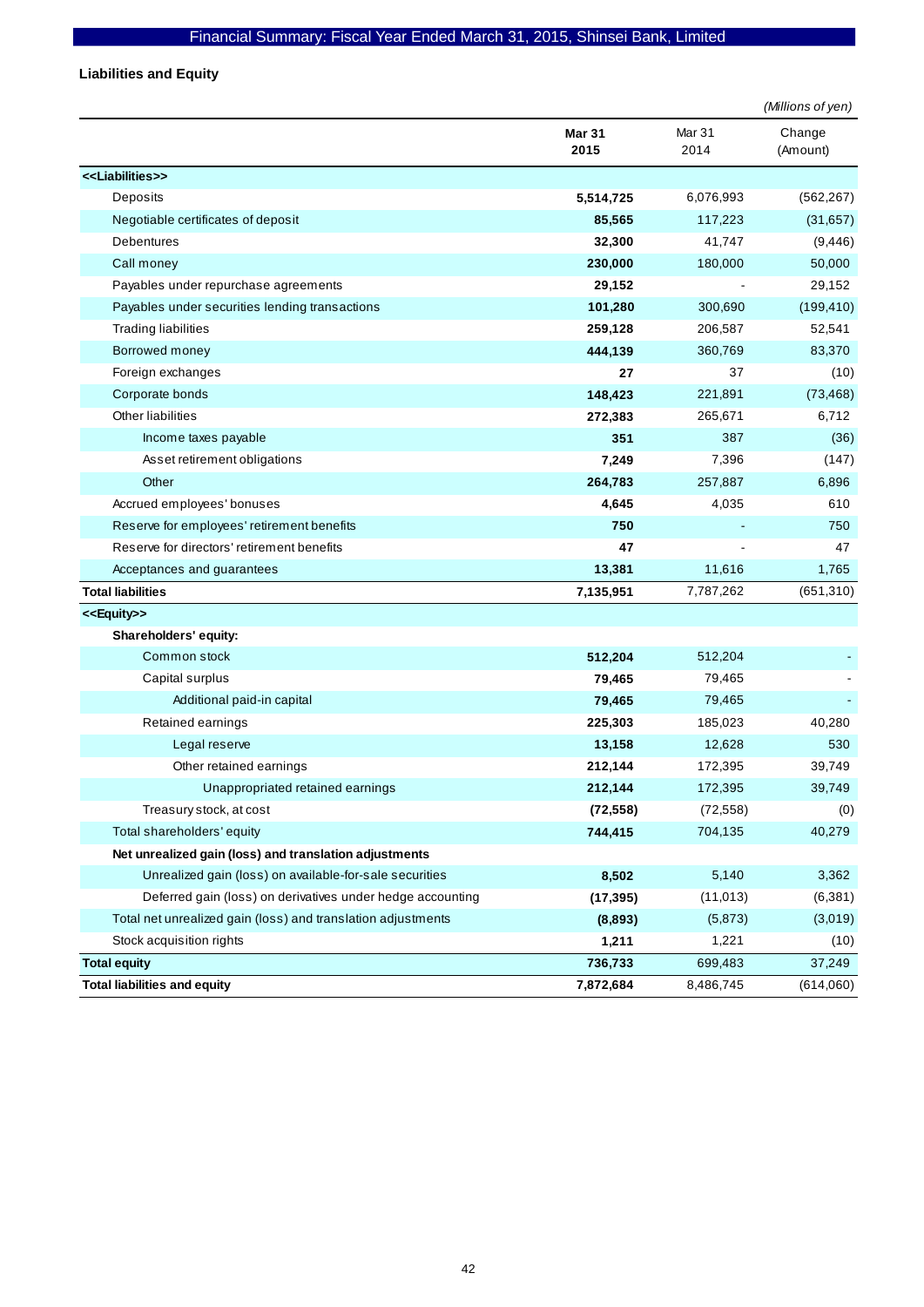#### *Nonconsolidated Statements of Income (Nonconsolidated)*

|                                        |                         |                       | (Millions of yen)  |
|----------------------------------------|-------------------------|-----------------------|--------------------|
|                                        | FY2014<br>$(12$ months) | FY2013<br>(12 months) | Change<br>(Amount) |
| <b>Ordinary income</b>                 | 175,751                 | 170,404               | 5,347              |
| Interest income                        | 112,124                 | 112,486               | (362)              |
| Interest on loans and bills discounted | 75,873                  | 71,891                | 3,982              |
| Interest and dividends on securities   | 33,007                  | 36,904                | (3,897)            |
| Other interest income                  | 3,243                   | 3,690                 | (446)              |
| Fees and commissions income            | 20,959                  | 20,194                | 765                |
| Trading income                         | 5,021                   | 8,164                 | (3, 142)           |
| Other business income                  | 14,662                  | 10,862                | 3,800              |
| Other ordinary income                  | 22,984                  | 18,697                | 4,286              |
| <b>Ordinary expenses</b>               | 127,900                 | 132,737               | (4,836)            |
| Interest expenses                      | 20,933                  | 32,969                | (12,036)           |
| Interest on deposits                   | 10,768                  | 20,377                | (9,608)            |
| Interest on corporate bonds            | 6,804                   | 9,106                 | (2,301)            |
| Other interest expenses                | 3,359                   | 3,486                 | (126)              |
| Fees and commissions expenses          | 19,908                  | 16,121                | 3,786              |
| <b>Trading losses</b>                  | 491                     | 2,770                 | (2, 278)           |
| Other business expenses                | 3,589                   | 6,215                 | (2,625)            |
| General and administrative expenses    | 78,004                  | 71,381                | 6,623              |
| Other ordinary expenses                | 4,972                   | 3,279                 | 1,693              |
| Ordinary profit                        | 47,851                  | 37,667                | 10,183             |
| Extraordinary gains                    | 357                     | 17                    | 340                |
| <b>Extraordinary losses</b>            | 1,842                   | 1,838                 | 3                  |
| Income before income taxes             | 46,366                  | 35,845                | 10,520             |
| Income taxes (benefit)                 |                         |                       |                    |
| Income taxes (benefit) - current       | (422)                   | (348)                 | (74)               |
| Income taxes (benefit) - deferred      | 1,047                   | (260)                 | 1,307              |
| Total income taxes (benefit)           | 625                     | (608)                 | 1,233              |
| Net income                             | 45,740                  | 36,454                | 9,286              |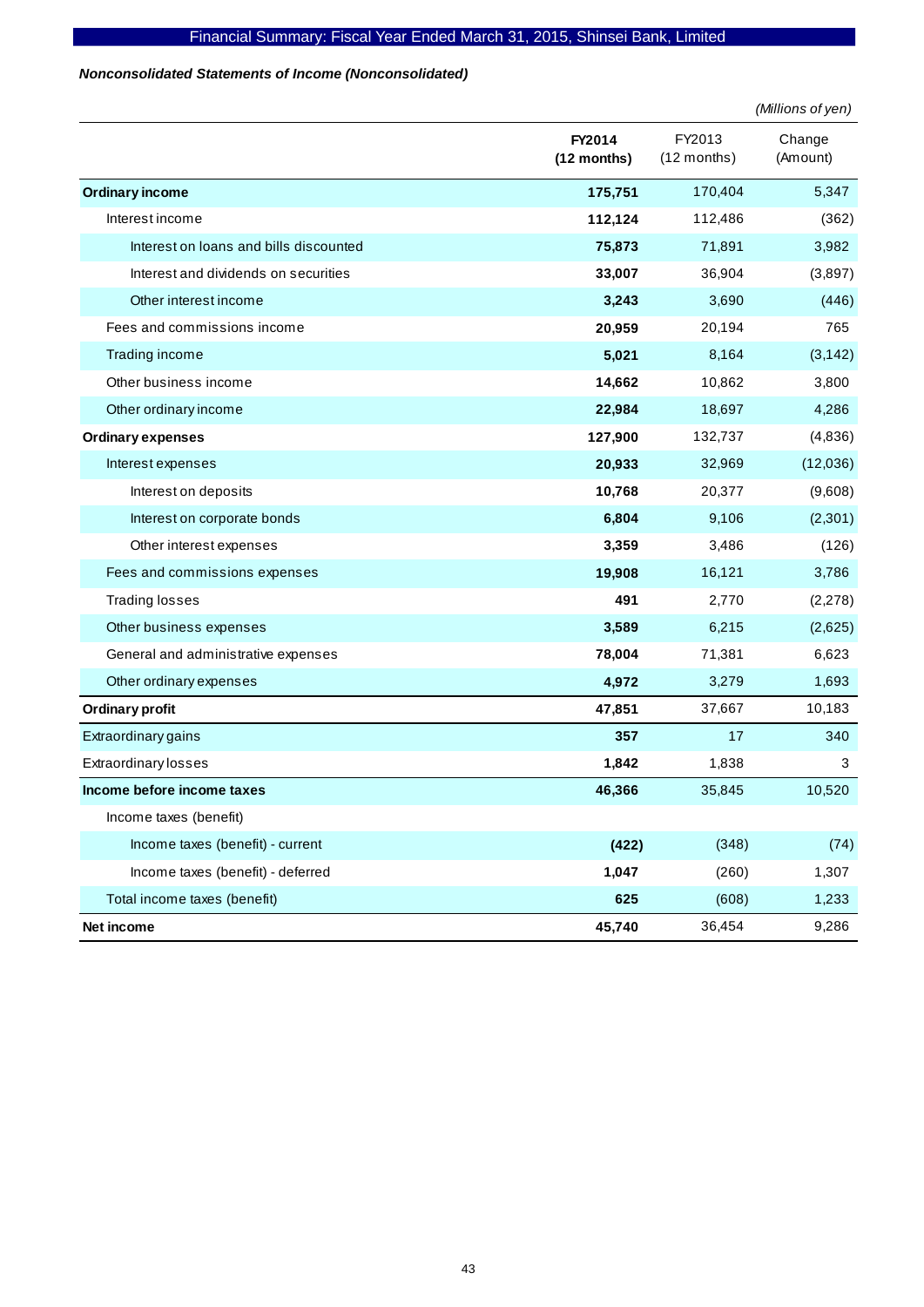#### *Nonconsolidated Statement of Changes in Equity (Nonconsolidated)*

*For the fiscal year ended March 31, 2015*

| (Millions of yen)                                             |              |                      |        |                                           |                   |         |                            |                                     |                            |                               |
|---------------------------------------------------------------|--------------|----------------------|--------|-------------------------------------------|-------------------|---------|----------------------------|-------------------------------------|----------------------------|-------------------------------|
|                                                               |              | Shareholders' equity |        |                                           |                   |         |                            |                                     |                            |                               |
|                                                               |              | Capital surplus      |        |                                           | Retained earnings |         |                            |                                     |                            |                               |
|                                                               | Common stock | Additional paid-in   |        | Total capital<br>Legal reserve<br>surplus |                   |         | Other retained<br>earnings | Total retained                      | Treasury stock,<br>at cost | Total shareholders'<br>equity |
|                                                               |              | capital              |        |                                           |                   |         |                            | Unappropriated<br>retained earnings | earnings                   |                               |
| Balance at beginning of the year                              | 512,204      | 79,465               | 79,465 | 12,628                                    | 172,395           | 185,023 | (72, 558)                  | 704,135                             |                            |                               |
| Cumulative effects of changes in accounting policies          |              |                      |        |                                           | (2, 807)          | (2,807) |                            | (2, 807)                            |                            |                               |
| <b>Restated balance</b>                                       | 512,204      | 79,465               | 79,465 | 12,628                                    | 169,588           | 182,216 | (72, 558)                  | 701,328                             |                            |                               |
| Changes during the year                                       |              |                      |        |                                           |                   |         |                            |                                     |                            |                               |
| <b>Dividends</b>                                              |              |                      |        | 530                                       | (3, 184)          | (2,653) |                            | (2,653)                             |                            |                               |
| Net income                                                    |              |                      |        |                                           | 45,740            | 45,740  |                            | 45,740                              |                            |                               |
| Purchase of treasury stock                                    |              |                      |        |                                           |                   |         | (0)                        | (0)                                 |                            |                               |
| Net changes during the year excluding<br>shareholders' equity |              |                      |        |                                           |                   |         |                            |                                     |                            |                               |
| Total changes during the year                                 |              |                      |        | 530                                       | 42,556            | 43,087  | (0)                        | 43,086                              |                            |                               |
| Balance at end of the year                                    | 512,204      | 79,465               | 79,465 | 13,158                                    | 212,144           | 225,303 | (72, 558)                  | 744,415                             |                            |                               |

|                                                               | Net unrealized gain (loss) and translation adjustments         |                                                                  |                                                                       |                             |              |
|---------------------------------------------------------------|----------------------------------------------------------------|------------------------------------------------------------------|-----------------------------------------------------------------------|-----------------------------|--------------|
|                                                               | Unrealized gain<br>(loss) on available-<br>for-sale securities | Deferred gain (loss)<br>on derivatives under<br>hedge accounting | Total net unrealized<br>gain (loss) and<br>translation<br>adjustments | Stock acquisition<br>rights | Total equity |
| Balance at beginning of the year                              | 5,140                                                          | (11, 013)                                                        | (5, 873)                                                              | 1,221                       | 699,483      |
| Cumulative effects of changes in accounting policies          |                                                                |                                                                  |                                                                       |                             | (2, 807)     |
| <b>Restated balance</b>                                       | 5,140                                                          | (11, 013)                                                        | (5, 873)                                                              | 1,221                       | 696,676      |
| Changes during the year                                       |                                                                |                                                                  |                                                                       |                             |              |
| <b>Dividends</b>                                              |                                                                |                                                                  |                                                                       |                             | (2,653)      |
| Net income                                                    |                                                                |                                                                  |                                                                       |                             | 45,740       |
| Purchase of treasury stock                                    |                                                                |                                                                  |                                                                       |                             | (0)          |
| Net changes during the year excluding<br>shareholders' equity | 3,362                                                          | (6, 381)                                                         | (3,019)                                                               | (10)                        | (3,030)      |
| Total changes during the year                                 | 3,362                                                          | (6, 381)                                                         | (3,019)                                                               | (10)                        | 40,056       |
| Balance at end of the year                                    | 8,502                                                          | (17, 395)                                                        | (8, 893)                                                              | 1,211                       | 736,733      |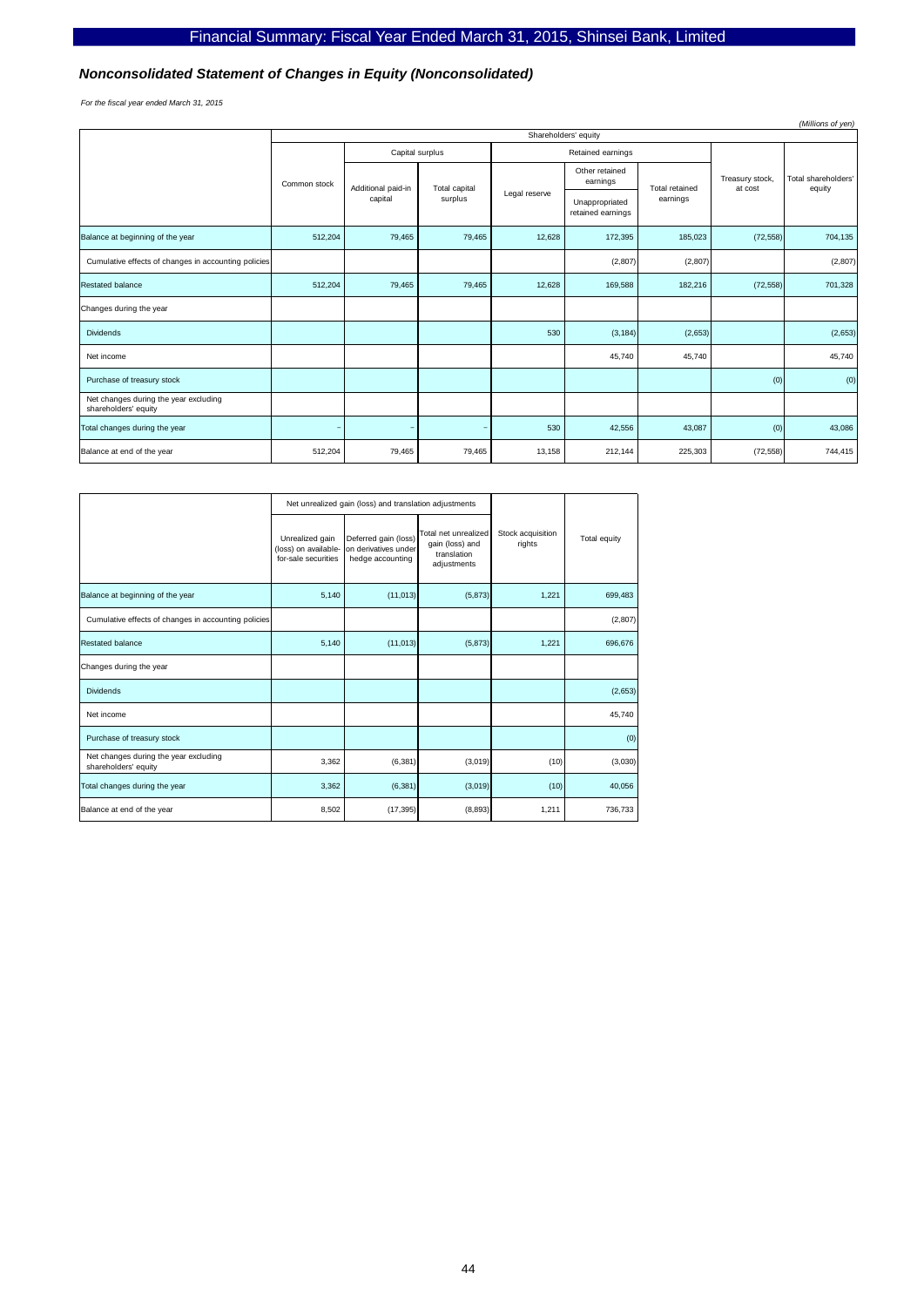#### *Nonconsolidated Composition of Capital Disclosure (Nonconsolidated)*

| <basel 3,="" domestic="" standard<sup="">1&gt;</basel>                                                                                                                                                                                                                                                      | Millions of yen (except percentages) |                                                               |
|-------------------------------------------------------------------------------------------------------------------------------------------------------------------------------------------------------------------------------------------------------------------------------------------------------------|--------------------------------------|---------------------------------------------------------------|
|                                                                                                                                                                                                                                                                                                             | <b>Mar 31</b><br>2015                | <b>Amounts excluded</b><br>under transitional<br>arrangements |
| Core capital: instruments and reserves                                                                                                                                                                                                                                                                      |                                      |                                                               |
| Directly issued qualifying common share capital or preferred share capital with a compulsory conversion clause plus related capital surplus<br>and retained earnings                                                                                                                                        | 741,761                              |                                                               |
| of which: capital and capital surplus                                                                                                                                                                                                                                                                       | 591,670                              |                                                               |
| of which: retained earnings                                                                                                                                                                                                                                                                                 | 225,303                              |                                                               |
| of which: treasury stock (-)                                                                                                                                                                                                                                                                                | (72, 558)                            |                                                               |
| of which: earning to be distributed (-)                                                                                                                                                                                                                                                                     | (2,653)                              |                                                               |
| of which: other than above                                                                                                                                                                                                                                                                                  |                                      |                                                               |
| Stock acquisition right to common shares and preferred shares with a compulsory conversion clause                                                                                                                                                                                                           | 1,211                                |                                                               |
| Total of reserves included in Core capital: instruments and reserves                                                                                                                                                                                                                                        | 1,639                                |                                                               |
| of which: general reserve for loan losses included in Core capital                                                                                                                                                                                                                                          | 196                                  |                                                               |
| of which: eligible provision included in Core capital                                                                                                                                                                                                                                                       | 1,442                                |                                                               |
| Eligible noncumulative perpetual preferred shares subject to transitional arrangements (amount allowed to be included in Core capital:<br>instruments and reserves)                                                                                                                                         |                                      |                                                               |
| Eligible capital instruments subject to transitional arrangements (amount allowed to be included in Core capital: instruments and reserves)                                                                                                                                                                 | 144,965                              |                                                               |
| Capital instruments issued through measures for capital enhancement by public institutions (amount allowed to be included in Core capital:<br>instruments and reserves)                                                                                                                                     |                                      |                                                               |
| Land revaluation excess after 55% discount (amount allowed to be included in Core capital: instruments and reserves)                                                                                                                                                                                        |                                      |                                                               |
| Core capital: instruments and reserves                                                                                                                                                                                                                                                                      | 889,577                              |                                                               |
|                                                                                                                                                                                                                                                                                                             |                                      |                                                               |
| Core capital: regulatory adjustments                                                                                                                                                                                                                                                                        |                                      |                                                               |
| Total amount of intangible assets (excluding those relating to mortgage servicing rights)                                                                                                                                                                                                                   | 2,411                                | 3,863                                                         |
| of which: goodwill (including those equivalent)                                                                                                                                                                                                                                                             | 780                                  |                                                               |
| of which: other intangibles other than goodwill and mortgage servicing rights                                                                                                                                                                                                                               | 1,631                                | 3,863                                                         |
| Deferred tax assets that rely on future profitability excluding those arising from temporary differences (net of related tax liability)                                                                                                                                                                     | 399                                  | 1,598                                                         |
| Shortfall of eligible provisions to expected losses                                                                                                                                                                                                                                                         |                                      |                                                               |
| Gain on sale of securitization                                                                                                                                                                                                                                                                              | 8,323                                |                                                               |
| Gains and losses due to changes in own credit risk on fair valued liabilities                                                                                                                                                                                                                               |                                      |                                                               |
| Prepaid pension cost                                                                                                                                                                                                                                                                                        |                                      |                                                               |
| Investments in own shares (excluding those reported in the net assets section)<br>Reciprocal cross-holdings in common equity                                                                                                                                                                                |                                      |                                                               |
|                                                                                                                                                                                                                                                                                                             |                                      |                                                               |
| Investments in the capital banking, financial and insurance entities that are outside the scope of regulatory consolidation ("Other Financial<br>Institutions"), net of eligible short positions, where the bank does not own more than 10% of the issued share capital (amount above the<br>10% threshold) |                                      |                                                               |
| Amount exceeding the 10% threshold on specific items                                                                                                                                                                                                                                                        |                                      |                                                               |
| of which: significant investments in the common stock of Other Financial Institutions, net of eligible short positions                                                                                                                                                                                      |                                      |                                                               |
| of which: mortgage servicing rights                                                                                                                                                                                                                                                                         |                                      |                                                               |
| of which: deferred tax assets arising from temporary differences (net of related tax liability)                                                                                                                                                                                                             |                                      |                                                               |
| Amount exceeding the 15% threshold on specific items                                                                                                                                                                                                                                                        |                                      |                                                               |
| of which: significant investments in the common stock of Other Financial Institutions, net of eligible short positions                                                                                                                                                                                      |                                      |                                                               |
| of which: mortgage servicing rights                                                                                                                                                                                                                                                                         |                                      |                                                               |
| of which: deferred tax assets arising from temporary differences (net of related tax liability)                                                                                                                                                                                                             |                                      |                                                               |
| Core capital: regulatory adjustments                                                                                                                                                                                                                                                                        | 11,135                               |                                                               |
| Capital (nonconsolidated)                                                                                                                                                                                                                                                                                   | 878,442                              |                                                               |
| <b>Risk-weighted assets</b>                                                                                                                                                                                                                                                                                 |                                      |                                                               |
| Total amount of credit risk-weighted assets                                                                                                                                                                                                                                                                 | 5,057,118                            |                                                               |
| of which: total amount included in risk-weighted assets by transitional arrangements                                                                                                                                                                                                                        | (56, 275)                            |                                                               |
| of which: intangible assets (excluding those relating to goodwill and mortgage servicing rights)                                                                                                                                                                                                            | 3,863                                |                                                               |
| of which: deferred tax assets that rely on future profitability excluding those arising from temporary differences (net of related tax<br>liability)                                                                                                                                                        | 1,598                                |                                                               |
| of which: prepaid pension cost                                                                                                                                                                                                                                                                              |                                      |                                                               |
| of which: significant investments in the common stock of Other Financial Institutions (net of eligible short positions)<br>of which: other than above                                                                                                                                                       | (61, 737)                            |                                                               |
| Market risk (derived by multiplying the capital requirement by 12.5)                                                                                                                                                                                                                                        | 120,112                              |                                                               |
| Operational risk (derived by multiplying the capital requirement by 12.5)                                                                                                                                                                                                                                   | 183,098                              |                                                               |
| Credit risk adjustments                                                                                                                                                                                                                                                                                     |                                      |                                                               |
| Operational risk adjustments                                                                                                                                                                                                                                                                                |                                      |                                                               |
| <b>Total amount of Risk-weighted assets</b>                                                                                                                                                                                                                                                                 | 5,360,329                            |                                                               |
| Capital ratio (nonconsolidated)                                                                                                                                                                                                                                                                             | 16.38%                               |                                                               |
|                                                                                                                                                                                                                                                                                                             |                                      |                                                               |

1. Calculated according to F-IRB.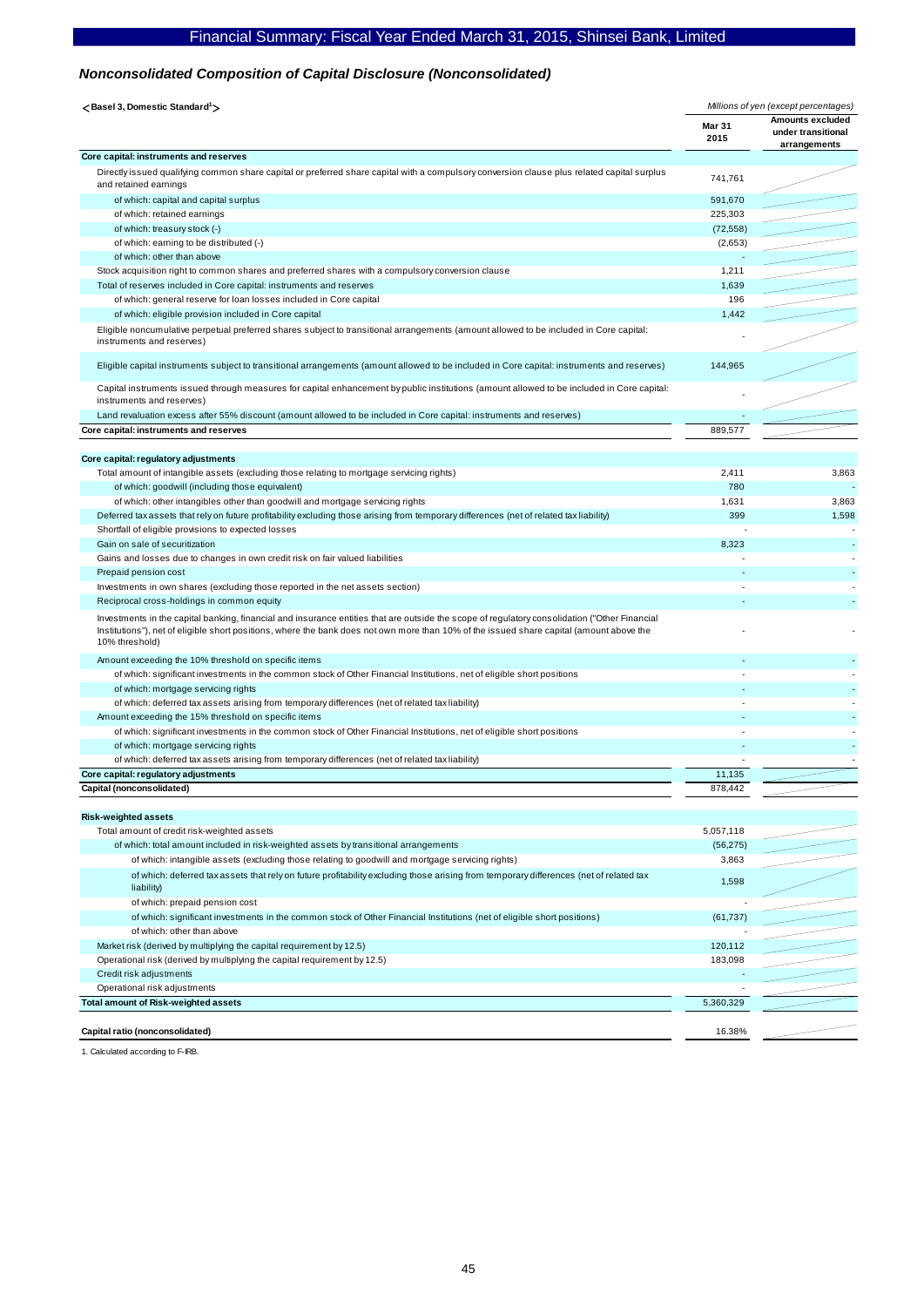## **Section 3. Earnings Forecast -Table 43- (Consolidated and Nonconsolidated)**

|                                      |                           | (Billions of yen) |
|--------------------------------------|---------------------------|-------------------|
| (Consolidated)                       | <b>Fiscal year ending</b> | Fiscal year ended |
|                                      | <b>March 2016</b>         | <b>March 2015</b> |
|                                      | (FY2015)                  | (FY2014)          |
|                                      | <b>Forecast</b>           | Actual            |
| Net income $2$                       | 70.0                      | 67.8              |
| Cash basis net income <sup>2</sup> * | 76.0                      | 75.4              |

| (Nonconsolidated)             | <b>Fiscal year ending</b><br><b>March 2016</b> | Fiscal year ended<br><b>March 2015</b> |
|-------------------------------|------------------------------------------------|----------------------------------------|
|                               | (FY2015)                                       | (FY2014)                               |
|                               | <b>Forecast</b>                                | Actual                                 |
| Net business profit           | 37.0                                           | 42.3                                   |
| Net income <sup>2</sup>       | 42.0                                           | 45.7                                   |
| Dividends (per share in yen): |                                                |                                        |
| Common stock                  | 1.00                                           | 1.00                                   |

1. Above forecasts are based on current assumptions of future events and trends, w hich may be incorrect.

Actual results may differ materially from those in the statements as a result of various factors.

2. In accordance w ith the revision of the Accounting Standard for Business Combination, as of fiscal year 2015 net income and

cash basis net income w ill now be referred to as profit attributable to ow ners of parent and cash basis profit attributable to ow ners of parent.

\* Net income minus the amortization of goodwill and intangible assets, and the associated reversal of deferred tax liabilities.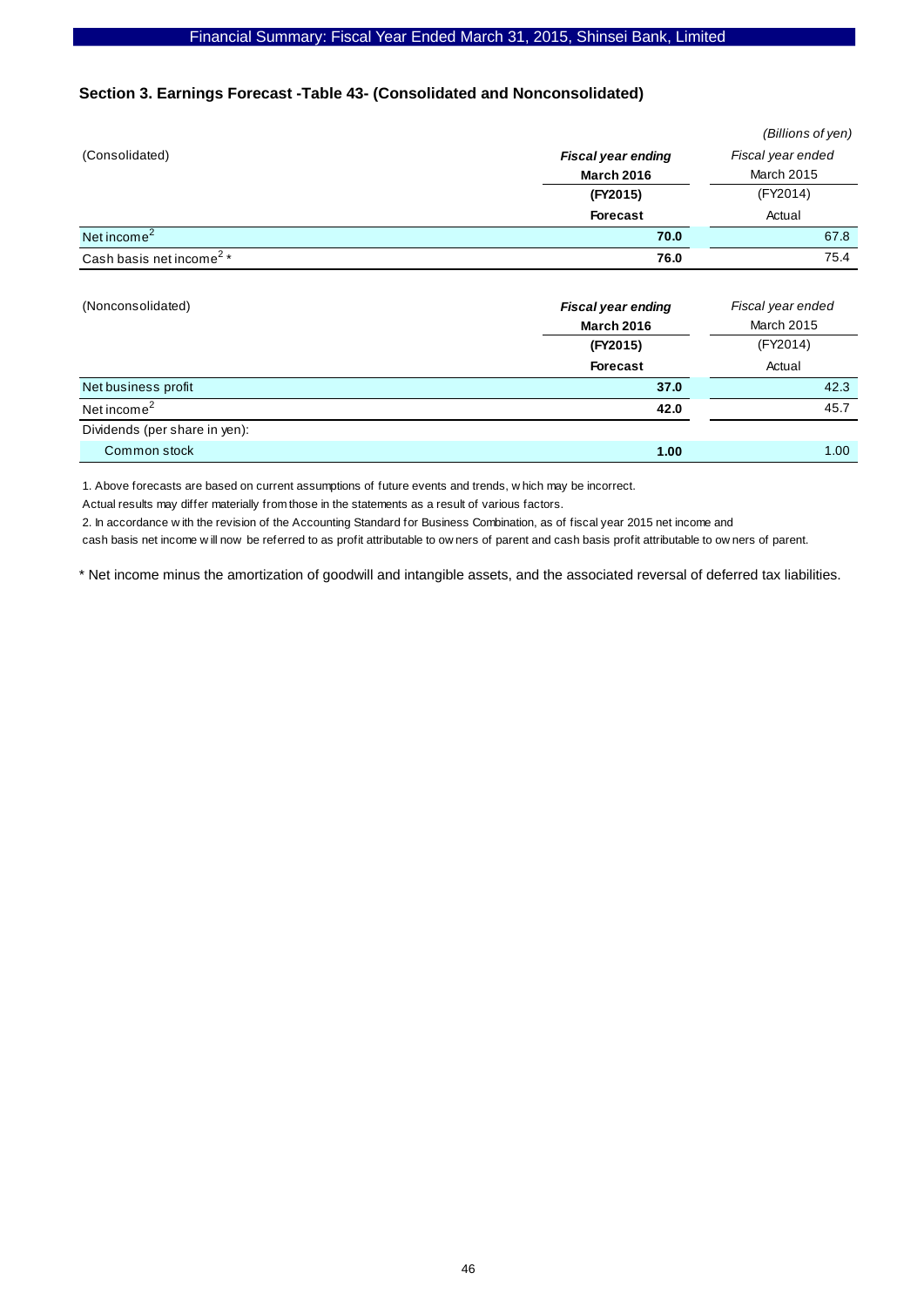#### *(Reference 1) BOJ Press Club Format*

1. Nonperforming loan ratio (Financial Revitalization Law Standard)

|                        |              |              | (%)          |
|------------------------|--------------|--------------|--------------|
|                        | Mar 31, 2013 | Sep 30, 2013 | Mar 31, 2014 |
| <b>Nonconsolidated</b> | 5.32         | 4.76         | 3.81         |
| <b>Consolidated</b>    | 6.83         | 5.95         | 5.12         |
|                        | Sep 30, 2014 | Mar 31, 2015 |              |
| <b>Nonconsolidated</b> | 2.61         | 1.42         |              |
| <b>Consolidated</b>    | 3.93         | 2.74         |              |

## 2. Equity holdings

| (1) Equity held (Nonconsolidated) |            |                      | (Billions of yen)   |
|-----------------------------------|------------|----------------------|---------------------|
|                                   | Book value |                      | Net unrealized gain |
|                                   |            | Subsidiaries' shares | $(\text{loss})$     |
| IFY2013                           | 394.1      | 376.9                | 3.8                 |
| 11HFY2014                         | 395.7      | 376.9                | 6.1                 |
| IFY2014                           | 396.9      | 376.9                | 8.2                 |

| (2) Impairment (Nonconsolidated) |                                      | (Billions of yen) |
|----------------------------------|--------------------------------------|-------------------|
|                                  | Equity related profits<br>and losses |                   |
|                                  | (net of three accounts)              | Impairment amount |
| FY2013                           | 3.2                                  | 0.0               |
| 11HFY2014                        | 0.4                                  | 0.3               |
| FY2014                           | 4.1                                  | 0.4               |

1. Other extraordinary losses for FY2013 contains ¥0.1 billion in mark-dow n of subsidiaries' equity.

2. Other extraordinary losses for 1H FY2014 contains  $\angle 0.5$  billion in mark-dow n of subsidiaries' equity.

3. Other extraordinary losses for FY2014 contains  $\angle 0.5$  billion in mark-dow n of subsidiaries' equity.

(3) Break-even level of profit and loss of equities held (domestic) (theoretical figure) (Nonconsolidated)

| Nikkei Stock Average | approximately ¥10,500 |
|----------------------|-----------------------|
| <b>ITOPIX</b>        | approximately 800     |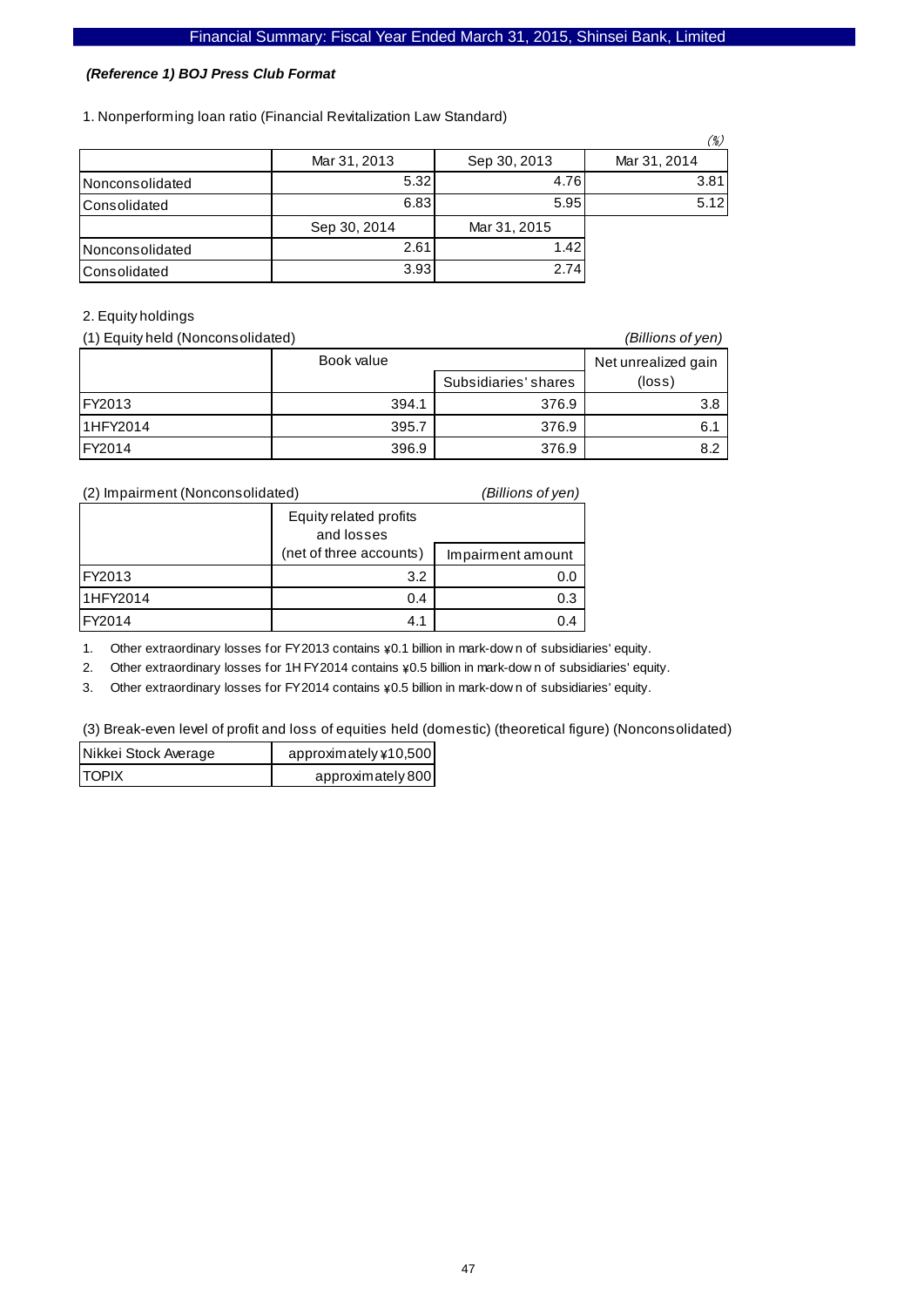| 3. Loans to SMEs (% shows changes from the previous period) |         |            | (Billions of yen)  |
|-------------------------------------------------------------|---------|------------|--------------------|
|                                                             |         |            | Ratio to           |
|                                                             | Results | % Change   | total loan balance |
| Mar 31, 2014                                                | 2,829.2 | 1.02%      | 67.27%             |
| Sep 30, 2014                                                | 2,683.8 | $(5.14)\%$ | 66.20%             |
| Mar 31, 2015                                                | 2,741.5 | 2.15%      | 66.17%             |

1. Small- and medium-sized enterprises in this table refer to companies w ith  $\frac{1}{2}300$  million or less in capital  $(\frac{1}{4}100$  million for w holesale and  $\frac{1}{4}50$  million for retail and services) as w ell as companies or individuals w ith 300 employees or few er (100 for w holesale and services and 50 for retail).

2. Revitalization Law (actual net increase/decrease excluding impact loan) Achieved actual results of +  $\frac{1}{20.0}$  billion for FY2013 compared to the plan of +  $\frac{1}{20.0}$  billion.

#### 4. Sales performance of investment trusts and insurance

| a. Investment trust sales performance and commission |                         | (Billions of yen)  |                   |
|------------------------------------------------------|-------------------------|--------------------|-------------------|
|                                                      | Handling commission     |                    |                   |
|                                                      | for sales of investment | Revenue from sales | Amount of sales   |
|                                                      | trusts                  | during the period  | during the period |
| 1H FY2013                                            | $2.2^{\circ}$           | 1.1                | 56.1              |
| FY2013                                               | 4.1                     | 1.9                | 97.8              |
| 1H FY2014                                            | 1.9                     | 0.8                | 68.8              |
| <b>IFY2014</b>                                       | 4.3                     | 2.0                | 154.9             |

| b. Insurance sales performance and commission<br>(Billions of yen) |                        |                           |                   |
|--------------------------------------------------------------------|------------------------|---------------------------|-------------------|
|                                                                    | Handling commission    | <b>Revenue from sales</b> | Amount of sales   |
|                                                                    | for sales of insurance | during the period         | during the period |
| 11H FY2013                                                         | 0.4                    | 0.4                       | 9.0               |
| <b>IFY2013</b>                                                     | 0.8                    | 0.8                       | 16.3              |
| 1H FY2014                                                          | 0.5                    | 0.5                       | 11.4              |
| <b>IFY2014</b>                                                     | 1.0                    | 1.0                       | 24.3              |